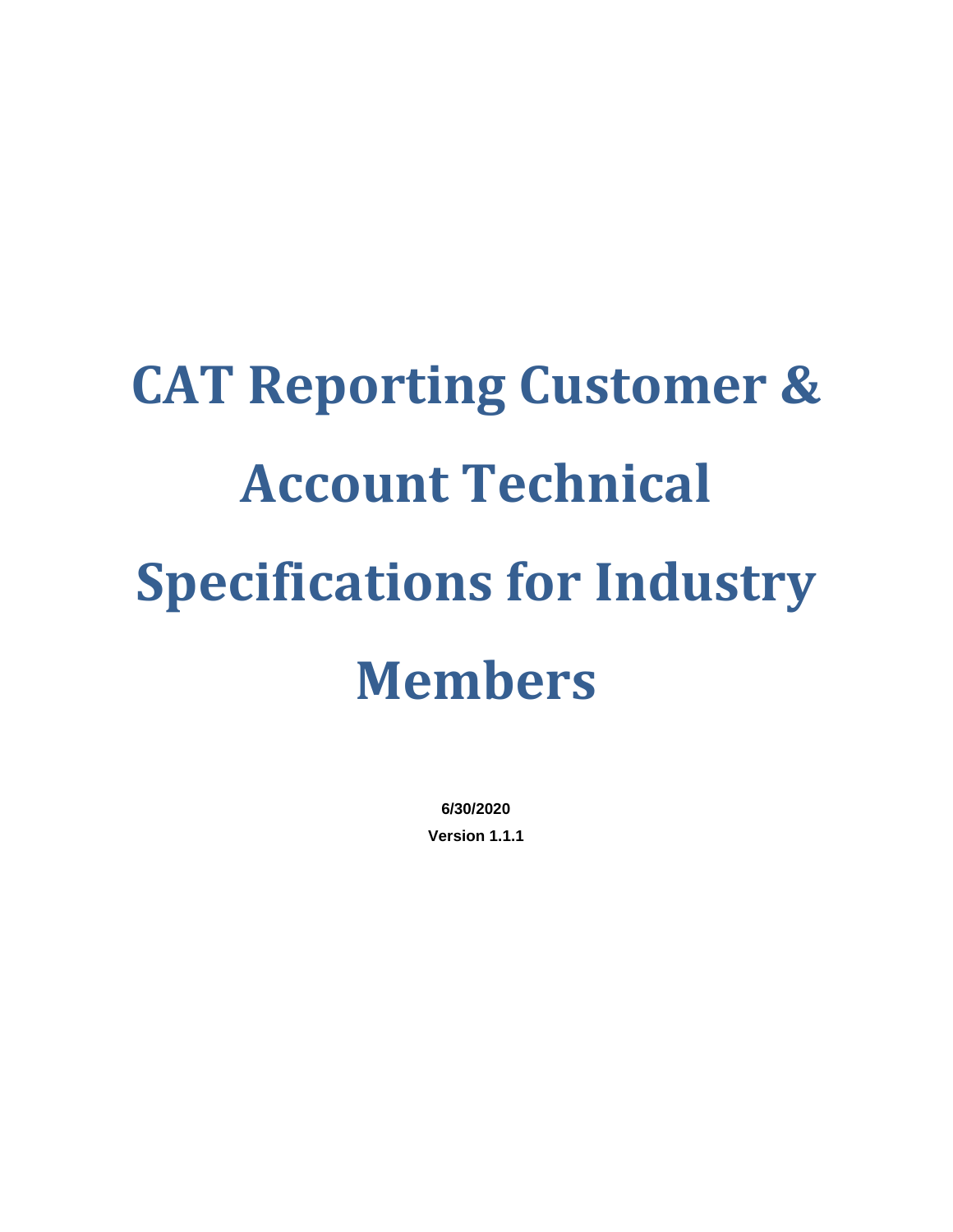# **Table of Contents**

| $\mathbf 1$ . |  |        |                                                                   |  |  |  |  |  |  |  |
|---------------|--|--------|-------------------------------------------------------------------|--|--|--|--|--|--|--|
|               |  |        |                                                                   |  |  |  |  |  |  |  |
| 2.            |  |        |                                                                   |  |  |  |  |  |  |  |
|               |  |        |                                                                   |  |  |  |  |  |  |  |
|               |  |        |                                                                   |  |  |  |  |  |  |  |
|               |  |        |                                                                   |  |  |  |  |  |  |  |
|               |  |        |                                                                   |  |  |  |  |  |  |  |
|               |  | 2.2.2. | Large Trader ID (LTID) and Unidentified Large Trader ID (ULTID) 3 |  |  |  |  |  |  |  |
|               |  |        |                                                                   |  |  |  |  |  |  |  |
|               |  |        |                                                                   |  |  |  |  |  |  |  |
|               |  |        |                                                                   |  |  |  |  |  |  |  |
|               |  | 2.3.2. |                                                                   |  |  |  |  |  |  |  |
| 3.            |  |        |                                                                   |  |  |  |  |  |  |  |
|               |  |        |                                                                   |  |  |  |  |  |  |  |
|               |  |        |                                                                   |  |  |  |  |  |  |  |
| 4.            |  |        |                                                                   |  |  |  |  |  |  |  |
| 5.            |  |        |                                                                   |  |  |  |  |  |  |  |
|               |  |        |                                                                   |  |  |  |  |  |  |  |
|               |  | 5.1.1. |                                                                   |  |  |  |  |  |  |  |
|               |  | 5.1.2. |                                                                   |  |  |  |  |  |  |  |
|               |  | 5.1.3. |                                                                   |  |  |  |  |  |  |  |
|               |  | 5.1.4. |                                                                   |  |  |  |  |  |  |  |
|               |  |        |                                                                   |  |  |  |  |  |  |  |
|               |  |        |                                                                   |  |  |  |  |  |  |  |
|               |  |        |                                                                   |  |  |  |  |  |  |  |
|               |  |        |                                                                   |  |  |  |  |  |  |  |
|               |  |        |                                                                   |  |  |  |  |  |  |  |
|               |  | 5.4.1. |                                                                   |  |  |  |  |  |  |  |
|               |  | 5.4.2. |                                                                   |  |  |  |  |  |  |  |
|               |  |        |                                                                   |  |  |  |  |  |  |  |
|               |  |        |                                                                   |  |  |  |  |  |  |  |
|               |  | 5.5.2. |                                                                   |  |  |  |  |  |  |  |
|               |  | 5.5.3. |                                                                   |  |  |  |  |  |  |  |
| 6.            |  |        |                                                                   |  |  |  |  |  |  |  |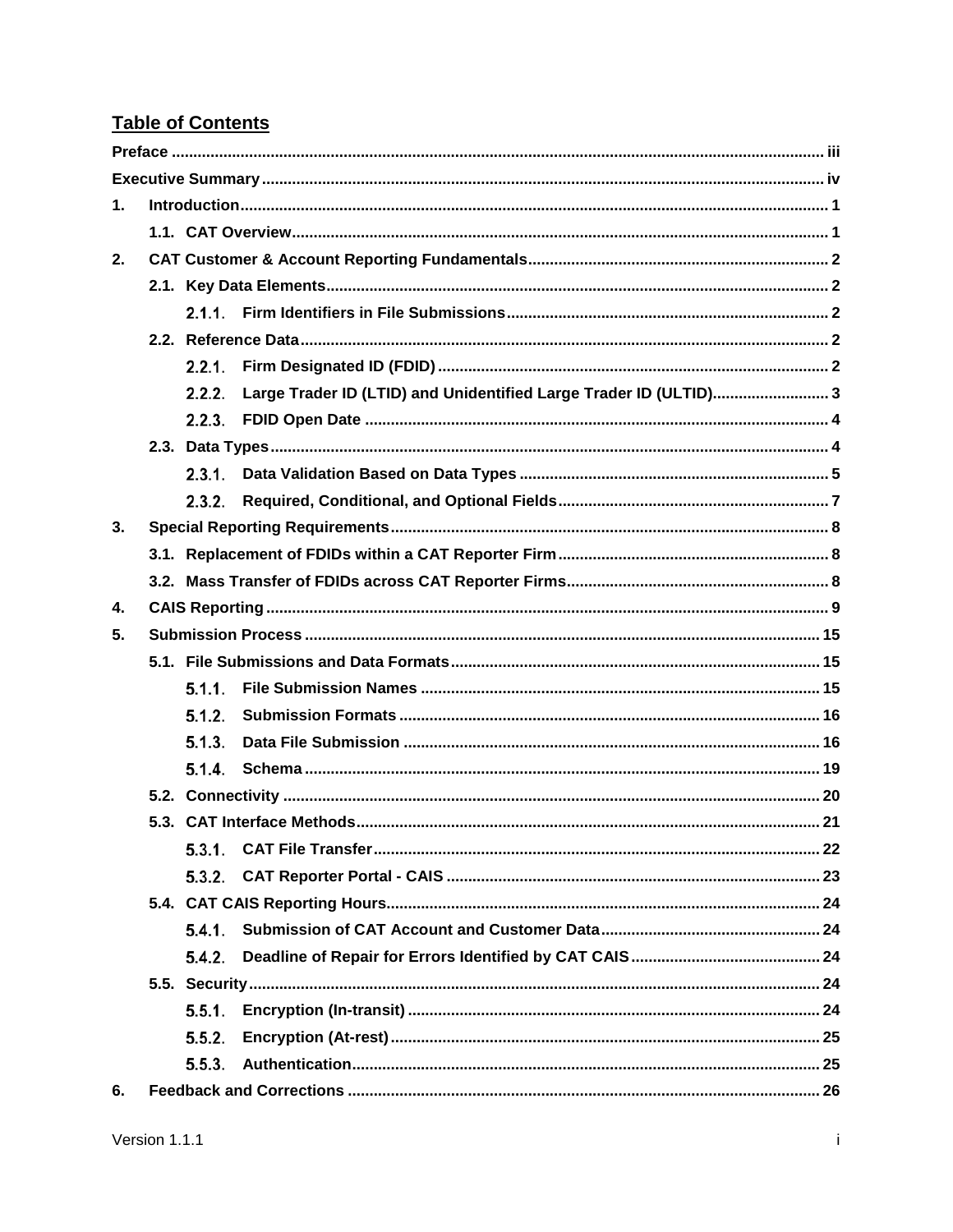|    |     | 6.1.1. |  |
|----|-----|--------|--|
|    |     | 6.1.2. |  |
|    |     |        |  |
|    |     |        |  |
|    |     |        |  |
|    |     |        |  |
|    |     |        |  |
|    |     |        |  |
|    |     |        |  |
|    |     |        |  |
| 7. |     |        |  |
| 8. |     |        |  |
|    |     |        |  |
|    |     |        |  |
|    |     |        |  |
|    |     |        |  |
|    |     |        |  |
|    |     |        |  |
|    | B.3 |        |  |
|    |     |        |  |
|    |     |        |  |
|    |     |        |  |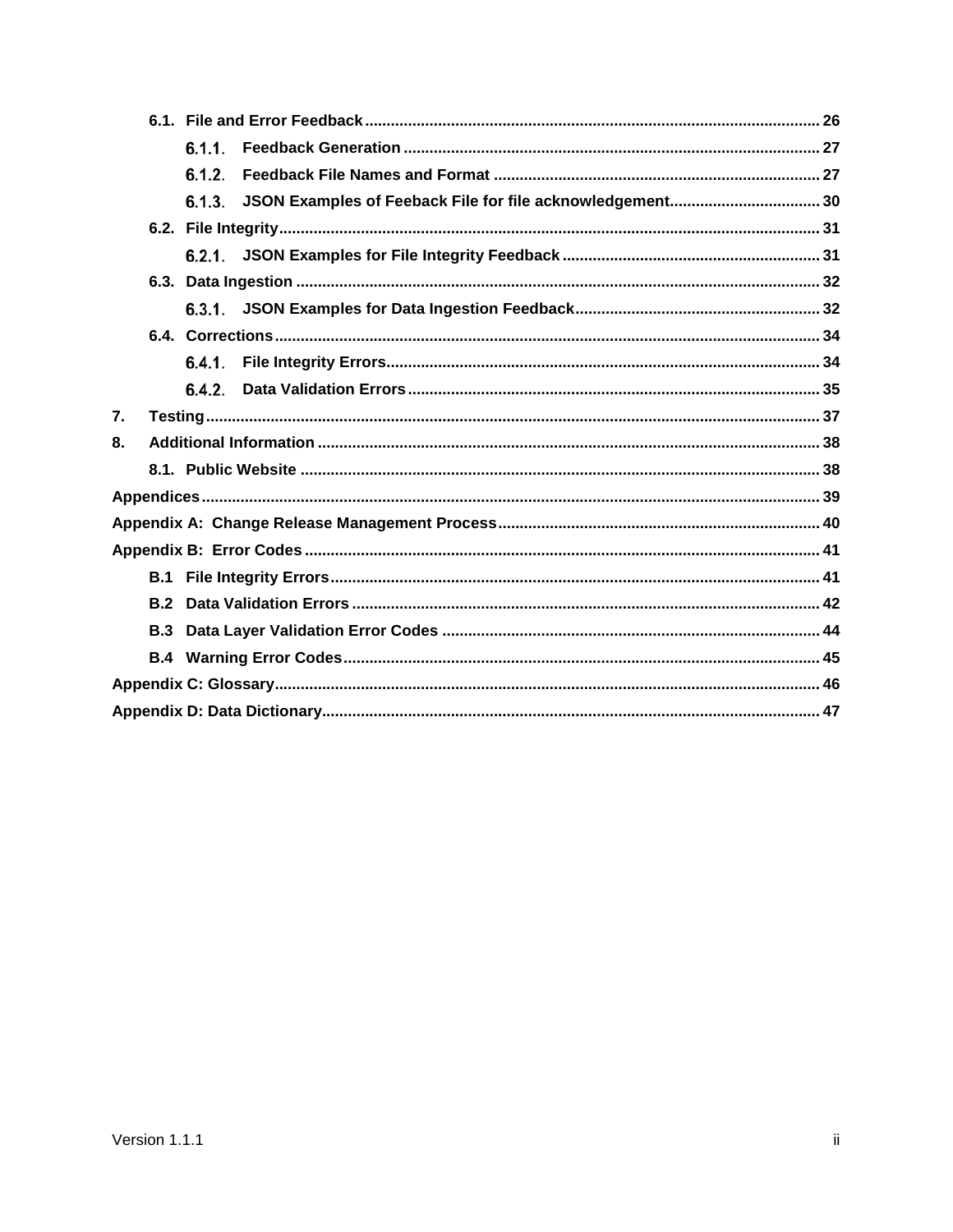# <span id="page-3-0"></span>**Preface**

Rule 613 of the Securities Exchange Act of 1934 requires national securities exchanges and national securities associations ("SROs") to submit a national market system plan to the Securities and Exchange Commission ("Commission" or "SEC") to create, implement, and maintain a consolidated audit trail (the "CAT") that would allow regulators to more efficiently and accurately track all activity in U.S. equity and listed options markets. Pursuant to Rule 613, the SROs filed with the Commission the National Market System Plan Governing the Consolidated Audit Trail ("CAT NMS Plan"), which was approved by the Commission on November 15, 2016.

Under Rule  $613(q)(2)$ , each member of a national securities exchange or national securities association is required to comply with all the provisions of the CAT NMS Plan. Relatedly, as mandated under Rule 613, the CAT NMS Plan requires each SRO to adopt rules requiring its members to comply with Rule 613 and the CAT NMS Plan, and to agree to enforce compliance by its members in that regard. Accordingly, each SRO has adopted rules requiring its members to comply with Rule 613 and the CAT NMS Plan. See, e.g., FINRA Rule 6800 Series.

The SROs jointly own Consolidated Audit Trail, LLC, which was formed by the SROs to arrange for and oversee the creation, implementation, and maintenance of the CAT as required under Rule 613. Thus, the CAT is a facility of each SRO.

This initial Customer and Account Technical Specification represents the first of a two phase approach to Industry Member reporting of Customer and Account data. The first phase is intended to include only the subset of required Customer and Account information necessary to capture Large Trader IDs (LTID). Key dates are as noted below. The Participants propose to seek a modification of the requirements of the CAT NMS Plan from the Commission to reflect the phased approach for Industry Member CAT reporting described in these Customer and Account Technical Specifications.

| <b>LTID Phase</b><br>Production $-12/2020$<br><b>Compliance Dates:</b><br>4/2021 Equity Large Firms<br>12/2021 2d Options and Small Firms | <b>Full Customer and Account Reporting</b><br>Go live July 2022 |
|-------------------------------------------------------------------------------------------------------------------------------------------|-----------------------------------------------------------------|
| FDID, FDID Account Opening Date, LTID and LTID                                                                                            | Remainder of account information and all customer               |
| <b>Effective Date</b>                                                                                                                     | information                                                     |

#### **Table 1: Industry Customer & Account Specifications Phased Approach**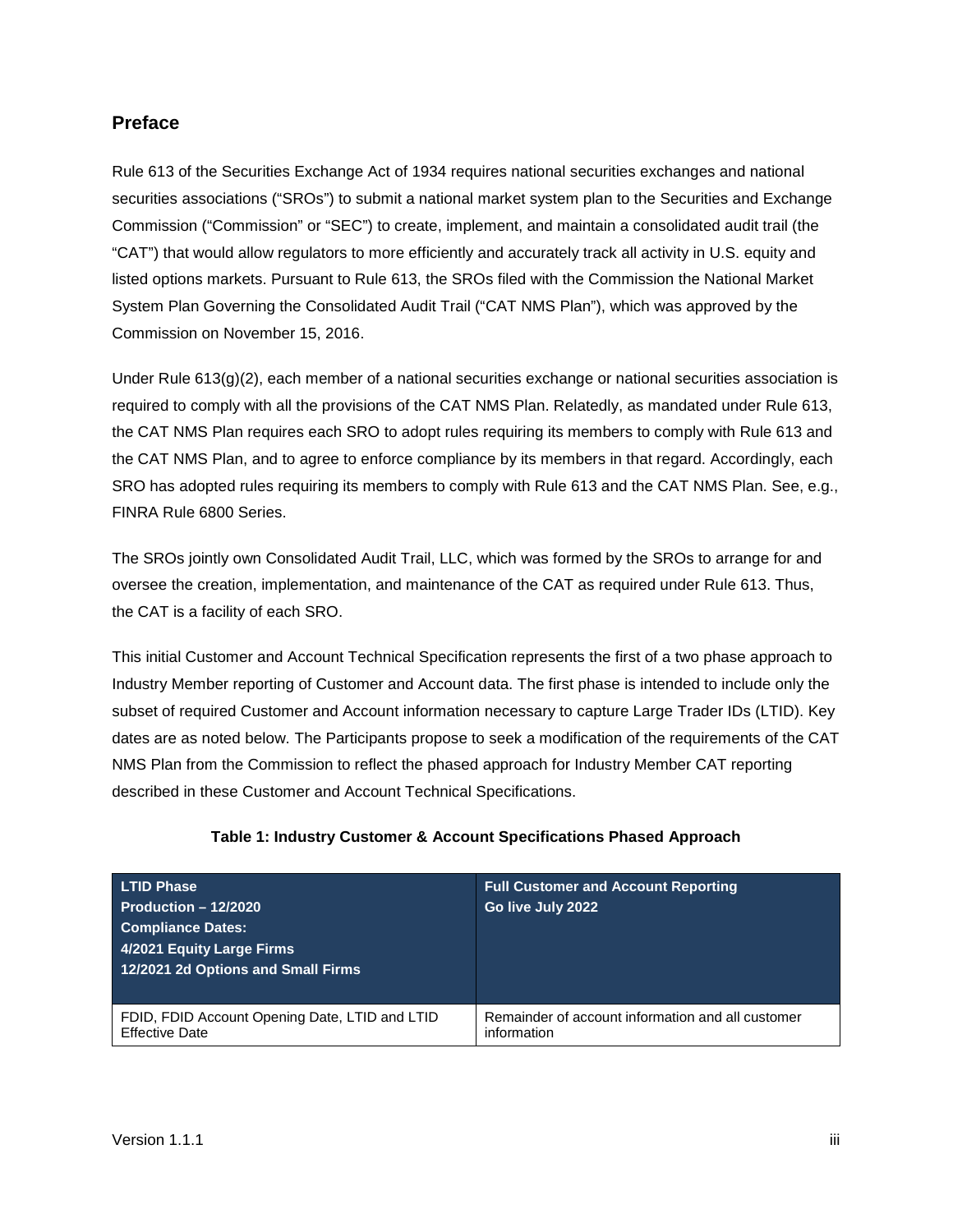# <span id="page-4-0"></span>**Executive Summary**

This document describes the requirements for the reporting of customer and account data to CAT by Industry Members, including detailed information about data elements and file submission. It also describes how Industry Members submit files to CAT, including access instructions, network and transport options, and testing requirements. The initial version of the CAT CAIS Reporting Technical Specification only includes information regarding account and Large Trader ID (LTID) data submission, in accordance with the modified timeline to accelerate account and LTID reporting.

A separate companion document containing detailed reporting scenarios entitled CAT CAIS Industry Member Reporting Scenarios should be used as a guide for determining how the field values laid out in this document must be applied when reporting various scenarios for customer and account data.

| <b>Version</b>      | <b>Date</b> | <b>Author</b>                    | <b>Description</b>                                                                                                                                                                                                                                                                                                                                                                                                                                                                                                                                                                                                                                                                                                                                                                                                                                                                            |  |  |  |  |
|---------------------|-------------|----------------------------------|-----------------------------------------------------------------------------------------------------------------------------------------------------------------------------------------------------------------------------------------------------------------------------------------------------------------------------------------------------------------------------------------------------------------------------------------------------------------------------------------------------------------------------------------------------------------------------------------------------------------------------------------------------------------------------------------------------------------------------------------------------------------------------------------------------------------------------------------------------------------------------------------------|--|--|--|--|
| <b>DRAFT</b><br>1.0 | 12/13/2019  | Consolidated<br>Audit Trail, LLC | Initial draft                                                                                                                                                                                                                                                                                                                                                                                                                                                                                                                                                                                                                                                                                                                                                                                                                                                                                 |  |  |  |  |
| 1.0                 | 1/31/2020   | Consolidated<br>Audit Trail, LLC | Publication of initial version                                                                                                                                                                                                                                                                                                                                                                                                                                                                                                                                                                                                                                                                                                                                                                                                                                                                |  |  |  |  |
| 1.1                 | 4/17/2020   | Consolidated<br>Audit Trail, LLC | Addition of Boolean data type<br>Addition of fdidEndDateNULL, fdidEndReasonNULL,<br>replacedByFDIDNULL, ItidEndDateNULL, and<br>ItidEndReasonNULL attributes<br>Removal of NULL acceptable values from fdidEndDate,<br>fdidEndReason, replacedByFDIDNULL, ItidEndDate, and<br>ItidEndReason attributes<br>Addition of failedCorrectionItems array in Feedback file<br>Modified guidance on nullifying previously populated attributes<br>Modified submission and feedback examples to include<br>additions/removals of attributes<br>Modified schema field descriptions<br>Replacement of CAT CAIS Reporter Portal with CAT Reporter<br>Portal - CAIS<br>Addition and modification of Error Codes<br>Separation of Data Validation Warnings from Data Validation<br>Errors<br>Addition of Data Layer Validation Error Codes<br>Addition of optional Group attribute for submission file names |  |  |  |  |
| 1.1.1               | 6/30/2020   | Consolidated<br>Audit Trail, LLC | Replaced usage of Status with Feedback for feedback file<br>Inclusion of 'Entity ID' as example in FDID Definition<br>Inclusion of 'ENTITYID' as a valid FDID Type<br>Replacement of FDIDs included in Special Reporting<br>Requirements to clarify replacedByFDID usage<br>Correction of CAT CAIS Validation Warnings table Error Code<br>numbering                                                                                                                                                                                                                                                                                                                                                                                                                                                                                                                                          |  |  |  |  |

# **Table 2: Revision / Change Process**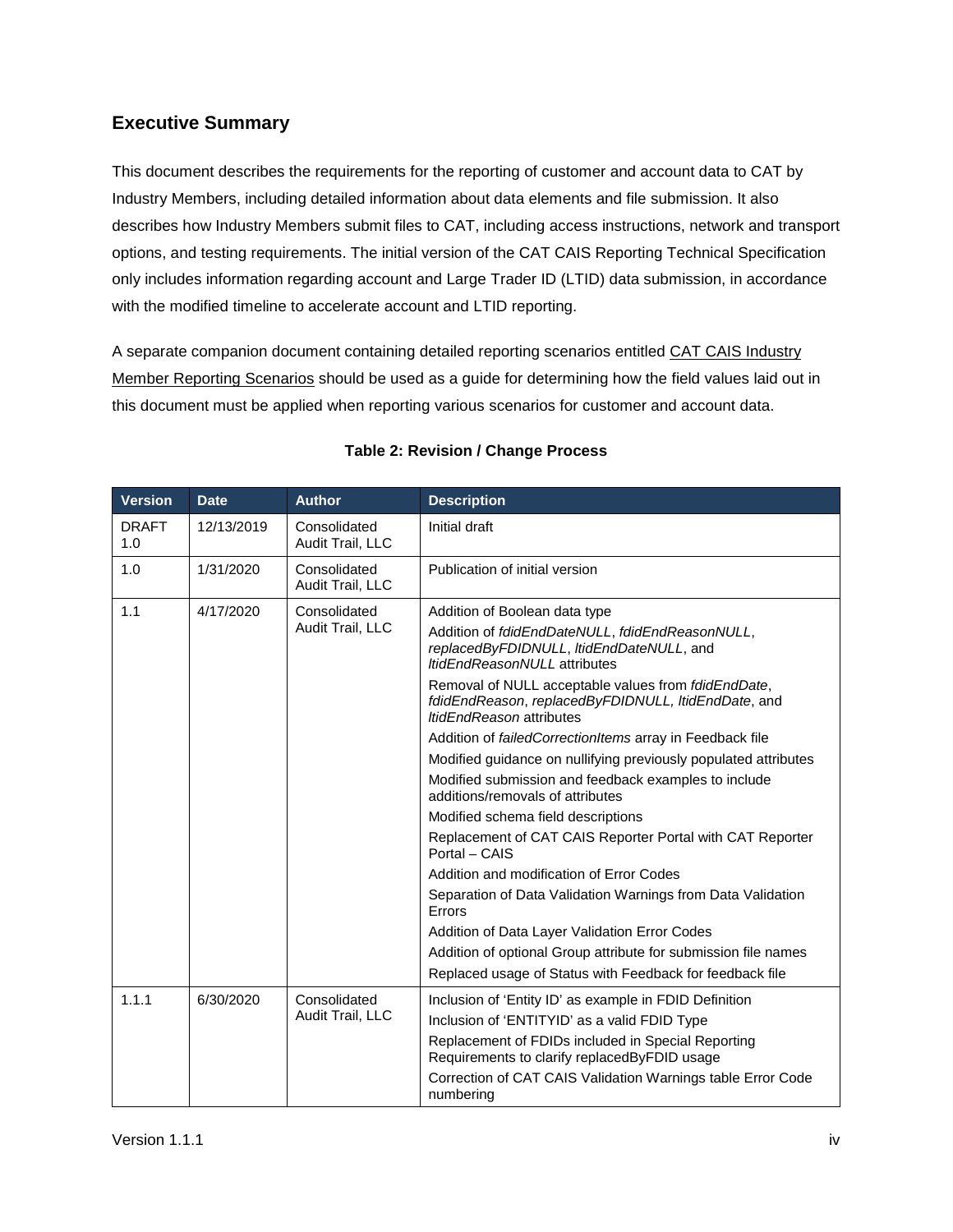| <b>Version</b> | <b>Date</b> | <b>Author</b> | <b>Description</b>                                                                                   |
|----------------|-------------|---------------|------------------------------------------------------------------------------------------------------|
|                |             |               | Clarification of 'Trading Day' as 'CAT Trading Day' and definition<br>of 'CAT Trading Day'           |
|                |             |               | Explicit listing of 'false' as an acceptable value for Boolean<br>attributes                         |
|                |             |               | Inclusion of Error Code 22006 for duplicated largeTraderID<br>within a single FDID record submission |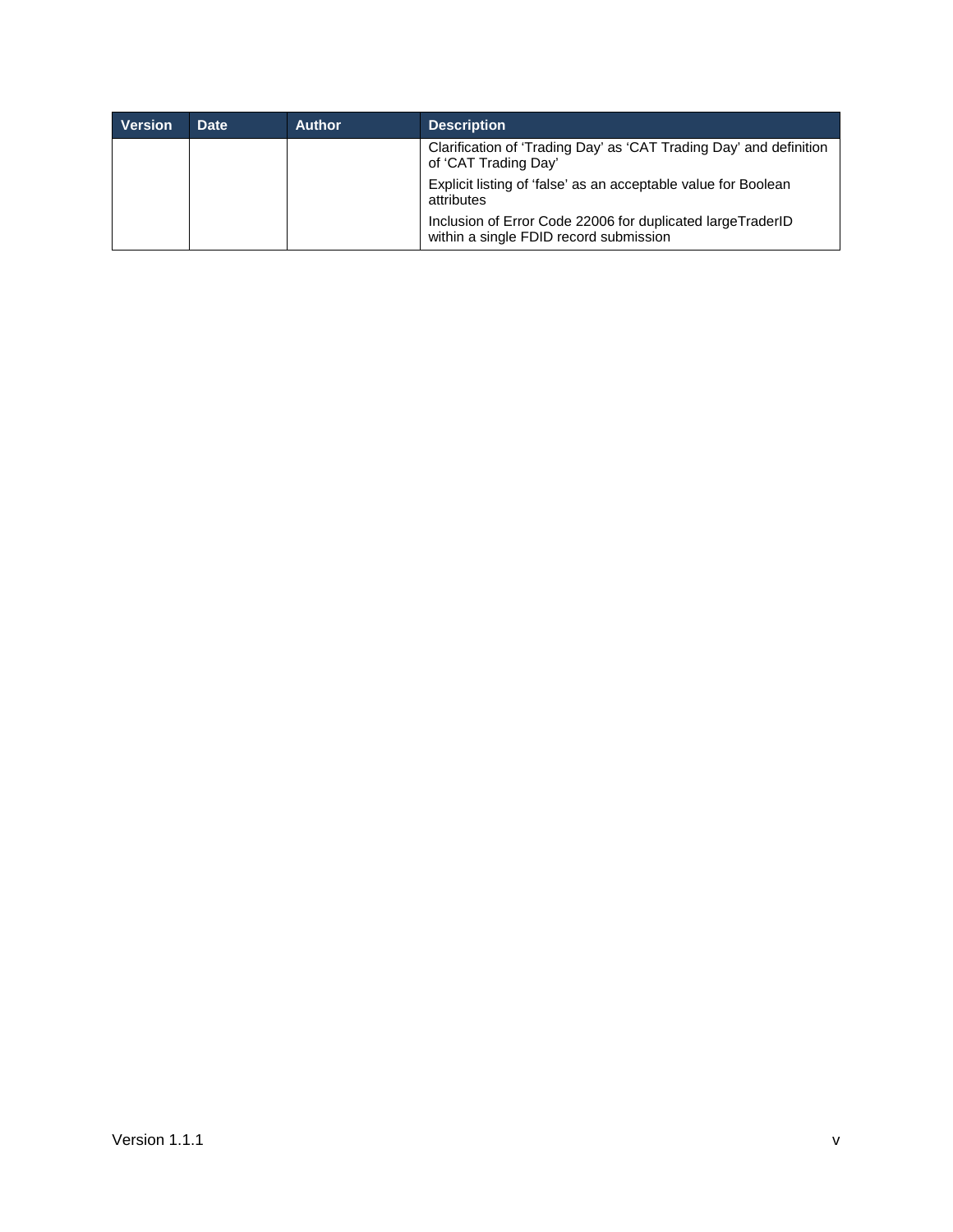# <span id="page-6-0"></span>**1. Introduction**

#### <span id="page-6-1"></span>**1.1. CAT Overview**

The Securities and Exchange Commission (SEC) approved Rule 613 under the Securities Exchange Act of 1934, which requires national securities exchanges and national securities associations (collectively, the Participants) to submit a national market system plan to create, implement, and maintain a consolidated audit trail [\(CAT NMS Plan\)](https://www.catnmsplan.com/wp-content/uploads/2017/03/CAT-NMS-Plan-Current-as-of-7.24.17.pdf) that would capture customer and order event information for orders in NMS Securities and OTC Equity Securities (Eligible Securities), across all markets, from the time of order inception through routing, cancellation, modification, execution, and allocation. The SEC approved the CAT NMS Plan on November 15, 2016.

In accordance with SEC Rule 613, the CAT NMS Plan requires a Central Repository that will comprehensively track orders throughout their lifecycle and identify the Participants and Industry Members handling them, as well as the account holders and authorized traders for any account that originates an order (Customers[1\)](#page-6-2). Specific data elements will be submitted to the Central Repository by Participants, Industry Members, and CAT Reporting Agents. CAT Reporting Agents may be third-party firms reporting on behalf of other entities, or may be outside parties that are not required to submit data to the CAT, but from which CAT may receive data per the CAT NMS Plan, such as the Securities Information Processors (SIPs).

The CAT NMS Plan also requires the selection of an entity as the Plan Processor to be responsible for performing the processing functions required by Rule 613 and the Plan. The Operating Committee of Consolidated Audit Trail, LLC, a governing body composed of representatives of the Participants, oversees the operation of the CAT. The duties of the Operating Committee are further described in Article IV of the CAT NMS Plan.

The CAT Customer & Account Information System (CAIS) is the separate system for submission of customer and account data. In accordance with the phased approach to data submission, initial CAIS files will only include the account records and elements.

Refer to SEC Rule 613, available at:<https://www.sec.gov/rules/final/2012/34-67457.pdf> for more details. Refer also to CAT NMS Plan, available at: [https://www.catnmsplan.com/home/about-cat/cat-nms](https://www.catnmsplan.com/home/about-cat/cat-nms-plan/index.html)[plan/index.html.](https://www.catnmsplan.com/home/about-cat/cat-nms-plan/index.html)

-

<span id="page-6-2"></span> $1$  Customers are defined in SEC Rule 613(j)(3) as: (i) the account holder(s) of the account at a registered broker-dealer originating the order; and (ii) any person from whom the broker-dealer is authorized to accept trading instructions for such account, if different from the account holder(s).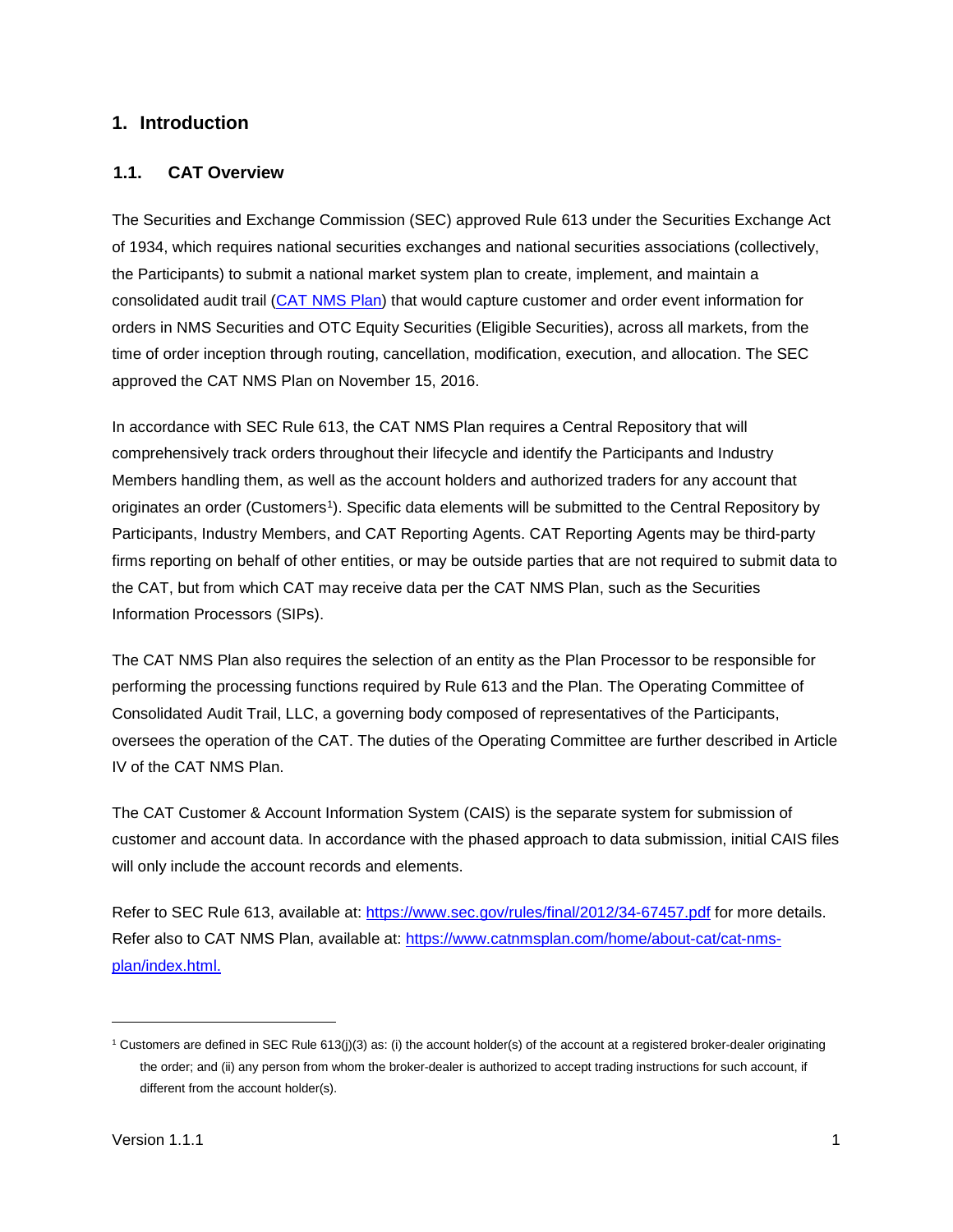# <span id="page-7-0"></span>**2. CAT Customer & Account Reporting Fundamentals**

# <span id="page-7-1"></span>**2.1. Key Data Elements**

The sections below describe the key data elements of CAT used in CAT CAIS submission files. In accordance with the phased implementation schedule, only Account data elements are included in the CAIS Technical Specification at this time.

#### <span id="page-7-2"></span>**Firm Identifiers in File Submissions**

The CAT submissions process relies on certain firm identifiers to determine whose data is being reported, to determine and verify the authorization of the submitter of the data, and to obtain and verify the authorization of the third party that may take action on the data.

#### **CAT Reporter CRD**

The CAT Reporter CRD is the Industry Member's Central Registration Depository (CRD) number, used to ensure all account and customer reporting activity of a single Industry Member CAT reporter can be consolidated at the firm level in CAT CAIS.

#### **CAT Submitter ID**

The CAT Submitter ID is a CAT assigned identifier for a firm that submits data to CAT. The Submitter ID uniquely identifies the Submitter and may be a different identifier than the CAT Reporter CRD. CAT Reporters may submit data for themselves or may authorize a separate Submitter firm to report on the CAT Reporter's behalf.

Authorization between CAT Reporters and Submitter is granted through a reporting relationship that will be entered by the CAT Reporter using the CAT Reporter Portal. When a file is received, CAT CAIS will verify that the CAT Reporter has authorized the Submitter to submit on their behalf.

#### <span id="page-7-3"></span>**2.2. Reference Data**

#### <span id="page-7-4"></span>**Firm Designated ID (FDID)**

FDID is defined in Section 1.1 of the CAT NMS Plan as a unique identifier for each trading account. Industry Members must assign a single FDID to each trading account that is unique within the firm and unique across time (with limited exceptions, such as closed accounts). For example, if an Industry Member uses multiple vendors for reporting, the Industry Member must ensure that the same FDID is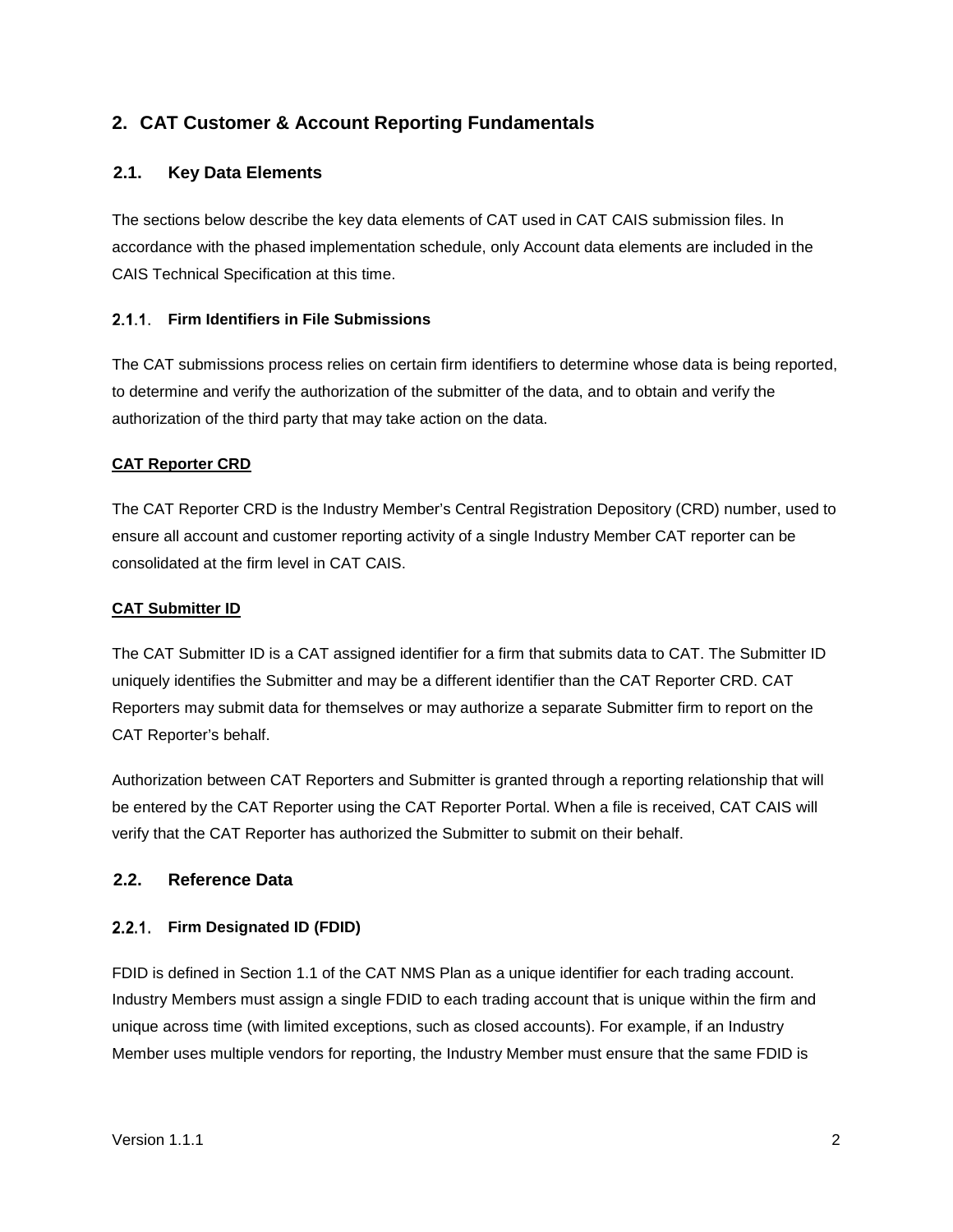used by all vendors submitting Reportable Events to CAT involving the same unique trading account at the Industry Member.

Examples of what an FDID would represent include:

- Individual Customer Account Number
- Institutional Customer Account Number
- Account Number of Average Price Account Designated for a Specific Customer (e.g., Master Account or agency Representative Order scenarios)
- Account Number of Firm Average Price Account Shared Across Customers (e.g., Master Account, Account Used For Agency Representative Order Flows)
- Entity ID of the firm when an employee of the firm is exercising discretion over multiple customer accounts
- Proprietary Trading Account Number
- Firm assigned identifier representing a trading relationship (Relationship ID) can be used when the trading account structure is unavailable at the time the order was placed
- Firm assigned identifier (Entity ID<sup>[2](#page-8-1)</sup>) representing the firm's discretionary relationship with the client when an employee of the Industry Member is exercising discretion over multiple client accounts and creates an aggregated order for which a trading account number of the Industry Member is unavailable at the time of order origination

An actual account number may not be used as the FDID for a customer account for CAT reporting. See [CAT FAQ M2](https://catnmsplan.com/faq/index.html#faqFDID) for more information on the prohibition on use of actual account numbers. Refer to the [CAT](https://catnmsplan.com/wp-content/uploads/2019/04/FDID-Guidance-April-2019.pdf)  Industry Presentation [on FDID for additional information.](https://catnmsplan.com/wp-content/uploads/2019/04/FDID-Guidance-April-2019.pdf)

# <span id="page-8-0"></span>**Large Trader ID (LTID) and Unidentified Large Trader ID (ULTID)**

LTID is an identifier assigned by the SEC to a "large trader," defined as a person whose transactions in NMS securities equal or exceed:

- 2 Million shares or \$20 Million in any single calendar day; OR
- 20 Million shares or \$200 Million in any calendar month

A person qualifying as a large trader is required to submit Form 13H to the Commission, and be assigned an LTID. In accordance with the CAT NMS plan as amended for LTID, CAT Reporter firms are required to

j

<span id="page-8-1"></span><sup>&</sup>lt;sup>2</sup> Usage of Entity ID is subject to SEC approval of the CAT NMS Plan Amendment filed on April 14, 2020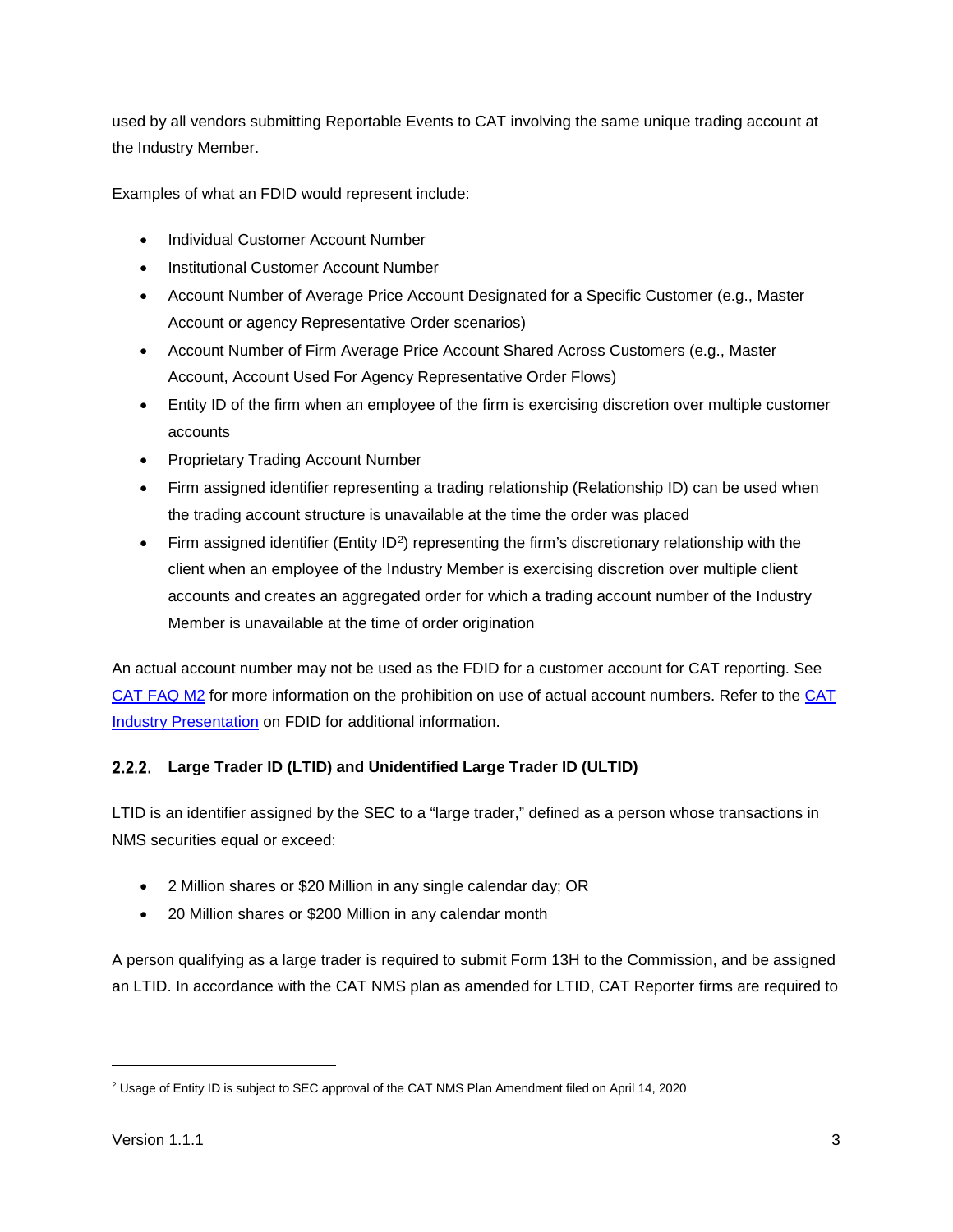report all LTIDs associated to their FDIDs as part of their customer and account reporting. Thus, CAT Reporter firms are required to obtain the LTID for each account (to the extent that an LTID exists).

In the scenario a CAT Reporter that is a clearing firm determines a person (which includes both natural persons and legal entities under Section 13(h)(8)(e) of the Exchange Act) would qualify as a large trader, but the firm has not yet been provided with an LTID by the person, the clearing firm is required to assign an ULTID to the person until such time as the person provides their LTID. Any CAT Reporter that is a clearing firm with an obligation to assign an ULTID under the large trader rule is required to report any assigned ULTIDs associated to their FDIDs as part of their customer and account reporting. CAT Reporters that are not self-clearing and do not have an obligation to assign ULTIDs are not required to report ULTIDs to CAT as they will have no such number to report.

Please refer to Section 4 – CAIS Reporting – for information regarding the format requirements of the LTID and ULTID. For purposes of the CAT CAIS Reporting Technical Specification, references to LTID attributes and scenarios throughout the document are intended to cover both LTID and ULTID usage in accordance with the reporting obligations noted above.

# <span id="page-9-0"></span>**FDID Open Date**

The FDID open date is included in the CAIS data schema as *fdidDate*. The fdidDate field must be populated with either:

- Date in which the account was opened, or
- The Account Effective Date, as defined in Section 1.1 of the Plan, in the following circumstances:
	- $\circ$  The Industry Member has established a trading relationship, but not an account, with an institution or client
	- o Proprietary trading accounts of the Industry Member
	- o Accounts opened prior to the implementation date of the CAT NMS Plan applicable to the relevant CAT Reporter
	- o The Industry Member has acquired another Industry Member and the Account Open Date was changed to a date value on or after the completion of the merger

# <span id="page-9-1"></span>**2.3. Data Types**

CAT customer and account data must be reported using JSON text files. Data types used throughout this document are described below. Data types used for CAT customer and account reporting are a subset of the data types used for CAT transaction reporting, with the following differences: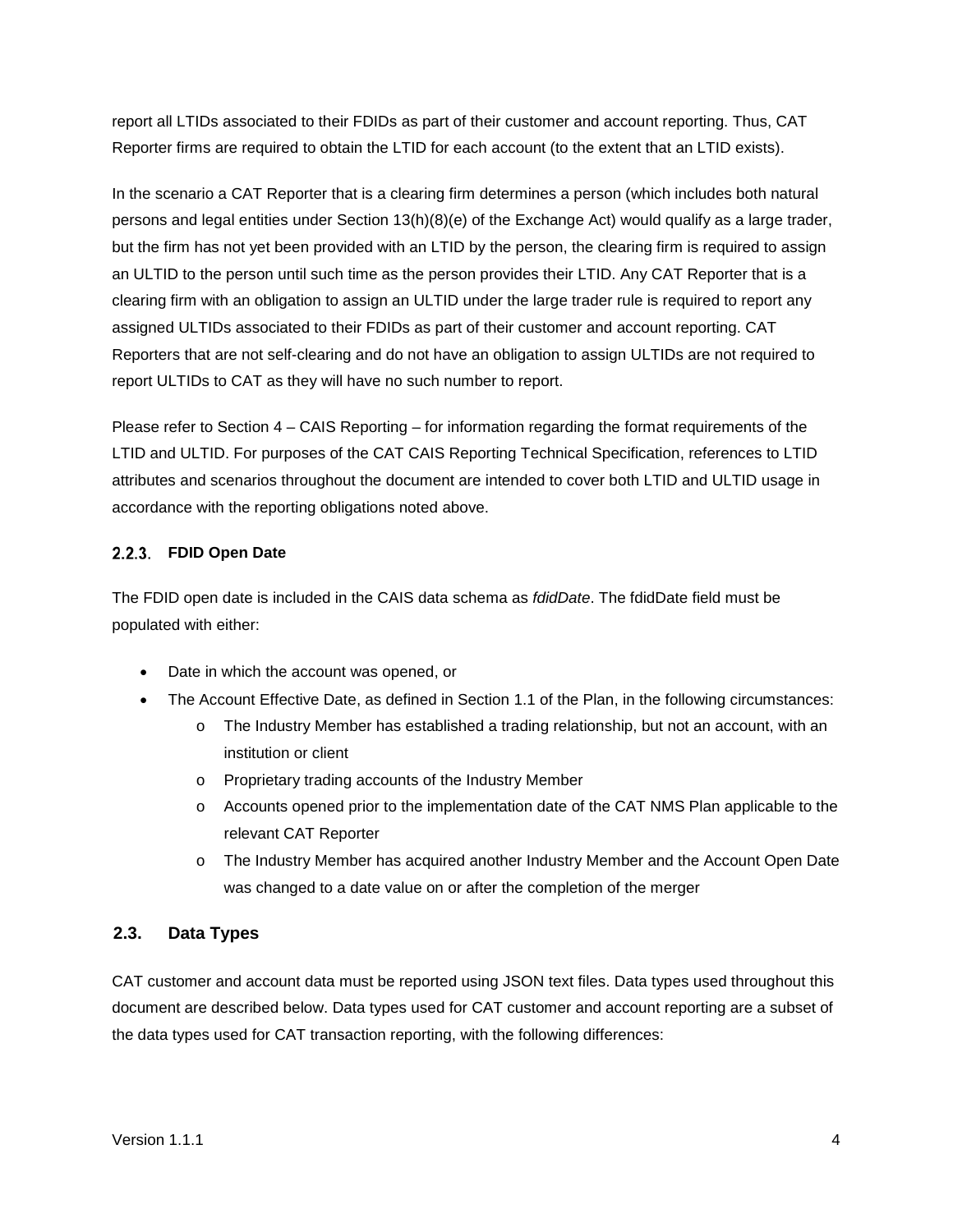- Text comma (ASCII decimal 44, hex 2c) is an acceptable character to include in customer and account reporting
- Timestamp only STRING versions of timestamp are supported in customer and account reporting

To support JSON submissions, the [Industry](https://catnmsplan.com/technical-specifications/index.html) Member Customer & Account Schema (JSON) file is available on the CAT public website that describes each data type with required representation formats.

# <span id="page-10-0"></span>**Data Validation Based on Data Types**

All customer and account data submitted to CAT will be validated based on the defined data type of each item, including proper formatting and range checking. Examples of accepted values are detailed in the table below. Valid values for Choice fields are defined in the Data Dictionary for each data element. Valid data values, ranges, and formats will be specified in the record schema files, which will be used to validate submitted data element values. Records and values that fail validation will be rejected and will be reported as feedback to the Reporter and Data Submitter as detailed in Section 6.

<span id="page-10-1"></span>

| Data Type    | <b>JSON Type</b> | Description                                                                                                                                                                                                                                                                                                     |  |  |  |  |
|--------------|------------------|-----------------------------------------------------------------------------------------------------------------------------------------------------------------------------------------------------------------------------------------------------------------------------------------------------------------|--|--|--|--|
| Unsigned     | <b>NUMBER</b>    | An unsigned value, greater than or equal to zero, with no decimal fraction<br>component, in the inclusive range from 0 to 18,446,744,073,709,551,615<br>(the same range as a 64-bit unsigned integer).                                                                                                          |  |  |  |  |
| Boolean      | <b>BOOLEAN</b>   | A value with two choices: true or false. In JSON representation, if the field is<br>not present, the value is considered false.                                                                                                                                                                                 |  |  |  |  |
| Alphanumeric | <b>STRING</b>    | A string, composed only of letters and digits [a-zA-Z0-9]. When an<br>Alphanumeric type is described, it will include a number, indicating the<br>maximum length of the field. For example, Alphanumeric (7) means that the<br>field can contain up to 7 characters. Alphanumeric values are case<br>sensitive. |  |  |  |  |
| Text         | <b>STRING</b>    | A string, composed of any printable ASCII character between 32 and 126.<br>The string may not include the following characters which serve as<br>delimiters:                                                                                                                                                    |  |  |  |  |
|              |                  | pipe (ASCII decimal 124, hex 7C),                                                                                                                                                                                                                                                                               |  |  |  |  |
|              |                  | double quote (ASCII decimal 34, hex 22), and<br>$\bullet$                                                                                                                                                                                                                                                       |  |  |  |  |
|              |                  | @ (ASCII decimal 64, hex 40).                                                                                                                                                                                                                                                                                   |  |  |  |  |
|              |                  | When a Text data type is described, it will include a number, indicating the<br>maximum length of the field. For example, Text (7) means that the field can<br>contain up to 7 characters. Text values are case sensitive.                                                                                      |  |  |  |  |
| Date         | <b>NUMBER</b>    | An 8-digit integer representing the date in YYYYMMDD.                                                                                                                                                                                                                                                           |  |  |  |  |
| Timestamp    | <b>STRING</b>    | A timestamp represents a moment in time. All timestamps must be in<br>Eastern Time (ET).                                                                                                                                                                                                                        |  |  |  |  |
|              |                  | Timestamps formatted as a STRING have a maximum length of 25 and are<br>formatted as 'YYYYMMDD HHMMSS.CCCNNNNNN' with the Date and                                                                                                                                                                              |  |  |  |  |

# **Table 3: Data Types**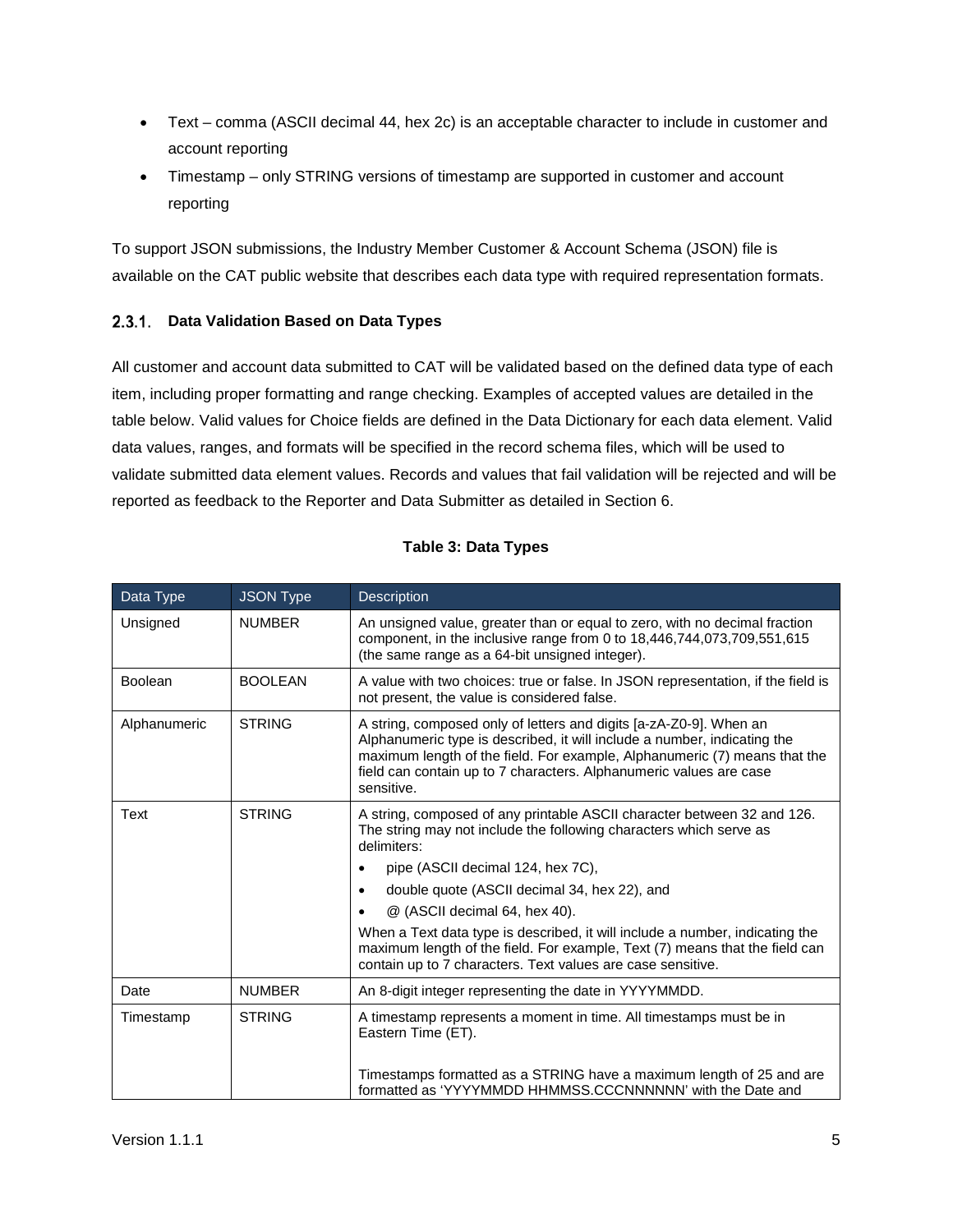| Data Type                      | <b>JSON Type</b>               | <b>Description</b>                                                                                                                                                                                                                                                                        |  |  |  |  |  |  |
|--------------------------------|--------------------------------|-------------------------------------------------------------------------------------------------------------------------------------------------------------------------------------------------------------------------------------------------------------------------------------------|--|--|--|--|--|--|
|                                |                                | Time portions, separated by a space (ASCII decimal 32, hex 20) or the letter<br>T (ASCII decimal 84, hex 54).                                                                                                                                                                             |  |  |  |  |  |  |
|                                |                                | The Date portion must include four-digit year, two-digit month, and two-<br>digit day. Valid values: YYYY = 0000 - 9999, MM = 01 - 12, DD = 01 -<br>31.                                                                                                                                   |  |  |  |  |  |  |
|                                |                                | The Time portion must include a two-digit hour, two-digit minute, and<br>$\bullet$<br>two-digit seconds. Valid values: $HH = 00 - 23$ , $MM = 01 - 59$ , $SS = 01 -$<br>59, CCC = $000 - 999$ , NNNNNN = $000000 - 999999$ .                                                              |  |  |  |  |  |  |
|                                |                                | Examples which comply with Timestamp in STRING format:                                                                                                                                                                                                                                    |  |  |  |  |  |  |
|                                |                                | 20190617T000120.000000000<br>$\bullet$                                                                                                                                                                                                                                                    |  |  |  |  |  |  |
|                                |                                | 20190617T000120<br>$\bullet$                                                                                                                                                                                                                                                              |  |  |  |  |  |  |
|                                |                                | 20190617T000120.000<br>$\bullet$                                                                                                                                                                                                                                                          |  |  |  |  |  |  |
|                                |                                | 20170107T213000.123456789<br>$\bullet$                                                                                                                                                                                                                                                    |  |  |  |  |  |  |
|                                |                                | 20170107 213000.123456789<br>$\bullet$                                                                                                                                                                                                                                                    |  |  |  |  |  |  |
|                                |                                | 20190617 000120.123000000                                                                                                                                                                                                                                                                 |  |  |  |  |  |  |
|                                |                                | Examples which do not comply with Timestamp in STRING format:                                                                                                                                                                                                                             |  |  |  |  |  |  |
|                                |                                | 20190617T0120                                                                                                                                                                                                                                                                             |  |  |  |  |  |  |
|                                |                                | 20190617T000120.<br>$\bullet$                                                                                                                                                                                                                                                             |  |  |  |  |  |  |
| Name/Value<br>Pairs            | <b>OBJECT</b>                  | An object composed of a list of zero or more attributes where each attribute<br>is either a name with no value, or a name with an accompanying value.<br>Multiple attributes are separated by a delimiter.                                                                                |  |  |  |  |  |  |
|                                |                                | When represented in JSON, the following rules apply:                                                                                                                                                                                                                                      |  |  |  |  |  |  |
|                                |                                | The OBJECT is contained within curly brackets $\{\}$<br>$\bullet$                                                                                                                                                                                                                         |  |  |  |  |  |  |
|                                |                                | Name/Value Pairs are comma separated<br>$\bullet$                                                                                                                                                                                                                                         |  |  |  |  |  |  |
|                                |                                | A value accompanied by a name must be formatted as per the data<br>$\bullet$                                                                                                                                                                                                              |  |  |  |  |  |  |
|                                |                                | type syntax required in JSON                                                                                                                                                                                                                                                              |  |  |  |  |  |  |
| Array                          | <b>ARRAY</b>                   | A list of 0, 1 or more values of the same data type.                                                                                                                                                                                                                                      |  |  |  |  |  |  |
|                                |                                | When represented in JSON, the following rules apply:                                                                                                                                                                                                                                      |  |  |  |  |  |  |
|                                |                                | ARRAY is within a set of brackets []<br>$\bullet$                                                                                                                                                                                                                                         |  |  |  |  |  |  |
|                                |                                | Elements within the array are comma separated.                                                                                                                                                                                                                                            |  |  |  |  |  |  |
| Choice                         | <b>STRING</b>                  | A Text field with an explicit list of acceptable values. The Data Dictionary<br>section of this document lists the acceptable values for each Choice field.                                                                                                                               |  |  |  |  |  |  |
| Multi-<br>Dimensional<br>Array | Multi-<br>Dimensional<br>ARRAY | A compound object that consists of an array of objects. The JSON syntax<br>for this data type is consistent with other Multi-Dimensional Array JSON<br>Types. Multi-Dimensional Array is specified as the data type within the<br>Submissions file as well as the Feedback response file. |  |  |  |  |  |  |
|                                |                                | When represented in JSON, the following rules apply:                                                                                                                                                                                                                                      |  |  |  |  |  |  |
|                                |                                | ARRAY is within a set of brackets []<br>$\bullet$                                                                                                                                                                                                                                         |  |  |  |  |  |  |
|                                |                                | Each OBJECT contained in the ARRAY is within curly brackets $\{\}$<br>$\bullet$                                                                                                                                                                                                           |  |  |  |  |  |  |
|                                |                                | Elements within each object are comma separated<br>٠                                                                                                                                                                                                                                      |  |  |  |  |  |  |
|                                |                                | Conditional elements that do not have a value are not required to be                                                                                                                                                                                                                      |  |  |  |  |  |  |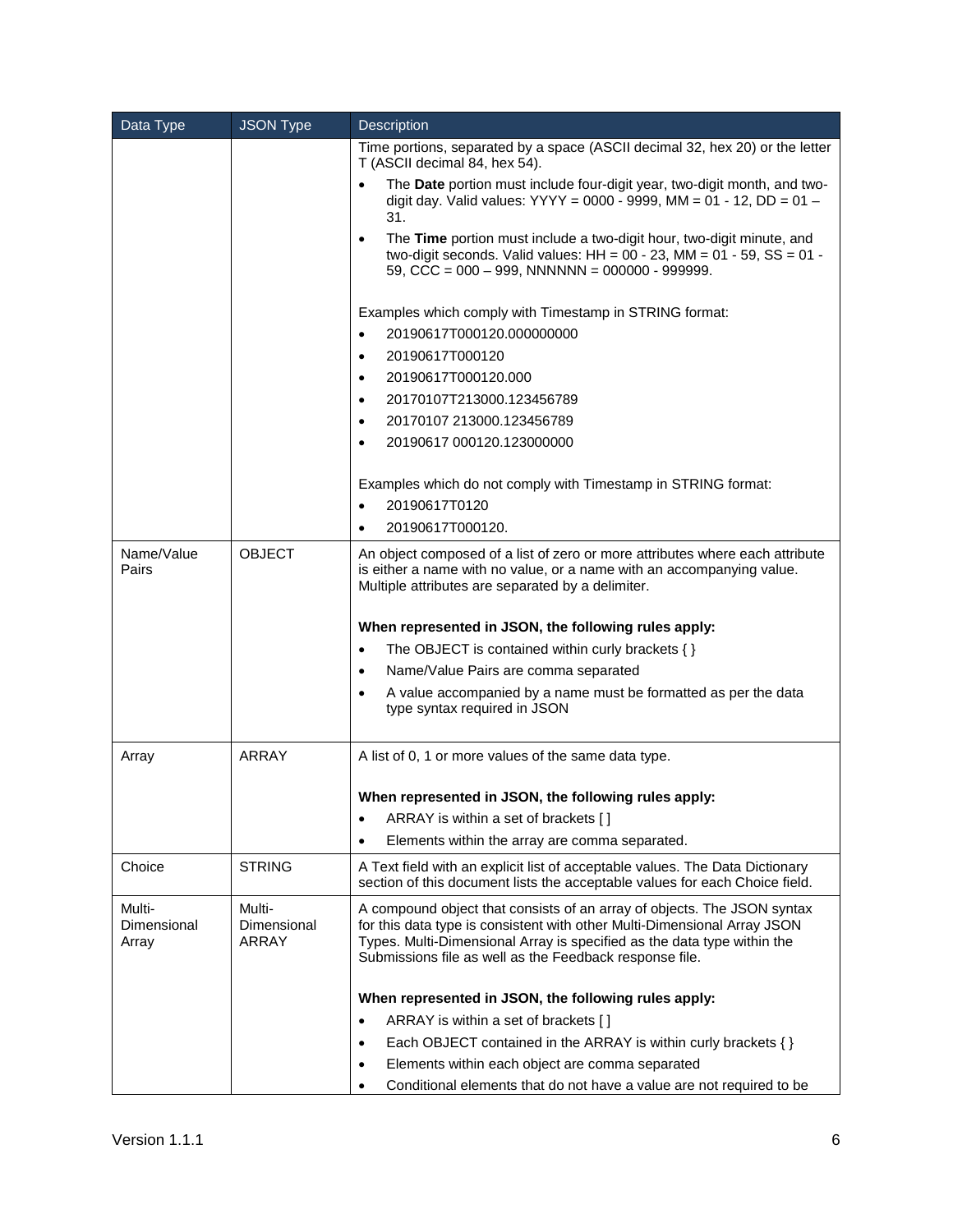| Data Type | JSON Type | <b>Description</b> |
|-----------|-----------|--------------------|
|           |           | included.          |

# <span id="page-12-0"></span>**Required, Conditional, and Optional Fields**

Throughout this document, record attribute fields will be defined. Each field will be notated with the abbreviation R, C, or O to represent whether it is required, conditional, or optional. This codification will appear within each row of a table describing a field.

# **Table 4: Include Key**

| Value       | <b>Abbreviation</b> | <b>Description</b>                                                                                         |
|-------------|---------------------|------------------------------------------------------------------------------------------------------------|
| Required    | R                   | Required for the given record. This field must always be included.                                         |
| Conditional | С                   | Conditionally required for the submission, depending upon other values<br>submitted on the account record. |
| Optional    | O                   | Optional for the given record. May be included at the discretion of the<br>reporter/submitter.             |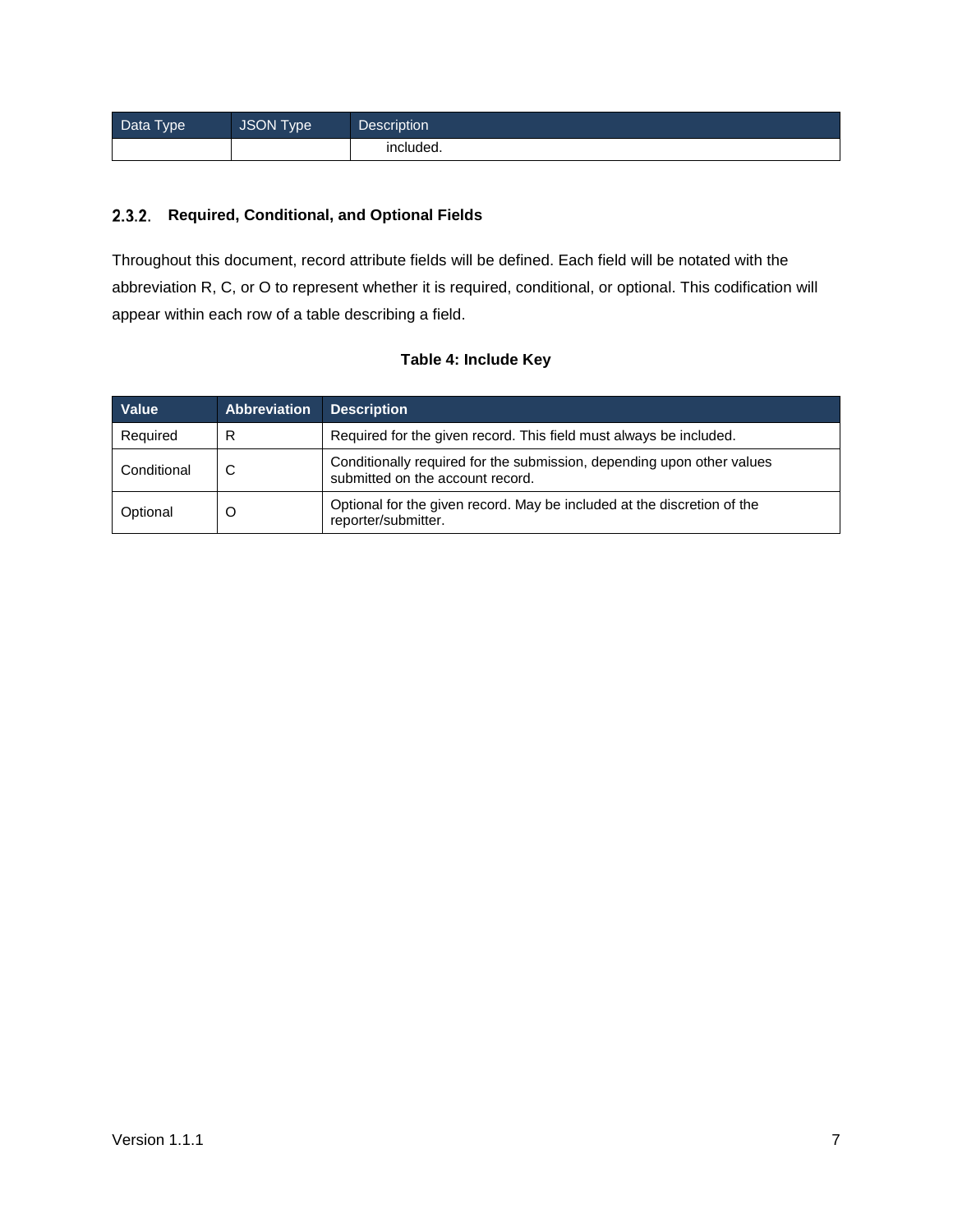# <span id="page-13-0"></span>**3. Special Reporting Requirements**

# <span id="page-13-1"></span>**3.1. Replacement of FDIDs within a CAT Reporter Firm**

The current functionality enables CAT Reporters to report the replacement of an FDID record with another FDID within their firm through use of the replacedByFDID attribute. If a CAT Reporter desires to replace one or more of their FDID records for any reason, they are able to do so by submitting each individual FDID to be replaced and populating the replacedByFDID with the new FDID is being used in its place. The CAT Reporter is required to either include the new FDID record in the same submission or ensure the new FDID has already been accepted into CAIS in a prior submission. There is no limit on how many FDID records can be replaced within a submission file, other than the standing record limits for file transmission.

# <span id="page-13-2"></span>**3.2. Mass Transfer of FDIDs across CAT Reporter Firms**

This section intentionally left blank.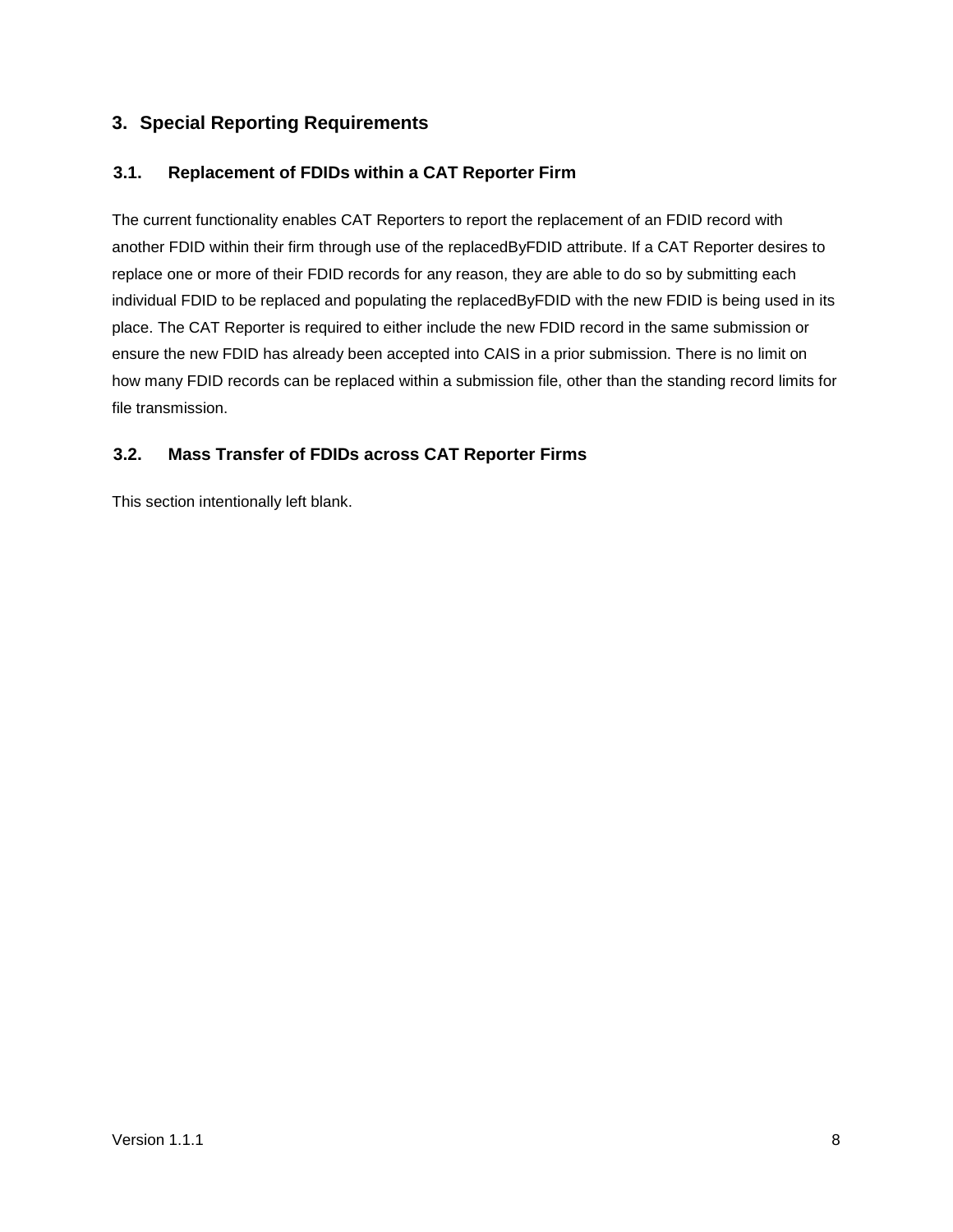# <span id="page-14-0"></span>**4. CAIS Reporting**

This section describes the attributes for inclusion within the CAIS submission file. The following table lists each record attribute in JSON naming convention, as well as corresponding Data Types, Include Key, acceptable Occurrences, Description, and Format or Accepted Values for a Choice-type attribute.

| <b>Field Name</b> | Data Type                  | <b>JSON</b><br><b>Object</b> | <b>Include</b><br><b>Key</b> | <b>Occurrences</b>                              | <b>Description</b>                                                                                                                                                                                                                          | Format/<br><b>Accepted Values</b> |
|-------------------|----------------------------|------------------------------|------------------------------|-------------------------------------------------|---------------------------------------------------------------------------------------------------------------------------------------------------------------------------------------------------------------------------------------------|-----------------------------------|
| version           | Text (10)                  | Main                         | R                            | <b>Exactly One</b><br>per<br>submission<br>file | The version of the<br>CAIS Schema under<br>which the data is<br>reported. Initial<br>version utilized will<br>be 1.0.0                                                                                                                      |                                   |
| catReporterCRD    | Unsigned                   | Main                         | R                            | <b>Exactly One</b><br>per<br>submission<br>file | The CRD number<br>assigned to the firm<br>to which the data<br>within the file<br>belongs.                                                                                                                                                  |                                   |
| catSubmitterID    | Unsigned                   | Main                         | R                            | <b>Exactly One</b><br>per<br>submission<br>file | The ID of the CAT<br>Reporting Agent that<br>submitted the file to<br>CAT. In the case the<br>CAT Reporter is<br>submitting data for<br>themselves, they<br>must still populate<br>the CAT Submitter<br>ID field.                           |                                   |
| fdidRecordCount   | Unsigned                   | Main                         | R                            | <b>Exactly One</b><br>per<br>submission<br>file | The count of<br>firmDesignatedID<br>attribute<br>occurrences within<br>the file. Used to<br>validate the count of<br>FDID records<br>intended to be<br>submitted within the<br>file matches the<br>count of records<br>present in the file. |                                   |
| fdidRecordList    | Multi-Dimensional<br>Array | Main                         | C                            | Zero or One<br>per<br>submission<br>file        | Structure for the<br>array of FDID<br>Records that are<br>included in the file.<br>Required if the<br>submission file<br>contains one or<br>more FDID records;<br>not required if no<br>FDID records are<br>included in the file.           |                                   |

#### **Table 5: CAIS Reporting**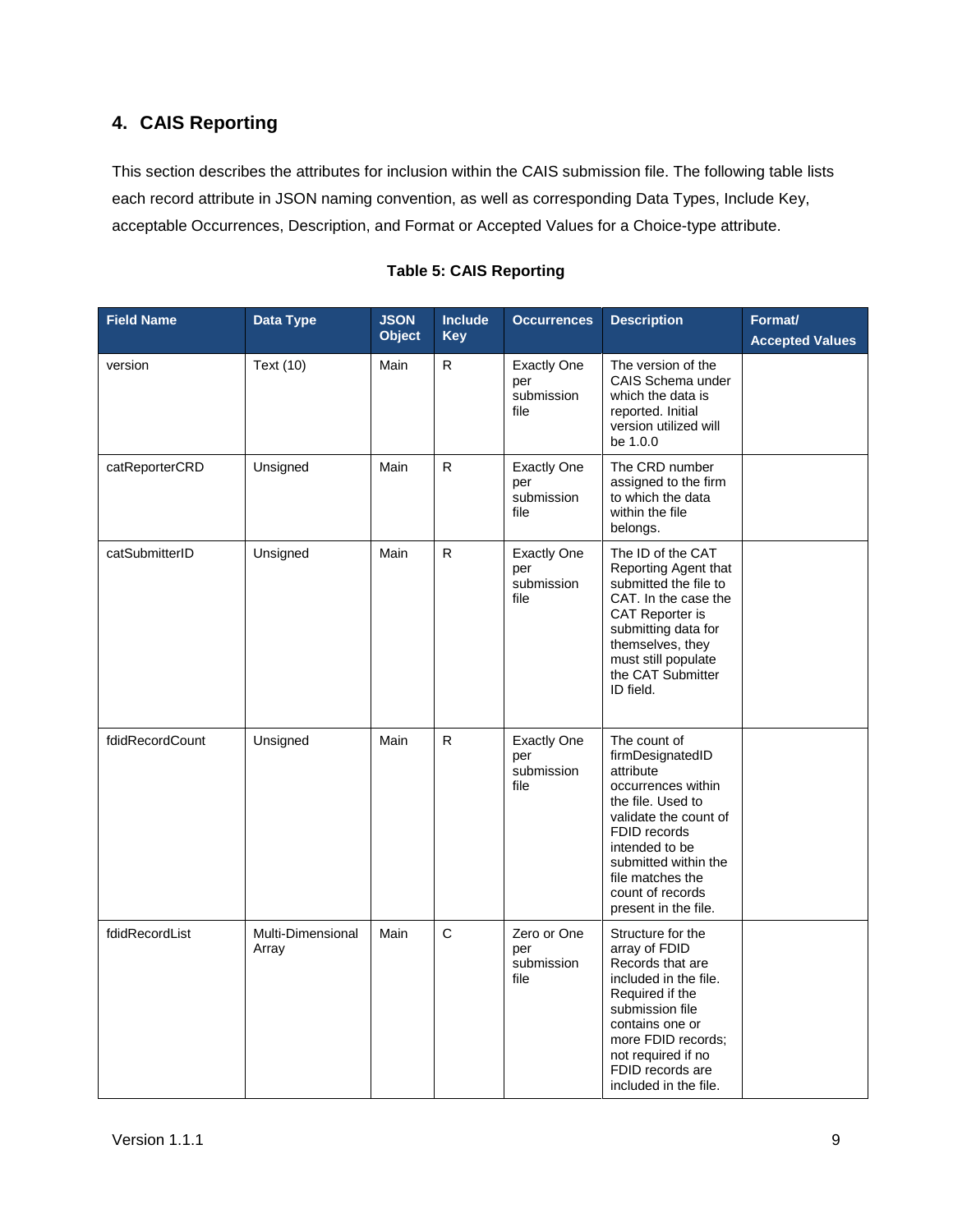| <b>Field Name</b> | Data Type         | <b>JSON</b><br><b>Object</b> | <b>Include</b><br><b>Key</b> | <b>Occurrences</b>                       | <b>Description</b>                                                                                                                                                                                                                               | Format/<br><b>Accepted Values</b>                |
|-------------------|-------------------|------------------------------|------------------------------|------------------------------------------|--------------------------------------------------------------------------------------------------------------------------------------------------------------------------------------------------------------------------------------------------|--------------------------------------------------|
| fdidRecordID      | Unsigned          | <b>FDID</b><br>Record        | $\mathsf R$                  | <b>Exactly One</b><br>per FDID<br>Record | A unique reference<br>to a single FDID for<br>a single submission<br>file.                                                                                                                                                                       |                                                  |
| firmDesignatedID  | Alphanumeric (40) | <b>FDID</b><br>Record        | R                            | <b>Exactly One</b><br>per FDID<br>Record | The Firm<br>Designated ID of the<br>Account or<br>Relationship being<br>reported by the CAT<br>Reporting firm.                                                                                                                                   |                                                  |
| fdidType          | Choice            | <b>FDID</b><br>Record        | $\mathsf{R}$                 | <b>Exactly One</b><br>per FDID<br>Record | Representation of<br>the type of record of<br>the reported FDID.<br>Values:<br>ACCOUNT-<br>Account type record<br>RELATIONSHIP-<br>Relationship type<br>record<br><b>ENTITYID - Entity</b><br>Identifier type record                             | "ACCOUNT"<br>"RELATIONSHIP"<br>"ENTITYID"        |
| fdidDate          | Date (Number) (8) | <b>FDID</b><br>Record        | R                            | <b>Exactly One</b><br>per FDID<br>Record | Date on which the<br>FDID account<br>opened, as defined<br>in Section 2.2.3 of<br>this specification, in<br>YYYYMMDD format.                                                                                                                     | YYYYMMDD                                         |
| fdidEndDate       | Date (Number) (8) | <b>FDID</b><br>Record        | $\mathsf C$                  | Zero or One<br>per FDID<br>Record        | Date on which the<br>Account was closed<br>or the Relationship<br>was ended, in<br>YYYYMMDD format.<br>Must be provided if<br>the fdidEndReason<br>field is populated.<br>Must not be<br>provided if<br>fdidEndDateNULL is<br>populated as true. | YYYYMMDD                                         |
| fdidEndDateNULL   | <b>Boolean</b>    | <b>FDID</b><br>Record        | $\mathsf C$                  | Zero or One<br>per FDID<br>Record        | Indicates any<br>fdidEndDate<br>currently stored in<br>CAT CAIS should be<br>cleared. Must be<br>provided as true if<br>fdidEndReasonNUL<br>L is populated as<br>true. Must not be<br>provided as true if<br>fdidEndDate is<br>populated.        | true<br>false                                    |
| fdidEndReason     | Choice            | <b>FDID</b><br>Record        | $\mathsf{C}$                 | Zero or One<br>per FDID<br>Record        | Reason why the<br>Account was closed<br>or the Relationship<br>was ended. Must be<br>provided if the<br>fdidEndDate field is                                                                                                                     | "CORRECTION"<br>"ENDED"<br>"REPLACED"<br>"OTHER" |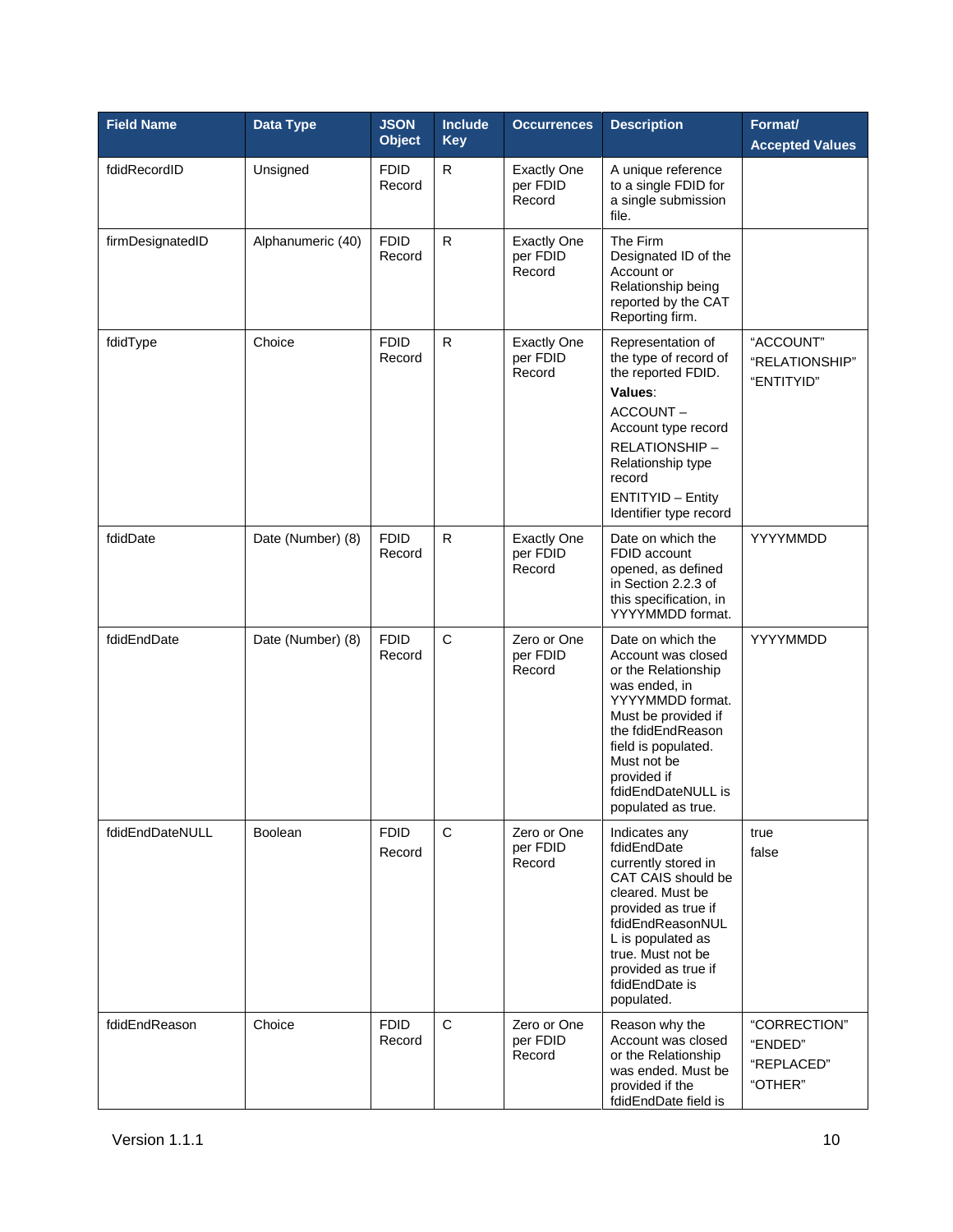| <b>Field Name</b>      | Data Type         | <b>JSON</b><br><b>Object</b> | Include<br><b>Key</b> | <b>Occurrences</b>                | <b>Description</b>                                                                                                                                                                                                                                                                                                                                                                  | Format/<br><b>Accepted Values</b> |
|------------------------|-------------------|------------------------------|-----------------------|-----------------------------------|-------------------------------------------------------------------------------------------------------------------------------------------------------------------------------------------------------------------------------------------------------------------------------------------------------------------------------------------------------------------------------------|-----------------------------------|
|                        |                   |                              |                       |                                   | populated. Must not<br>be provided if<br>fdidEndReasonNUL<br>L is populated as<br>true.<br>Values:<br>CORRECTION-<br>FDID was<br>erroneously reported<br>ENDED - FDID was<br>ended<br><b>REPLACED - FDID</b><br>replaced by another<br>FDID within the CAT<br>Reporter Firm.<br>OTHER - Other<br>unlisted reason for<br>ending the FDID                                             |                                   |
| fdidEndReasonNULL      | <b>Boolean</b>    | <b>FDID</b><br>Record        | $\mathbf C$           | Zero or One<br>per FDID<br>Record | Indicates any<br>fdidEndReason<br>currently stored in<br>CAT CAIS should be<br>cleared. Must be<br>provided as true if<br>fdidEndDateNULL is<br>populated as true.<br>Must not be<br>provided as true if<br>fdidEndReason is<br>populated.                                                                                                                                          | true<br>false                     |
| replacedByFDID         | Alphanumeric (40) | <b>FDID</b><br>Record        | $\mathsf C$           | Zero or One<br>per FDID<br>Record | The new FDID<br>replacing the<br>currently reported<br>FDID, used to<br>provide historical<br>linkage across<br>replaced records<br>over time. Must be<br>provided if the<br>fdidEndReason is<br>REPLACED. Must<br>not be provided if<br>the fdidEndReason<br>is any value other<br>than REPLACED.<br>Must not be<br>provided if<br>replacedByFDIDNU<br>LL is populated as<br>true. |                                   |
| replacedByFDIDNUL<br>L | Boolean           | <b>FDID</b><br>Record        | $\mathbf C$           | Zero or One<br>per FDID<br>Record | Indicates any<br>replacedByFDID<br>currently stored in<br>CAT CAIS should be<br>cleared. Must not be<br>provided as true if<br>replacedByFDID is<br>populated.                                                                                                                                                                                                                      | true<br>false                     |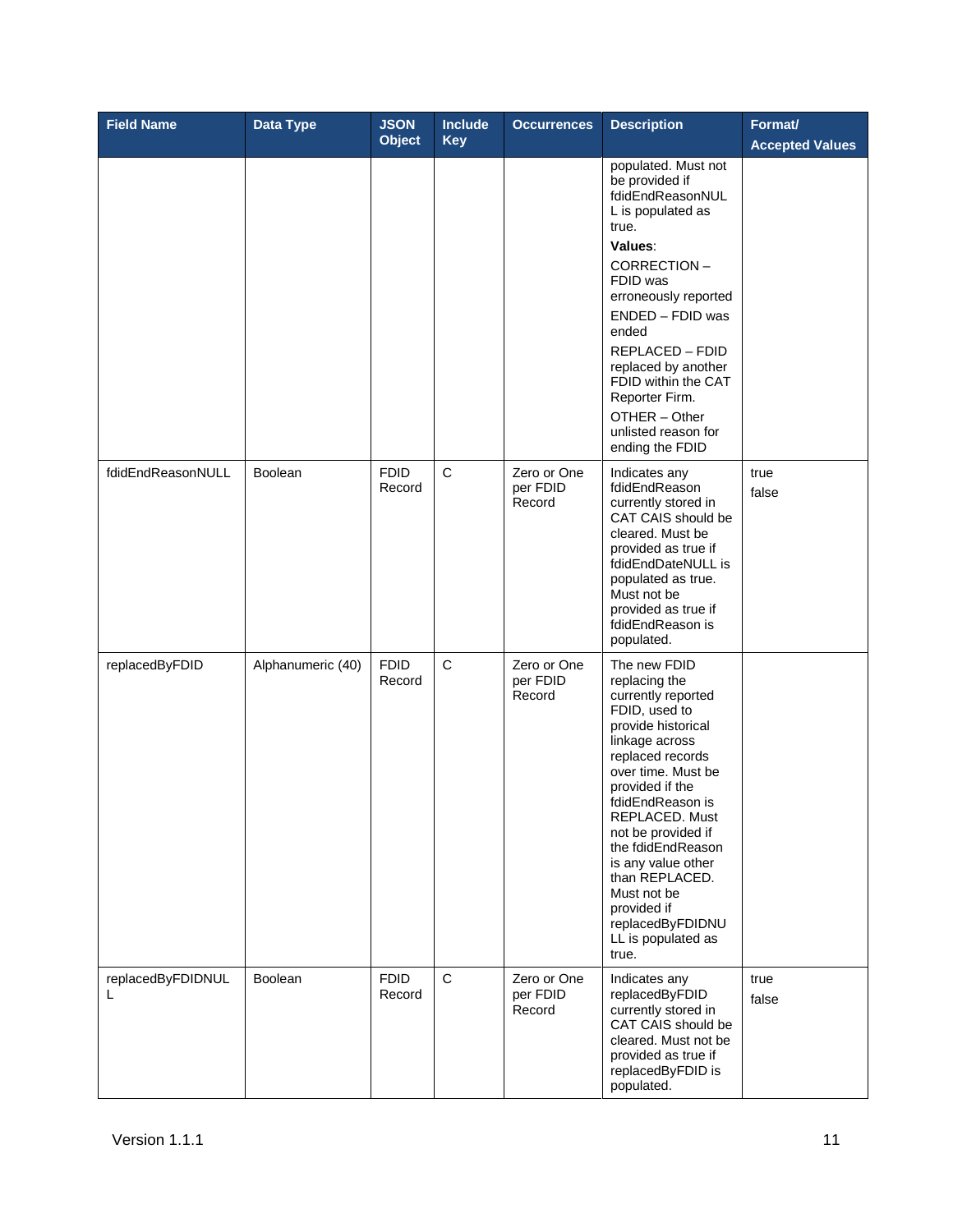| <b>Field Name</b>        | Data Type                  | <b>JSON</b><br><b>Object</b> | <b>Include</b><br><b>Key</b> | <b>Occurrences</b>                                  | <b>Description</b>                                                                                                                                                                                                                                                                                                                                                | Format/<br><b>Accepted Values</b>                         |
|--------------------------|----------------------------|------------------------------|------------------------------|-----------------------------------------------------|-------------------------------------------------------------------------------------------------------------------------------------------------------------------------------------------------------------------------------------------------------------------------------------------------------------------------------------------------------------------|-----------------------------------------------------------|
| largeTraderList          | Multi-Dimensional<br>Array | <b>FDID</b><br>Record        | $\mathsf C$                  | Zero or One<br>per FDID<br>Record                   | Structure for the<br>array of LTID and<br>ULTID records that<br>are associated to the<br>FDID record within<br>the file. Required if<br>the submission file<br>contains one or<br>more LTID/ULTID<br>records associated<br>to the FDID record;<br>not required if no<br>LTID/ULTID records<br>are included in the<br>file in association to<br>the reported FDID. |                                                           |
| largeTraderRecordID      | Unsigned                   | Large<br>Trader<br>Record    | R                            | <b>Exactly One</b><br>per Large<br>Trader<br>Record | A unique reference<br>to a single LTID or<br>ULTID in reference<br>to a single FDID for<br>a single submission<br>file.                                                                                                                                                                                                                                           |                                                           |
| largeTraderID            | Text (13)                  | Large<br>Trader<br>Record    | R                            | <b>Exactly One</b><br>per Large<br>Trader<br>Record | The LTID or ULTID<br>associated to the<br>FDID in the CAT<br>Reporter's system.                                                                                                                                                                                                                                                                                   | For LTID-<br>99999999-9999<br>For ULTID-<br>ULT99999-9999 |
| <b>ItidEffectiveDate</b> | Date (Number) (8)          | Large<br>Trader<br>Record    | ${\sf R}$                    | <b>Exactly One</b><br>per Large<br>Trader<br>Record | Date on which the<br>LTID or ULTID<br>became associated<br>to the FDID within<br>the CAT Reporter's<br>system, in<br>YYYYMMDD format.                                                                                                                                                                                                                             | YYYYMMDD                                                  |
| <b>ItidEndDate</b>       | Date (Number) (8)          | Large<br>Trader<br>Record    | $\mathsf C$                  | Zero or One<br>per Large<br>Trader<br>Record        | Date on which the<br>LTID or ULTID was<br>no longer associated<br>to the FDID within<br>the CAT Reporter's<br>system, in<br>YYYYMMDD format.<br>Must be provided if<br>the ItidEndReason<br>field is populated.<br>Must not be<br>provided if<br>ItidEndDateNULL is<br>populated as true.                                                                         | YYYYMMDD                                                  |
| <b>ItidEndDateNULL</b>   | <b>Boolean</b>             | Large<br>Trader<br>Record    | $\mathsf{C}$                 | Zero or One<br>per Large<br>Trader<br>Record        | Indicates any<br>ItidEndDate currently<br>stored in CAT CAIS<br>should be cleared.<br>Must be provided as<br>true if<br>ltidEndReasonNULL<br>is populated as true.<br>Must not be<br>provided as true if                                                                                                                                                          | true<br>false                                             |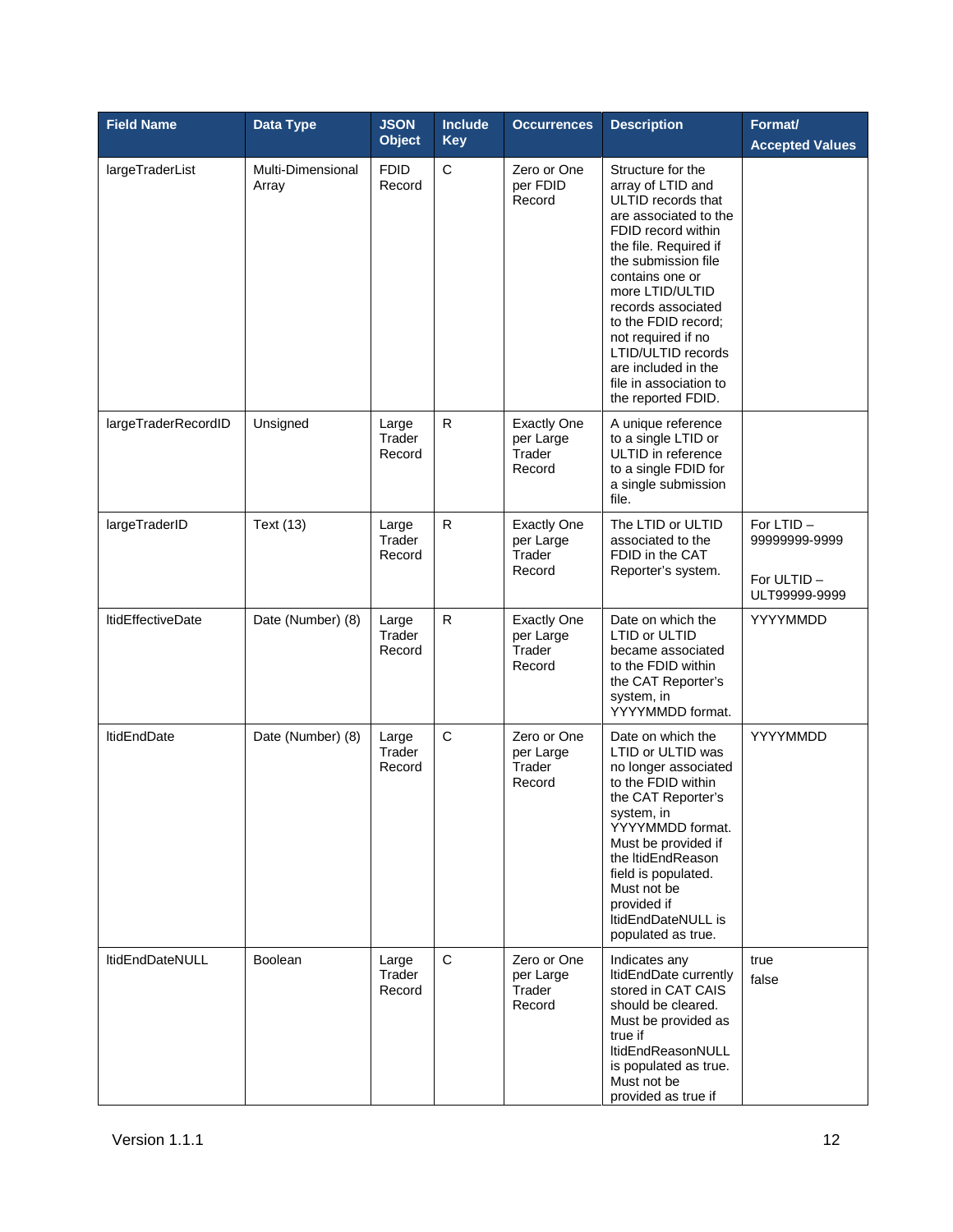| <b>Field Name</b> | Data Type                  | <b>JSON</b><br><b>Object</b> | <b>Include</b><br><b>Key</b> | <b>Occurrences</b>                              | <b>Description</b>                                                                                                                                                                                                                                                                                                                                                                                                                                                                                                                                                                          | Format/<br><b>Accepted Values</b>                |
|-------------------|----------------------------|------------------------------|------------------------------|-------------------------------------------------|---------------------------------------------------------------------------------------------------------------------------------------------------------------------------------------------------------------------------------------------------------------------------------------------------------------------------------------------------------------------------------------------------------------------------------------------------------------------------------------------------------------------------------------------------------------------------------------------|--------------------------------------------------|
|                   |                            |                              |                              |                                                 | ItidEndDate is<br>populated.                                                                                                                                                                                                                                                                                                                                                                                                                                                                                                                                                                |                                                  |
| ltidEndReason     | Choice                     | Large<br>Trader<br>Record    | $\mathsf C$                  | Zero or One<br>per Large<br>Trader<br>Record    | Reason why the<br>LTID or ULTID was<br>no longer associated<br>to the FDID. Must be<br>populated in order to<br>end date an LTID-to-<br>FDID association in<br>the system. Must be<br>provided if the<br>ItidEndDate field is<br>populated. Must not<br>be provided if<br>ltidEndReasonNULL<br>is populated as true.<br>Values:<br>CORRECTION-<br>LTID was<br>erroneously reported<br>ENDED - LTID-to-<br>FDID association<br>was ended<br><b>REPLACED - LTID</b><br>was replaced by a<br>different LTID<br>OTHER - Other<br>unlisted reason for<br>ending the LTID-to-<br>FDID association | "CORRECTION"<br>"ENDED"<br>"REPLACED"<br>"OTHER" |
| ltidEndReasonNULL | Boolean                    | Large<br>Trader<br>Record    | $\mathbf C$                  | Zero or One<br>per Large<br>Trader<br>Record    | Indicates any<br>ltidEndReason<br>currently stored in<br>CAT CAIS should be<br>cleared. Must be<br>provided as true if<br>ItidEndDateNULL is<br>populated as true.<br>Must not be<br>provided as true if<br>ItidEndReason is<br>populated.                                                                                                                                                                                                                                                                                                                                                  | true<br>false                                    |
| correctionList    | Multi-Dimensional<br>Array | Main                         | $\mathbf C$                  | <b>Exactly One</b><br>per<br>Submission<br>File | Structure for the<br>array of Correction<br>records within the<br>file. Required if the<br>submission file<br>contains one or<br>more Correction<br>records. Must only<br>be used for<br>correcting rejections<br>caused by<br>malformed<br>firmDesignatedID or<br>largeTraderID<br>values.                                                                                                                                                                                                                                                                                                 |                                                  |
| rejectionID       | Unsigned                   | Correct                      | ${\sf R}$                    | <b>Exactly One</b>                              | The rejectionID from                                                                                                                                                                                                                                                                                                                                                                                                                                                                                                                                                                        |                                                  |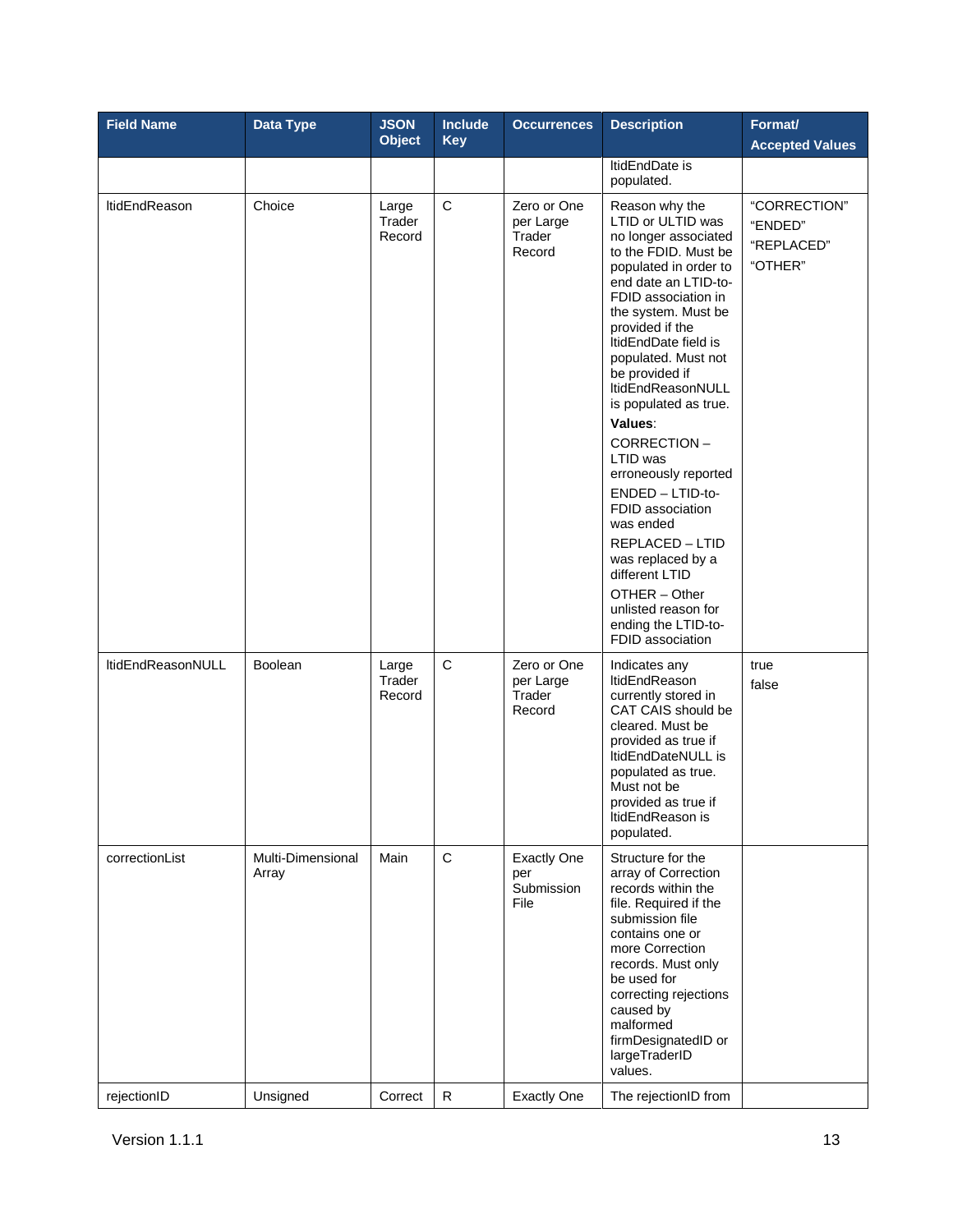| <b>Field Name</b>              | Data Type         | <b>JSON</b><br><b>Object</b> | <b>Include</b><br><b>Key</b> | <b>Occurrences</b>                                | <b>Description</b>                                                                                                                                                                                                                                                                                                                                                                                                 | Format/<br><b>Accepted Values</b>                          |
|--------------------------------|-------------------|------------------------------|------------------------------|---------------------------------------------------|--------------------------------------------------------------------------------------------------------------------------------------------------------------------------------------------------------------------------------------------------------------------------------------------------------------------------------------------------------------------------------------------------------------------|------------------------------------------------------------|
|                                |                   | ion<br>Record                |                              | per<br>Correction<br>Record                       | a prior submission<br>that was created for<br>the particular Data<br>Ingestion error being<br>corrected.                                                                                                                                                                                                                                                                                                           |                                                            |
| correctionAction               | Choice            | Correct<br>ion<br>Record     | ${\sf R}$                    | <b>Exactly One</b><br>per<br>Correction<br>Record | The particular action<br>that is being taken to<br>correct for the prior<br>rejection.<br>Values:<br>CORRECTION - A<br>new entry is<br>included in the<br>submission file to<br>correct for the prior<br>rejected record<br>using a new<br>firmDesignatedID or<br>new largeTraderID.<br>DELETE - The prior<br>rejection needs to be<br>cleared without a<br>new record being<br>submitted.                         | "CORRECTION"<br>"DELETE"                                   |
| correctingFirmDesign<br>atedID | Alphanumeric (40) | Correct<br>ion<br>Record     | $\mathsf C$                  | Zero or One<br>per<br>Correction<br>Record        | The<br>firmDesignatedID<br>that is correcting for<br>the prior rejected<br>FDID. The<br>correctingFirmDesig<br>natedID must be<br>present in the<br>submission file, or<br>have been accepted<br>in a prior CAT CAIS<br>submission.<br>Required if the<br>correctionAction is<br>CORRECTION.                                                                                                                       |                                                            |
| correctingLargeTrade<br>rID    | Text (13)         | Correct<br>ion<br>Record     | C                            | Zero or More<br>per FDID<br>Record                | The LTID or ULTID<br>that is correcting for<br>the prior rejected<br>LTID/ULTID record.<br>The<br>correctingLargeTrad<br>erID must be<br>present in the<br>submission file, or<br>have been accepted<br>in a prior CAT CAIS<br>submission for the<br>corresponding FDID.<br>Required if the<br>correctionAction is<br>CORRECTION and<br>the prior error being<br>corrected was<br>against an LTID for<br>the FDID. | For LTID -<br>99999999-9999<br>For ULTID-<br>ULT99999-9999 |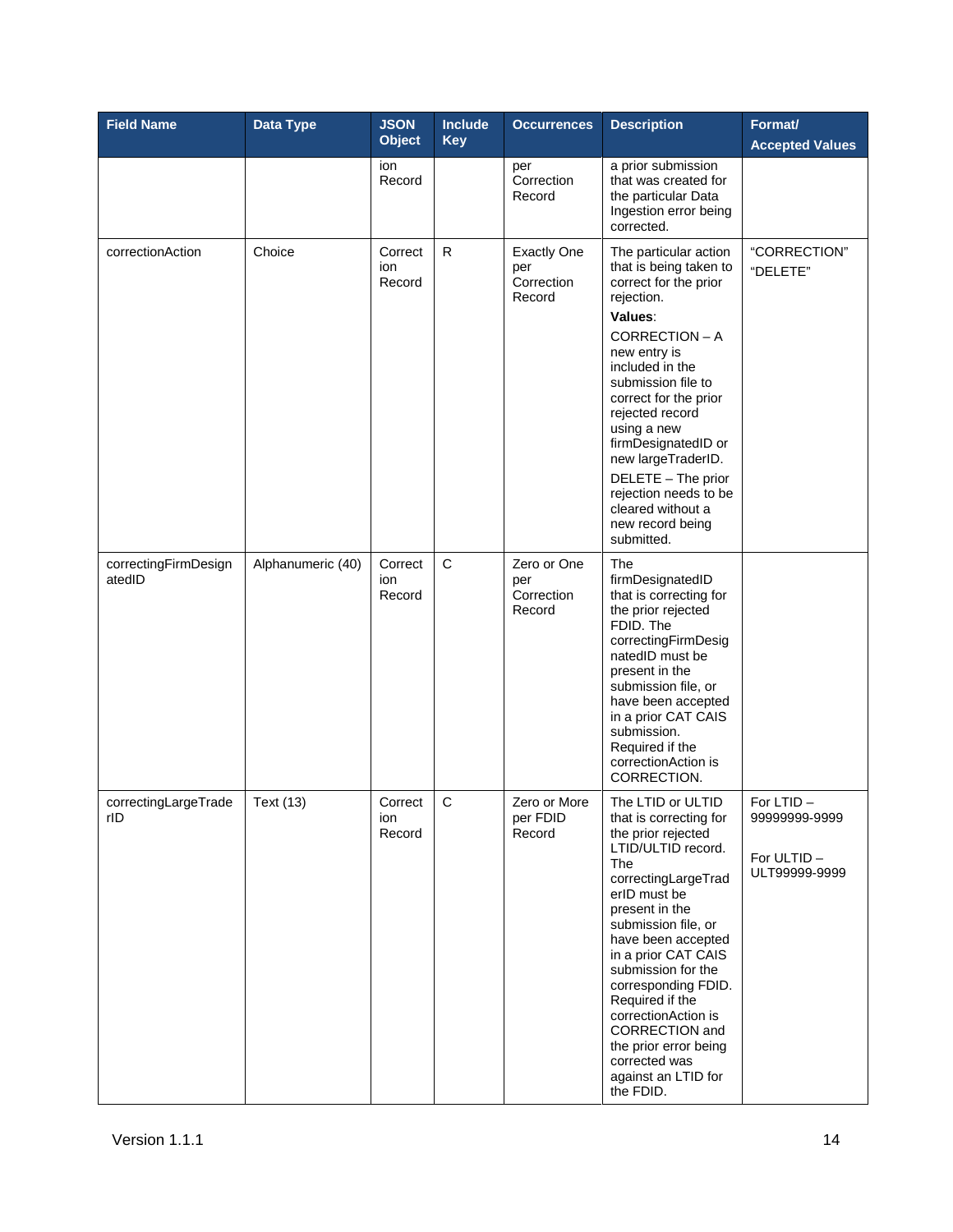# <span id="page-20-0"></span>**5. Submission Process**

This section contains information pertaining to CAT CAIS account data and file formats, CAT CAIS submissions (including a general data flow overview), network and transport options, CAT CAIS access, and reporting hours.

# <span id="page-20-1"></span>**5.1. File Submissions and Data Formats**

CAT CAIS account submissions must include a data file with populated header record information, including Version, CAT Reporter ID, CAT Submitter ID, and FDID Record Count. It is valid and acceptable for a firm to submit a file with only this header information and record counts of zero, indicating an intentional submission of no account record data. Data files have a prescribed naming convention and are supported in JSON format.

# <span id="page-20-2"></span>**File Submission Names**

1. Data Files must be named using the following format:

```
<CAT Submitter ID>_<CAT Reporter CRD>_<File Generation 
Date>_[<Group>_]<File Kind>_<File Number>.<Format 
Extension>.<Compression Extension>
```
For example: 123\_999\_20200101\_CAIS\_000123.json.bz2

2. The values assigned within the format of a file name include:

|  |  |  |  | Table 6: Elements of a File Submission Name |  |
|--|--|--|--|---------------------------------------------|--|
|--|--|--|--|---------------------------------------------|--|

| <b>Field Name</b>           | Data Type         | <b>Description</b>                                                                                                                                                                                                                                                                                                                                             | <b>Include Key</b> |
|-----------------------------|-------------------|----------------------------------------------------------------------------------------------------------------------------------------------------------------------------------------------------------------------------------------------------------------------------------------------------------------------------------------------------------------|--------------------|
| <b>CAT Submitter ID</b>     | Unsigned          | CAT Reporting Agent that submitted the file to CAT.                                                                                                                                                                                                                                                                                                            | R.                 |
| <b>CAT Reporter CRD</b>     | Unsigned          | The CRD assigned identifier of the firm to which the<br>data within the file belongs.                                                                                                                                                                                                                                                                          | R                  |
| <b>File Generation Date</b> | Date              | The date the file was generated or reported. Used<br>to guarantee uniqueness of a file across dates.<br>Date must be less than or equal to System Date.<br>Future dates are not acceptable.                                                                                                                                                                    | R                  |
| Group                       | Alphanumeric (20) | Reporter defined string to guarantee uniqueness of<br>a file across dates.<br>Filenames associated with web submission directly<br>entered into the CAIS Reporter Portal will be<br>assigned the value of 'caisweb'. We recommend<br>not using the Group value of 'caisweb' for<br>submissions uploaded via the CAIS Reporter Portal<br>or submitted via SFTP. | $\Omega$           |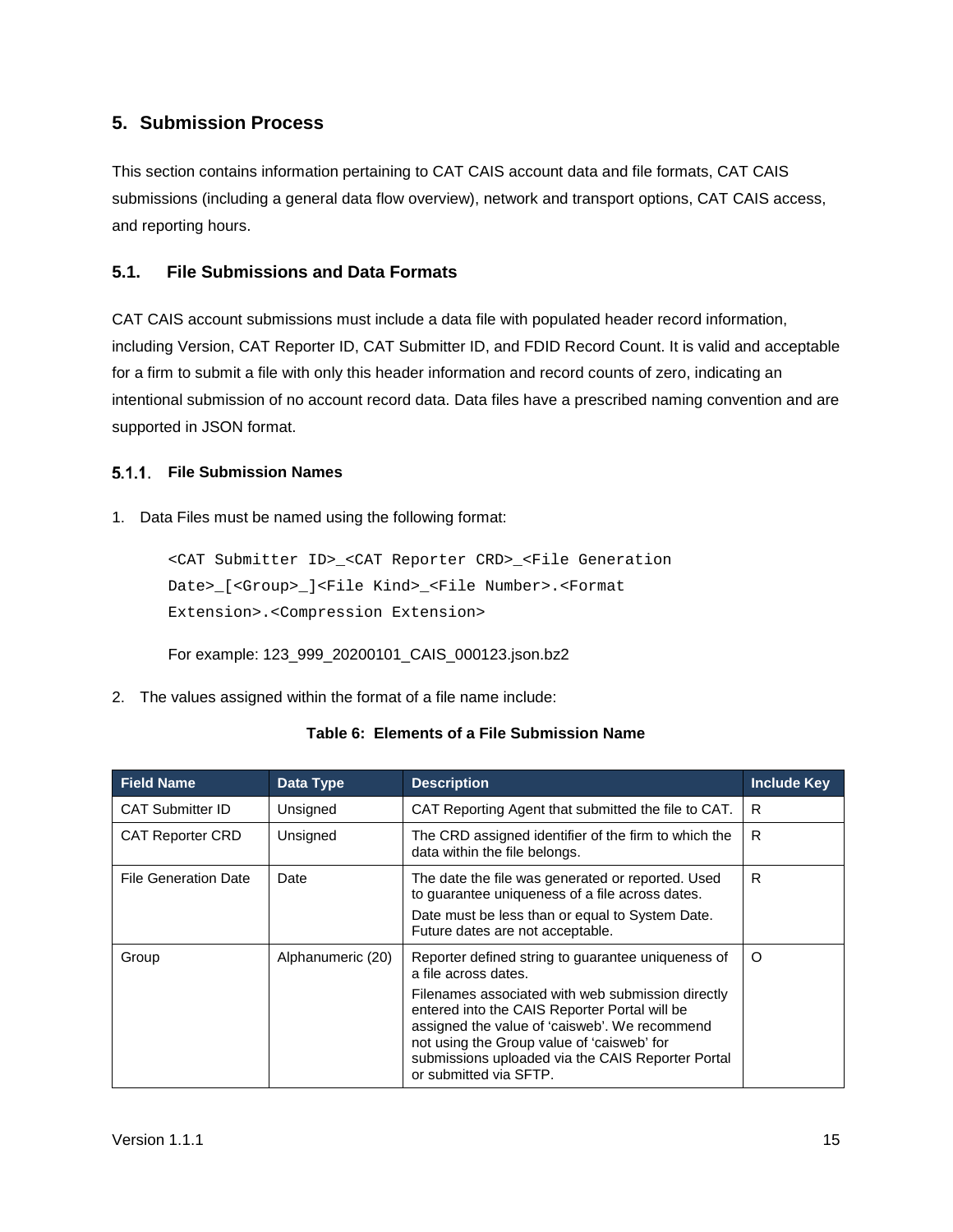| <b>Field Name</b>        | Data Type         | <b>Description</b>                                                                          | Include Key |
|--------------------------|-------------------|---------------------------------------------------------------------------------------------|-------------|
| File Kind                | Alphanumeric (20) | Set to 'CAIS'                                                                               | R           |
| File Number              | Unsigned          | Sequence number of the file, 6-digits long, left-<br>padded with zeros.                     | R           |
| <b>Format Extension</b>  | Alphanumeric (4)  | Represents the format of the data submission.<br>JSON formatted submissions must be 'json'. | R           |
| Compression<br>Extension | Alphanumeric (3)  | Applicable to Data Files. Set to 'bz2'                                                      | R           |

3. Data file names should be globally unique among all other data files using the base name (the portion of the file name without the format and compression extensions) of the data file.

#### <span id="page-21-0"></span>**Submission Formats**

CAT CAIS supports the submission of data in JSON format only, due to the relational nature of the account and customer data.

# <span id="page-21-1"></span>**Data File Submission**

The following rules apply to Data Files:

- 1. The CAT CAIS Processor will support standard JSON syntax for each record or as specified in this document.
- 2. Data files serve as top-level containers for each object.
- 3. All data files sent from the CAT Reporter (or the third-party CAT Reporting Agent for the CAT Reporter) must be compressed using BZip2. The associated compression extension is "bz2".
- 4. Data files must be individually compressed and submitted. Compressed files may not be bundled into a single container file.
- 5. The data contained within the data file must represent data for the CAT Reporter CRD number identified within the file name.
- 6. Files submitted through SFTP are limited to a maximum uncompressed size of 100GB.
- 7. Files sizes <= 1GB are recommended as feedback will be returned faster.
- 8. Files submitted through the CAT Reporter Portal CAIS are limited to a maximum uncompressed size of 1GB, with a record limit of 100,000 FDID records per file. Files with more than 100,000 FDID records will be rejected.
- 9. Schema files will be maintained by the Plan Processor and will be versioned as the Technical Specifications change.
- 10. Data files submitted to CAT CAIS will be treated as Delta files, and updates or changes will only be enacted on records as contained within the submission file; records previously received and not included in a later submission file, or optional or conditional attributes previously received for an FDID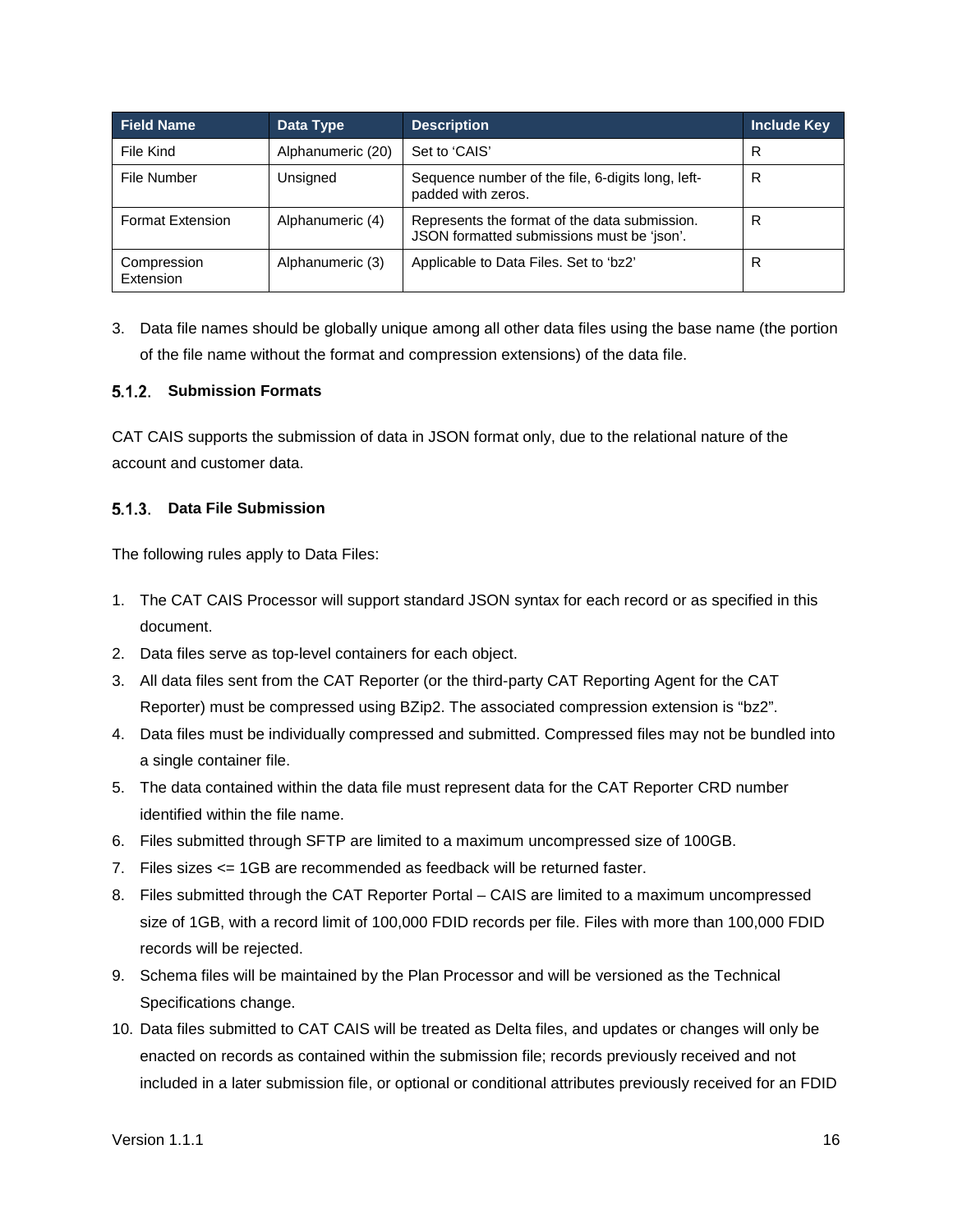and not included in a later submission file, will not be changed in CAT CAIS until included in a subsequent submission file.

- 11. Conditional and optional fields without a value must be omitted from the submission.
- 12. In the scenario a Firm ends an FDID record, by including a populated *fdidEndDate* and *fdidEndReason* attribute, any remaining active LTIDs associated to the ended FDID will be ended on behalf of the Firm. The *fdidEndDate* and *fdidEndReason* will be cascaded as the *ltidEndDate* and *ltidEndReason*, respectively.
- 13. In the scenario a Firm is ending an FDID record that has currently active LTIDs associated to the ending FDID, and they do not want the date and reasons cascaded, they must explicitly end the LTID-to-FDID association by including the association in the submission file with populated *ltidEndDate* and *ltidEndReason* attributes.
- 14. In the scenario a Firm is ending an FDID record that has one or more LTID-to-FDID associations where the *ltidEndDate* is set to a date later than the *fdidEndDate*, the *ltidEndDate* values stored in CAIS will be updated to the earlier *fdidEndDate* value. The *ltidEndReason* currently set on the association will not be updated if it differs from the currently stored *ltidEndReason* value.
- 15. In the scenario a Firm needs to clear a previously submitted conditional or optional field value, they must include the corresponding nullifying attribute field with a value of true, indicating the intent to clear the prior value.
	- a. If a Firm previously ended an FDID record for a reason other than REPLACED, and the Firm wants to resume submission of the FDID record, they would need to send a true value for the *fdidEndDateNULL* and *fdidEndReasonNULL* fields.
	- b. If the Firm intends to resume submission of an FDID record ended for a reason of REPLACED, the Firm would need to send a true value for the *fdidEndDateNULL*, *fdidEndReasonNULL*, and *replacedByFDIDNULL* fields.
	- c. If a Firm previously ended an LTID-to-FDID association, but did not end the FDID, and the Firm wants to resume submission of the LTID record, they would need to send a true value for the *ltidEndDateNULL* and *ltidEndReasonNULL* fields.
- 16. Clearing previously set *fdidEndDate* and *fdidEndReason* attributes through use of the corresponding nullifying fields will not result in reactivation of LTID associations of the FDID.
- 17. Each FDID included in a submission file must contain all required attributes, however optional and conditional attributes are not required to be included unless the Firm intends to modify said attribute.
- 18. Once an LTID-to-FDID association has passed data validation checks and been accepted by CAT CAIS, the Firm is not required to include the LTID-to-FDID association in subsequent submission files unless the Firm intends to end or modify said LTID-to-FDID association.
- 19. If an LTID is associated to multiple FDID records within a single CAT Reporter Firm, the LTID-to-FDID association must be submitted for each FDID. The associations may be submitted within a single submission file or across multiple submission files as associations are established.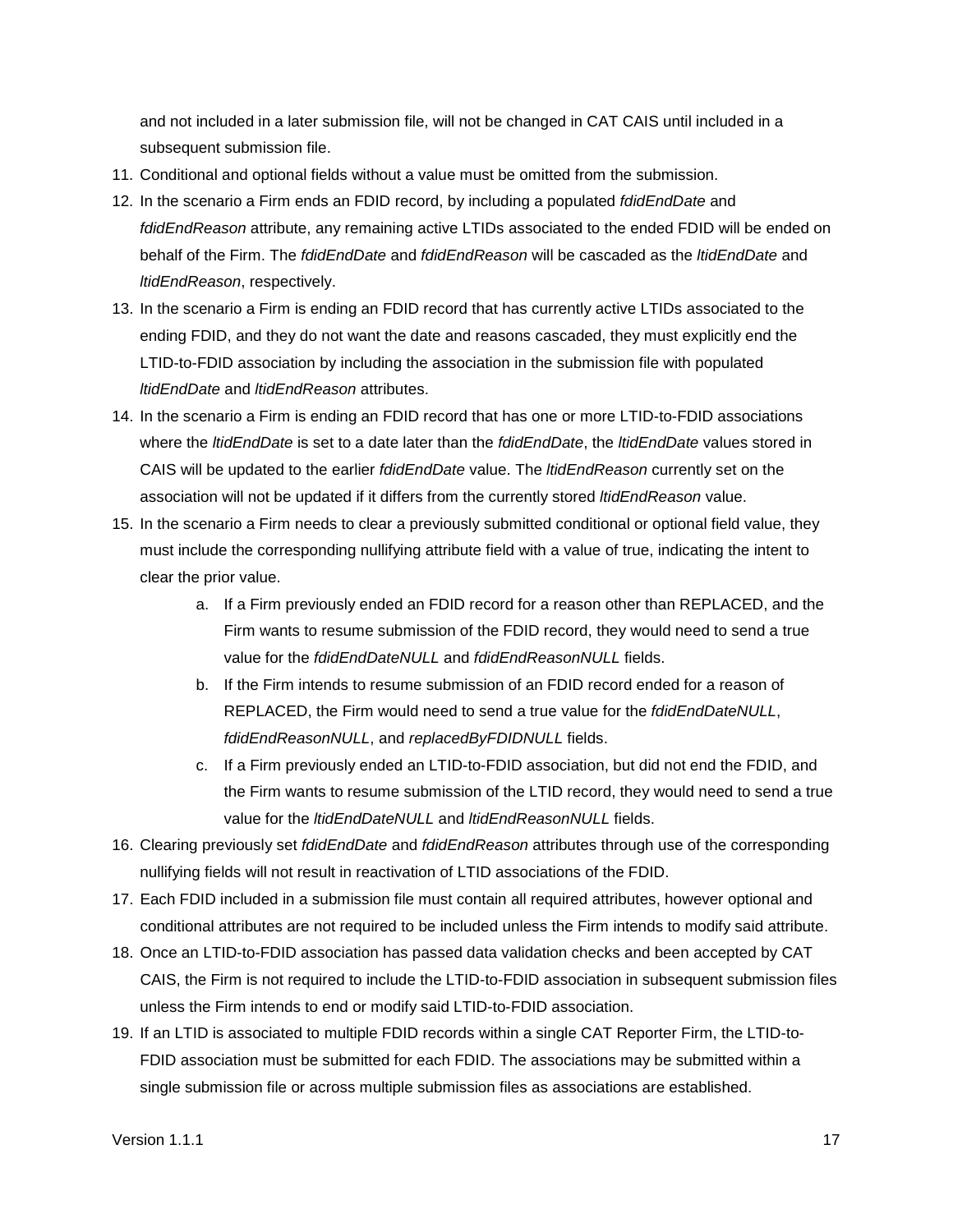- 20. If an LTID becomes associated to an FDID that was previously submitted and accepted by CAT CAIS, the Firm must establish the LTID-to-FDID association by including the FDID in a submission file with all required attributes, and including the LTID within the *largeTraderList* array of the FDID record.
- 21. Data files may contain original submissions, updates to records contained in prior submissions, firminitiated corrections of records contained in prior submissions, and record error corrections.
- 22. The *replacedByFDID* value included in a submission file must reference an FDID that is either included in the current submission file or was accepted by CAT CAIS in a prior submission file.
- 23. If the *replacedByFDID* record in a submission file was not accepted by CAT CAIS in a prior submission file and is not included in the current submission file, or is included in the current submission file but the replacing FDID record does not pass data validation checks, the submission record referencing the replacing FDID will fail data validation and not be accepted by CAT CAIS.
- 24. The *correctingFirmDesignatedID* and *correctingLargeTraderID* values included in a submission file must reference a corresponding FDID and/or LTID that is either included in the current submission file or was accepted by CAT CAIS in a prior submission file.
- 25. If the FDID or FDID and LTID listed in the *correctingFirmDesignatedID* or *correctingLargeTraderID* value in a submission file was not accepted by CAT CAIS in a prior submission file and is not included in the current submission file, or is included in the current submission file but the FDID record does not pass data validation checks, the correction submission record referencing the FDID or FDID and LTID record will fail data validation and not be accepted by CAT CAIS.

#### **5.1.3.1. Data File JSON Example**

The following JSON example demonstrates how a Firm would structure a data file submission.

```
{
   "version": "1.0.0",
   "catReporterCRD": 123,
   "catSubmitterID": 999,
  "fdidRecordCount": 3,
   "fdidRecordList": [
\sim {
       "fdidRecordID": 1, 
       "firmDesignatedID": "EZAccount123",
       "fdidType": "ACCOUNT",
       "fdidDate": 20190101,
       "largeTraderList": [
\overline{\mathcal{A}} "largeTraderRecordID": 1,
           "largeTraderID": "ULT00001-0001",
           "ltidEffectiveDate": 20190501
         },
\{ "largeTraderRecordID": 2,
           "largeTraderID": "12345678-0001",
```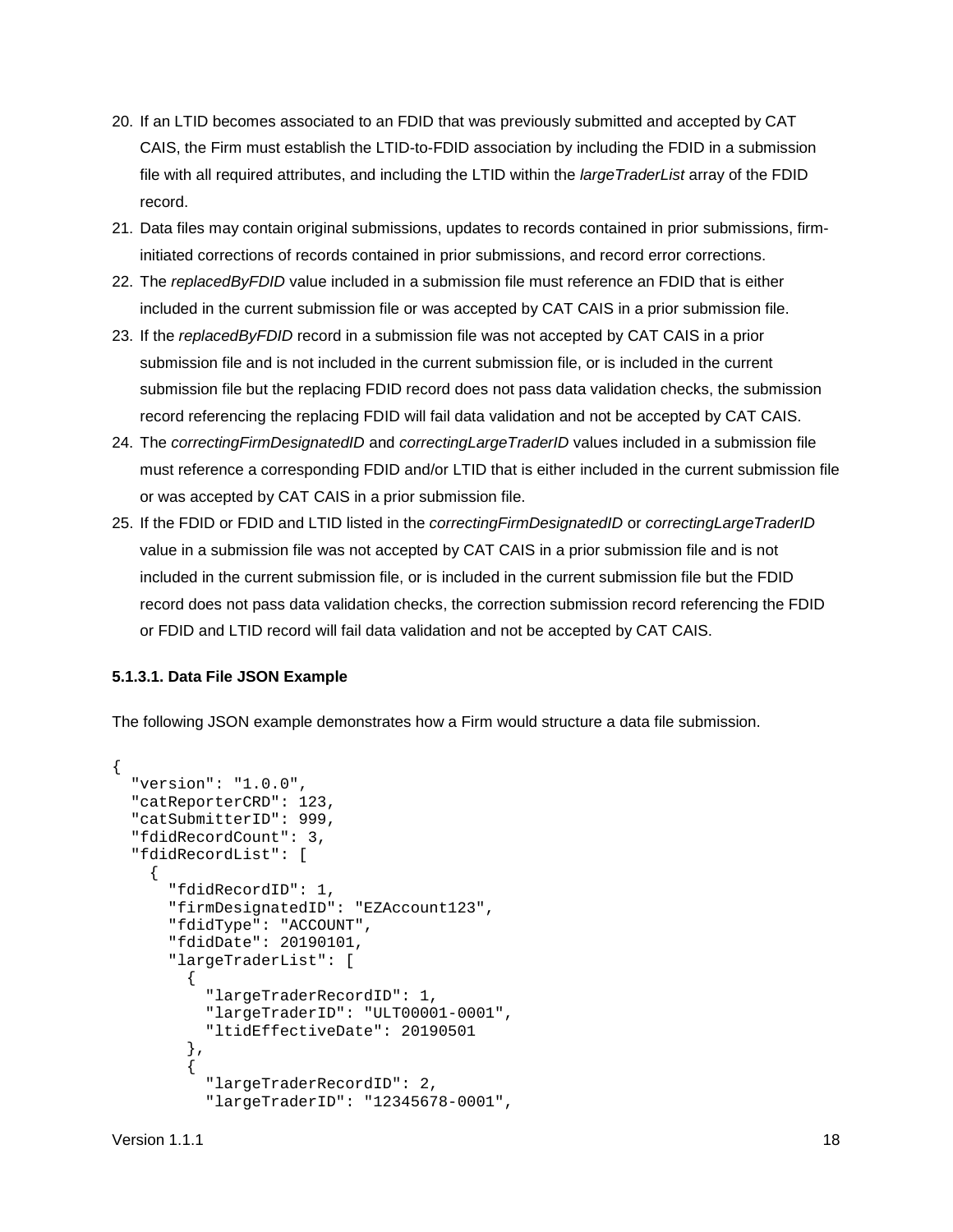```
 "ltidEffectiveDate": 20190501
 }
       ]
     },
\mathcal{L} "fdidRecordID": 2,
       "firmDesignatedID": "MyTestAccount",
       "fdidType": "ACCOUNT",
       "fdidDate": 20170308,
       "fdidEndDate": 20191201,
       "fdidEndReason": "ENDED",
       "largeTraderList": [
\{ "largeTraderRecordID": 1,
           "largeTraderID": "99999999-0000",
           "ltidEffectiveDate": 20190501,
           "ltidEndDate": 20191130,
         "ltidEndReason": "ENDED"
 }
       ]
     },
\sim {
       "fdidRecordID": 3,
       "firmDesignatedID": "InternalRel",
       "fdidType": "RELATIONSHIP",
       "fdidDate": 20150121,
       "fdidEndDateNULL": true,
       "fdidEndReasonNULL": true,
       "replacedByFDIDNULL": true
     }
  ],
   "correctionList": [
    \{ "rejectionID": 1127,
       "correctionAction": "CORRECTION",
       "correctingFirmDesignatedID": "EZAccount123",
       "correctingLargeTraderID": "12345678-0001"
     },
    \left\{ \right. "rejectionID": 821,
       "correctionAction": "DELETE"
     }
  ]
```
#### <span id="page-24-0"></span>**Schema**

}

An Industry Member Schema file that details the structure and expected contents of every CAIS file submission is available on the CAT public website. The schema file will be maintained by the Plan Processor and will be versioned as the account and customer file formats change. The CAT CAIS schema file will use the json schema format as defined at [https://json-schema.org/.](https://json-schema.org/)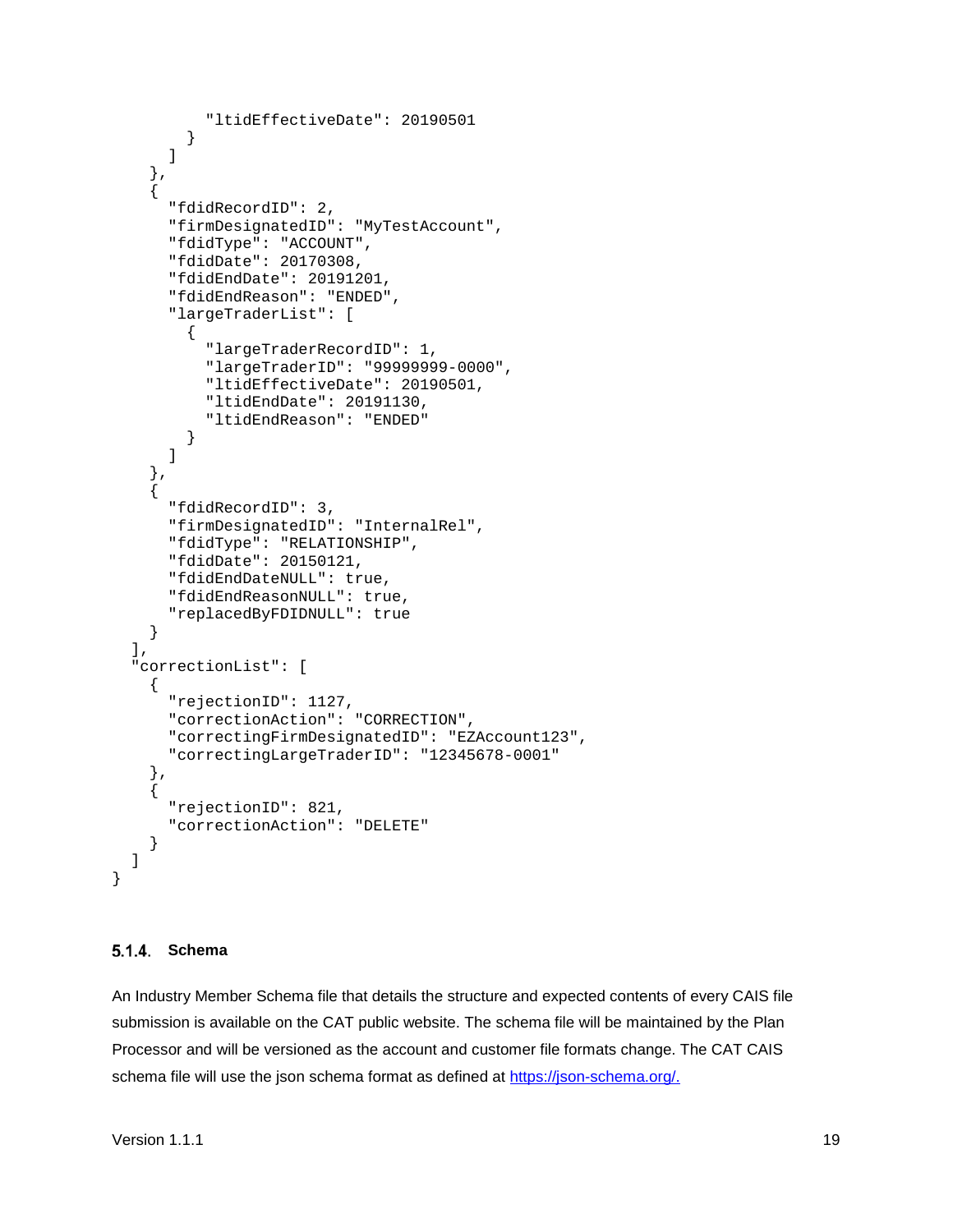# **5.1.4.1. Schema Version**

Schema changes will be updated when changes to the CAT Reporting Technical Specifications for Industry Members occur that impact the schema. The following rules apply:

- 1. The Schema Version is formatted as <Major>.<Minor>.<Patch>. All digits must be represented.
	- o **Major –** updated when a change occurs that impacts all or a significant portion of Industry Member CAT Reporters. In such cases, the schema is not be backward compatible and will be specified accordingly.
	- o **Minor –** updated when a change occurs that does not require coding changes for all Industry Member CAT Reporters. In such cases, the schema is backward compatible with support for previous version(s) as specified.
	- o **Patch –** updated when a change occurs that does not require coding changes for any Industry Member CAT Reporters.
- 2. Records contained in a Data File must be formatted as per the Schema Version noted in the submission file.
- 3. Feedback provided by CAT CAIS will set the *feedbackVersion* equal to the applicable Schema Version for the submission file.

# **5.1.4.2. Schema Definition**

The schema file is a JSON format file that represents the following:

- 1. **Data Types** CAT defined data types containing the following elements:
	- **dataType**: Data Type (E.g. Text) as defined in [Table 3: Data Types](#page-10-1)
	- **JSONDataType**: JSON standard data type to be used to submit data of this type.
	- **maxLength**: Maximum length of the string submission. Applicable to text and alphanumeric types only.
- 2. **Choices** For choice data types, the list of possible values.
- 3. **Name/Value Pairs**  Field specifications for Name/Value Pair fields.
	- **name**: Field Name.
	- **dataType**: Data Type or an array of Data Types.
	- **JSONDataType**: The JSON standard data type or an array or JSON standard data types.
	- **required**: Indicates whether the field is "Required," "Conditional," or "Optional."

# <span id="page-25-0"></span>**5.2. Connectivity**

Connectivity to CAT will be through at least one of the following methods: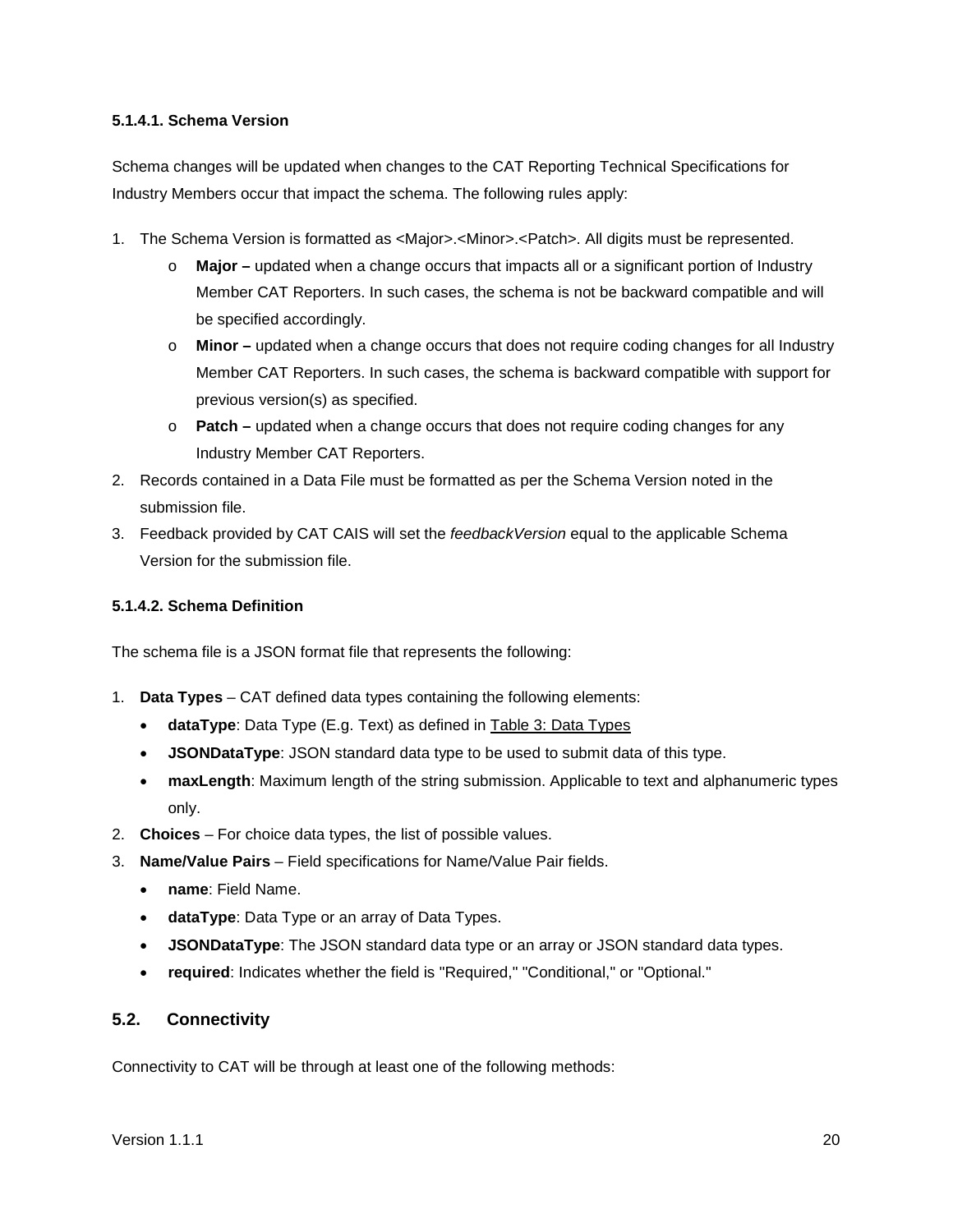- Private Line provided by a Managed Network Service Provider (MNSP)
- $\bullet$  AWS PrivateLink<sup>[3](#page-26-1)</sup>
- CAT Secure Reporting Gateway (SRG) Reporter Portal

Both the Private Line and AWS PrivateLink connectivity methods will support the CAT File Transfer service, which provides access for automated, machine-to-machine file submissions, acknowledgements, rejections, and corrections using the Secure File Transfer Protocol (SFTP) service as well as to the CAT Reporter Portal for interactive reporting through web-based forms or manual file uploads.

The CAT Secure Reporting Gateway (SRG) connectivity method will only support the CAT Report Portal. The SRG requires multi-factor authentication (MFA) to establish a secure, encrypted session before accessing the CAT Reporter Portal. The SRG requires the use of modern browsers supporting HTML5 and TLS (Transport Layer Security). No client software installation is required.

The combinations of Connectivity and Interface Methods are summarized below.

| <b>Connectivity Methods</b>               | Interface Methods        |                                             |  |  |
|-------------------------------------------|--------------------------|---------------------------------------------|--|--|
|                                           | <b>CAT File Transfer</b> | <b>CAT Reporter</b><br><b>Portal - CAIS</b> |  |  |
| Private Line provided by MNSP             |                          |                                             |  |  |
| <b>AWS PrivateLink</b>                    |                          |                                             |  |  |
| <b>CAT Secure Reporting Gateway (SRG)</b> | N                        |                                             |  |  |

For a detailed description of the CAT Connectivity Methods, including instructions for establishing access and connectivity to the CAT system, refer to the [FINRA CAT Connectivity Supplement for Industry](https://www.catnmsplan.com/registration/)  [Members.](https://www.catnmsplan.com/registration/)

# <span id="page-26-0"></span>**5.3. CAT Interface Methods**

The interface methods available to Industry Members and CAT Reporting Agents to submit data and retrieve reporting feedback include CAT File Transfer and the CAT Reporter Portal. For a detailed

j

<span id="page-26-1"></span><sup>3</sup> Industry Members and CAT Reporting Agents interested in AWS PrivateLink should contact the FINRA Help Desk at 888-696 3348 or a[t help@finracat.com.](mailto:help@finracat.com)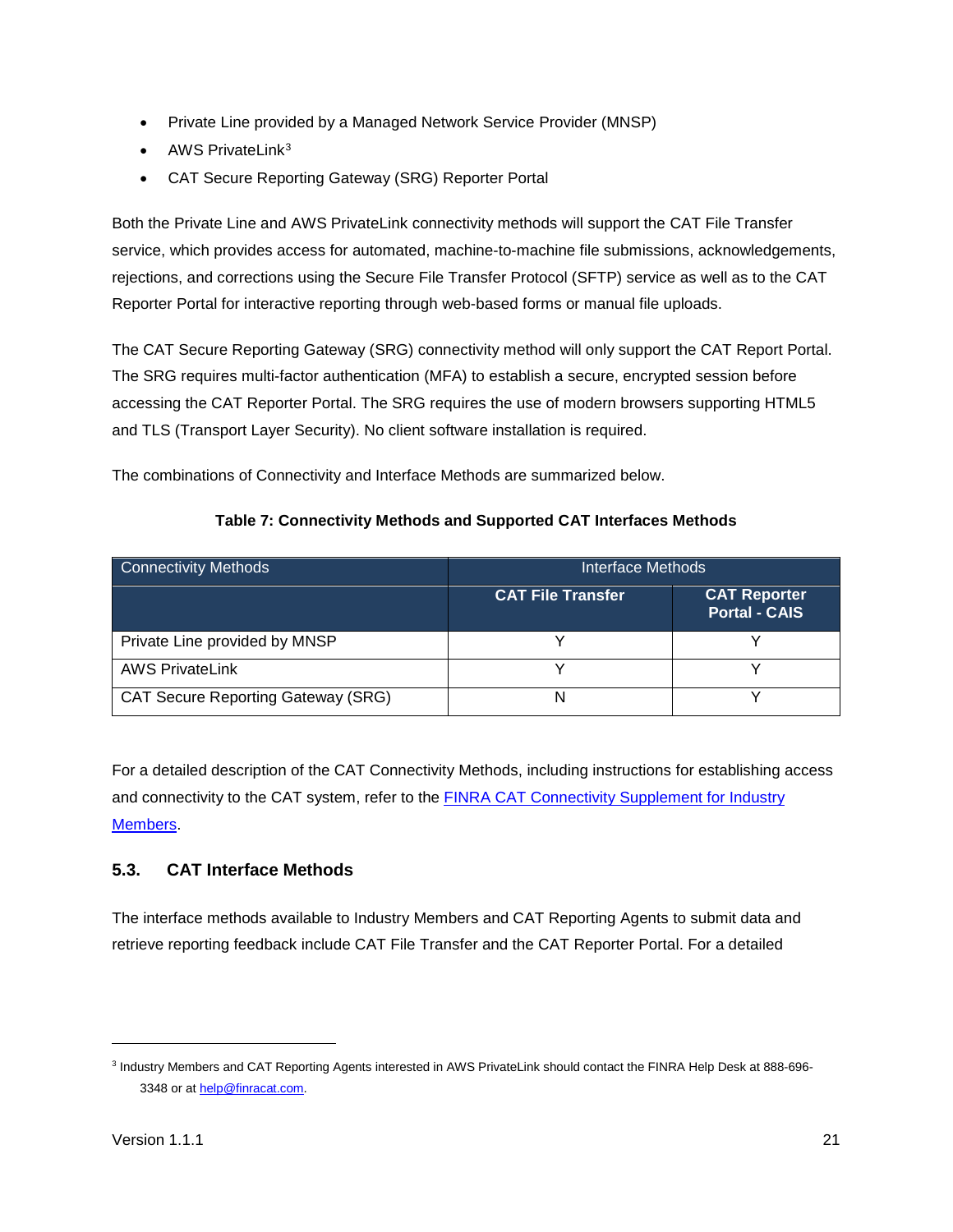description of the CAT Interface Methods, including instructions for establishing access and connectivity to the CAT system, refer to the **FINRA CAT Connectivity Supplement for Industry Members**.

The following identifies the types of CAT information with the respective interface methods available for each:

<span id="page-27-1"></span>

| <b>CAT Data Submission and Feedback</b>                                    | <b>Category</b> | <b>CAIS</b><br><b>SFTP</b> | <b>CAT Reporter</b><br><b>Portal - CAIS</b> | <b>CAT Reporter</b><br><b>Portal</b> |
|----------------------------------------------------------------------------|-----------------|----------------------------|---------------------------------------------|--------------------------------------|
| Submission of CAT CAIS files                                               | Submission      | ✓                          | ✓                                           |                                      |
| Resubmission of Rejected Files/Records,<br><b>Corrections and Clears</b>   | Submission      | ✓                          | ✓                                           |                                      |
| Interactive CAT Reportable Account Entry                                   | Submission      |                            | ✓                                           |                                      |
| <b>File Status Retrieval</b>                                               | Feedback        | ✓                          | ✓                                           |                                      |
| <b>Reporting Statistics</b>                                                | Feedback        |                            | ✓                                           |                                      |
| Error Feedback                                                             | Feedback        | ✓                          | ✓                                           |                                      |
| CAIS System Status and Announcements                                       | Feedback        |                            | ✓                                           |                                      |
| FDID Reconciliation Report                                                 | Feedback        |                            | ✓                                           |                                      |
| <b>Account Maintenance</b>                                                 | Administration  |                            |                                             |                                      |
| <b>Establishment of Reporting Relationships</b><br>E 9 4 CAT Eile Tropofor | Administration  |                            |                                             |                                      |

# **Table 8: CAT Data and Feedback Interface Methods**

# <span id="page-27-0"></span>**CAT File Transfer**

The CAT File Transfer method is an automated, machine-to-machine interface utilizing the Secure File Transfer Protocol ("SFTP") for file submissions, acknowledgements, rejections and corrections. SFTP enables Industry Members and CAT Reporting Agents to create machine-to-machine connections to securely transmit data and retrieve data from FINRA CAT.

The following is the SFTP directory structure that will be made available in the submitter's home directory. Files associated with data submissions and associated feedback will be uploaded in SFTP directories as per the following table.

# **Table 9: SFTP Directories**

| <b>SFTP Directory</b>          | <b>Usage</b>                                                                                                                     |
|--------------------------------|----------------------------------------------------------------------------------------------------------------------------------|
| 'submitterID/cat/cais/upload   | SFTP submissions uploaded by Submitters including Data files. CAT<br>will move files from this directory for further processing. |
| 'submitterID/cat/cais/feedback | Feedback files associated with submission file processing.                                                                       |

The following rules apply: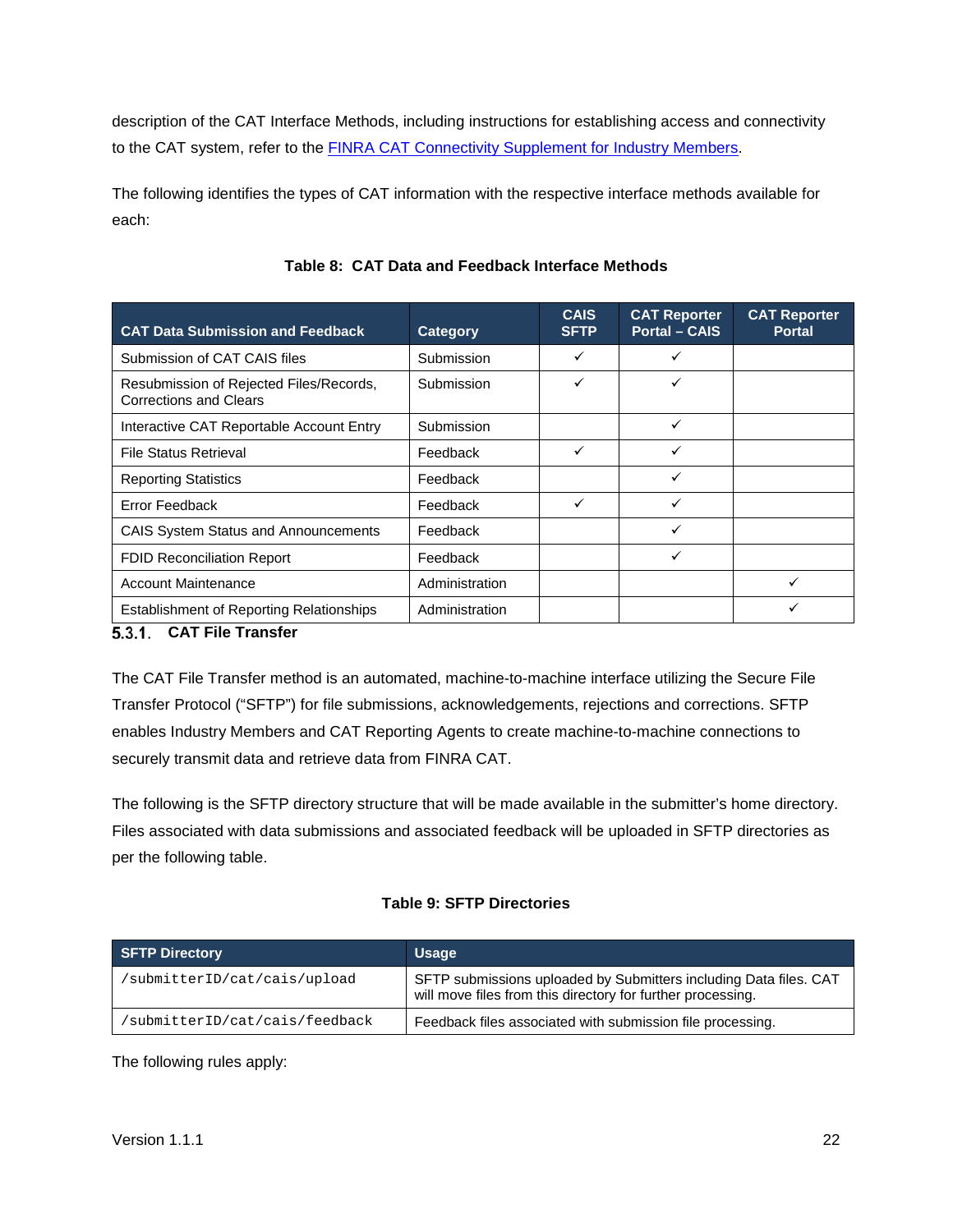- 1. Processing is initiated when a file appears in the /submitterID/cat/cais/upload directory.
- 2. CAT will remove files from the upload directory as soon as each file upload is complete.
- 3. The Submitter must not delete files from the /submitterID/cat/cais/upload directory.
- 4. Due to the PII considerations of the account and customer data, a copy of uploaded files will not be made available to the Reporter or Submitter after submission.
- 5. Firms using SFTP will be able to obtain Feedback Files for files submitted through the SFTP, as well as any files submitted through the CAT Reporter Portal - CAIS through either file upload or manual submission.

#### <span id="page-28-0"></span>**CAT Reporter Portal - CAIS**

The CAT Reporter Portal – CAIS is a web interface utilizing secure encryption protocols (HTTPS/TLS) and multifactor authentication (MFA). The CAT Reporter Portal - CAIS will facilitate data submissions using the following methods:

- Manual data file uploads for files up to 1GB in size and limited to 100,000 FDID records meeting all requirements of data files as specified in [5.1.3.](#page-21-1)
- Data entry for original submissions, repairs for CAT identified errors, and firm initiated corrections and deletion instructions. These entries will be converted to submission files generated by the portal. Because these files will contain PII data, they will not be available to download after submission.
- The CAT Reporter Portal CAIS will include a summary view screen for records created through manual submission that contains the record data which will be submitted, allowing users to confirm, and capture for their records, the details of their submission.
- Firms using the CAT Reporter Portal CAIS will not be able to view the full details of the originally submitted record for correction of CAT identified errors for data security. The CAT Reporter Portal - CAIS will only display the following attributes regarding the error record, and will require entry of all other data attributes to be included in the submission:
	- catReporterCRD
	- catSubmitterID
	- firmDesignatedID
	- fdidRecordID
	- largeTraderRecordID (if error is against a Large Trader record)
	- ◆ rejectionID
	- errorCodeID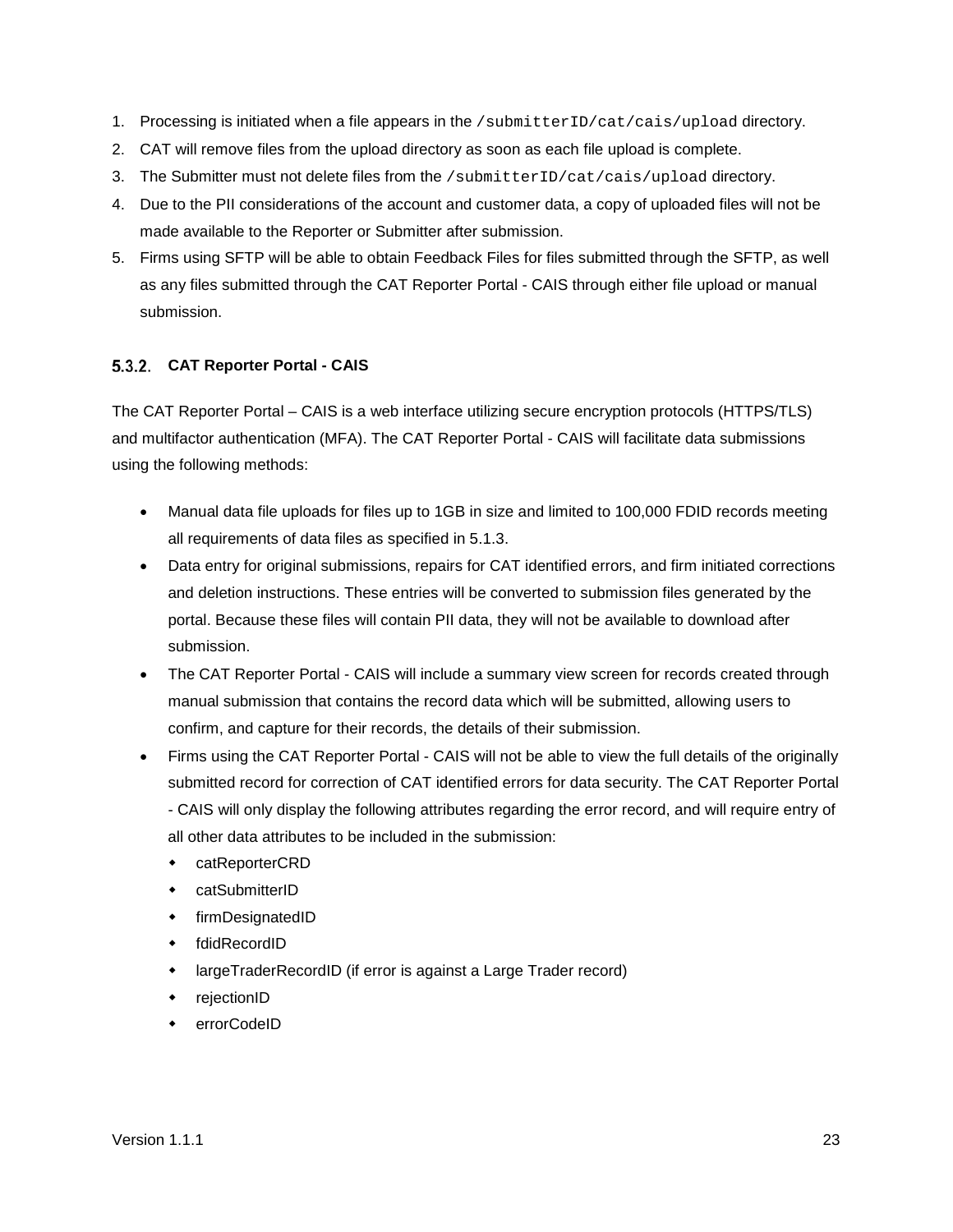• Firms using the CAT Reporter Portal - CAIS will only be able to view Feedback Files for files submitted through the CAT Reporter Portal - CAIS. They will not be able to view Feedback Files for files posted via SFTP.

# <span id="page-29-0"></span>**5.4. CAT CAIS Reporting Hours**

# <span id="page-29-1"></span>**Submission of CAT Account and Customer Data**

The CAT NMS Plan requires Industry Members to report Received Industry Member Data, which includes customer and account data, by 8:00 a.m. Eastern Time on the CAT Trading Day following the day the Industry Member receives such Received Industry Member Data. Customer and Account data may be bulk uploaded at the end of the CAT Trading Day, or may be submitted in batches with associated uploads throughout the day. All creation of, or modifications to, CAT reportable accounts are required to be submitted to CAT CAIS by 8:00 a.m. Eastern Time on the CAT Trading Day following the day such information was received by the Industry Member.

Weekends or any day that all equities or options national securities exchanges are closed are not considered a CAT Trading Day.

#### <span id="page-29-2"></span>**Deadline of Repair for Errors Identified by CAT CAIS**

For data submitted by 8:00 a.m. ET, errors will be identified by CAT CAIS and provided to Industry Members by no later than 5:00 p.m. ET on the CAT Trading Day such information was submitted to CAT. Once available, repairs can be made immediately. All repairs must be submitted by 5:00 p.m. Eastern Time on the third CAT Trading Day after the account information became available to the Industry Member. Repairs received after the repair deadline will be accepted but considered late.

CAT specifications allow for Industry Members to correct account submissions that did not produce an error during processing at any time after original submission. Firm-initiated corrections will be handled in the same method as any other update to the existing account record.

# <span id="page-29-3"></span>**5.5. Security**

#### <span id="page-29-4"></span>**Encryption (In-transit)**

TLS-based encryption, version 1.2 minimum, is required for connection to the Reporter Portal (whether accessed via private line or the SRG) and to the Security Reporter Gateway itself.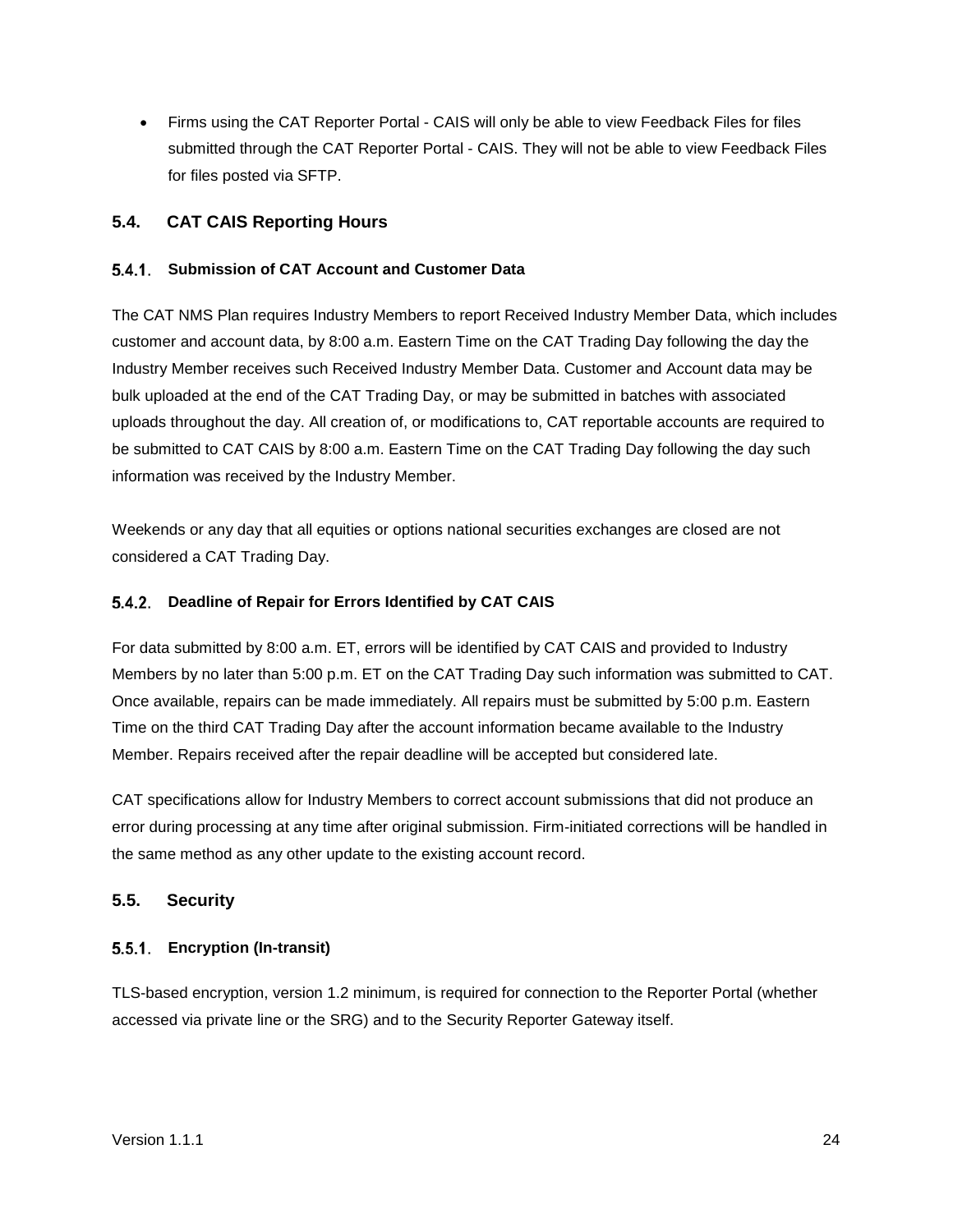For SFTP, in addition to the fact that the SFTP service is only accessible via private line, traffic will be encrypted by virtue of the intrinsic encryption capabilities of SFTP. AES256 will be supported for SFTP; support for other encryption protocols is under evaluation.

# <span id="page-30-0"></span>**Encryption (At-rest)**

The CAT CAIS system will use native AWS encryption features to encrypt data upon receipt. No action is required by the Industry Member.

# <span id="page-30-1"></span>**Authentication**

Two-factor authentication will be required for access to the CAIS Reporter Portal. The first factor will be username and password which will require periodic rotation.

The second factor will to be via push notification to an off-the-shelf application installed on a mobile device provided by the user. The user will be required to install the application to their mobile device through their mobile operating system's application store and then complete a registration process on the Reporter Portal or SRG. There is no cost to the Reporter or the user for this mobile application.

The SFTP service similarly requires that two conditions be met to access the interface. The first factor is authentication via username and password. The second is the use of a defined IP source address that is established during initial onboarding. The SFTP system implements an IP whitelist that prevents access from any system not on the whitelist.

More detailed information related to Security is described in the **FINRA CAT Connectivity Supplement for** [Industry Members](https://www.catnmsplan.com/registration/) available at [https://www.catnmsplan.com/registration/.](https://www.catnmsplan.com/registration/)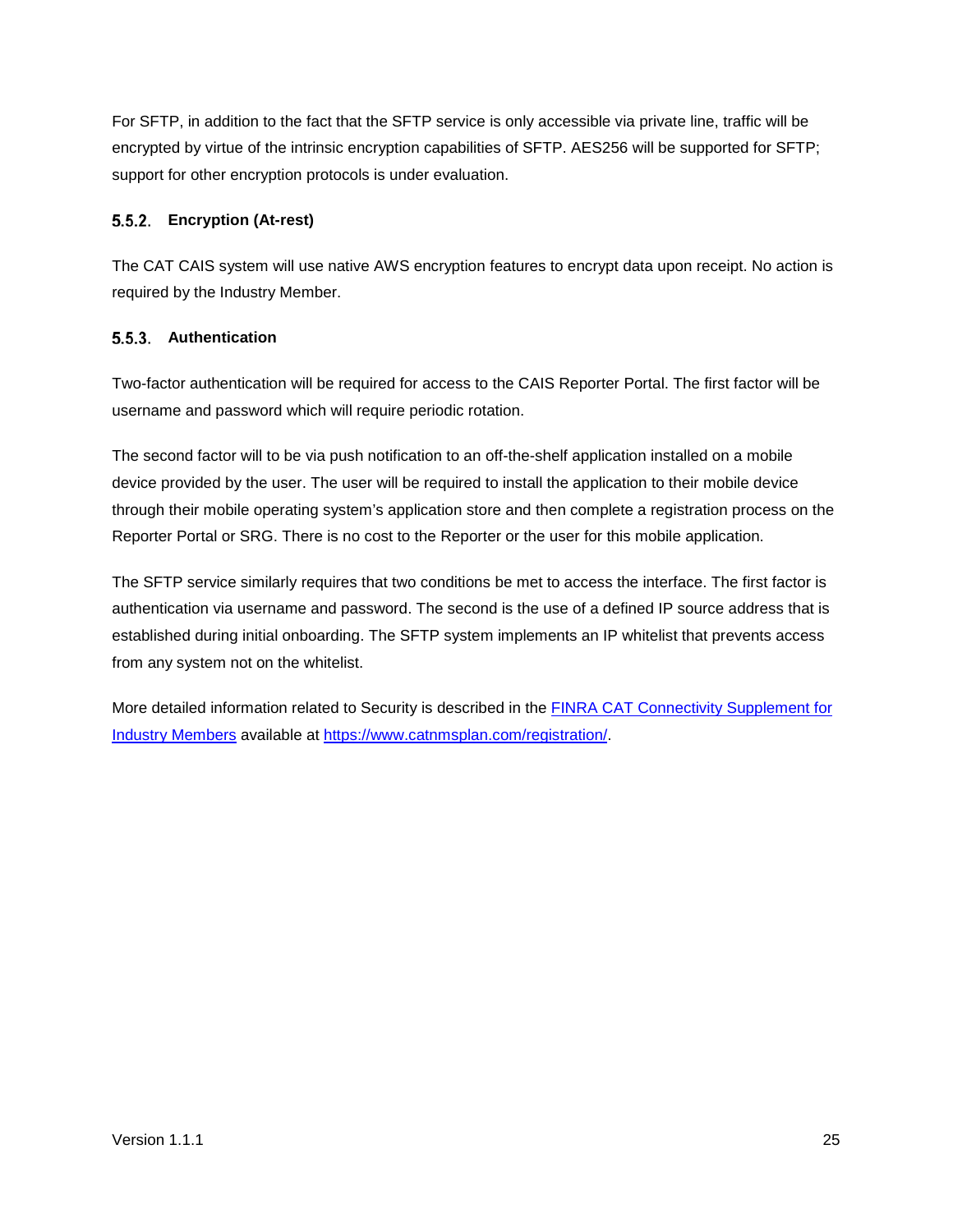# <span id="page-31-0"></span>**6. Feedback and Corrections**

CAT provides feedback associated with CAT CAIS submissions for CAT Reporters and Submitters as follows:

- **File Status:** available via SFTP and the CAT Reporter Portal CAIS, indicates the acceptance or associated errors with a submission file.
- **Reporting Statistics:** available via the CAT Reporter Portal CAIS, daily summary statistics representing reporting activity and errors for prior submissions. Error Rate is also included.
- **Error Feedback:** available via SFTP and the CAT Reporter Portal CAIS, errors found during processing will be made available, including error code, affected FDID, and associated record ID(s) from the submission file.
- **Corrections Feedback:** available via the CAT Reporter Portal CAIS, information is provided for the repair status of all corrections. When an error has been corrected, the updated status will be reflected.
- **System Status and Announcements:** available via the CAT Reporter Portal CAIS, the status of CAT processing will be made available with a distinction for instances when a processing delay or issue is occurring. Additionally, announcements related to system maintenance and upcoming changes will be presented.

This section describes the procedures for obtaining feedback and making corrections/deletions associated with feedback of errors. Additionally this section describes the requirement for making correction/deletions for accepted data for which there was no feedback.

# <span id="page-31-1"></span>**6.1. File and Error Feedback**

A feedback file will be made available for each submission file that is acknowledged as uploaded. This file will contain information about current status, as well as previously completed steps in the ingestion process. Feedback related to the following processing steps is expected to be made available within the following timelines:

| <b>Seq</b> | <b>Processing Stage</b> | Feedback                                                              | <b>Anticipated Delivery</b>             | <b>Delivery No Later</b><br>Than |
|------------|-------------------------|-----------------------------------------------------------------------|-----------------------------------------|----------------------------------|
|            | File<br>Acknowledgement | File Acknowledgement<br><b>Status</b>                                 | Within 10 minutes of File<br>Submission | 1 hour of File<br>Submission     |
| 2          | File Integrity          | File Integrity Error Status or<br><b>File Integrity Passed Status</b> | Within 30 minutes of File<br>Submission | 2 hours of File<br>Submission    |
| 3          | Data Validation         | Data Errors including syntax                                          | Within an 1 hour of File                | 4 hours of File Integrity        |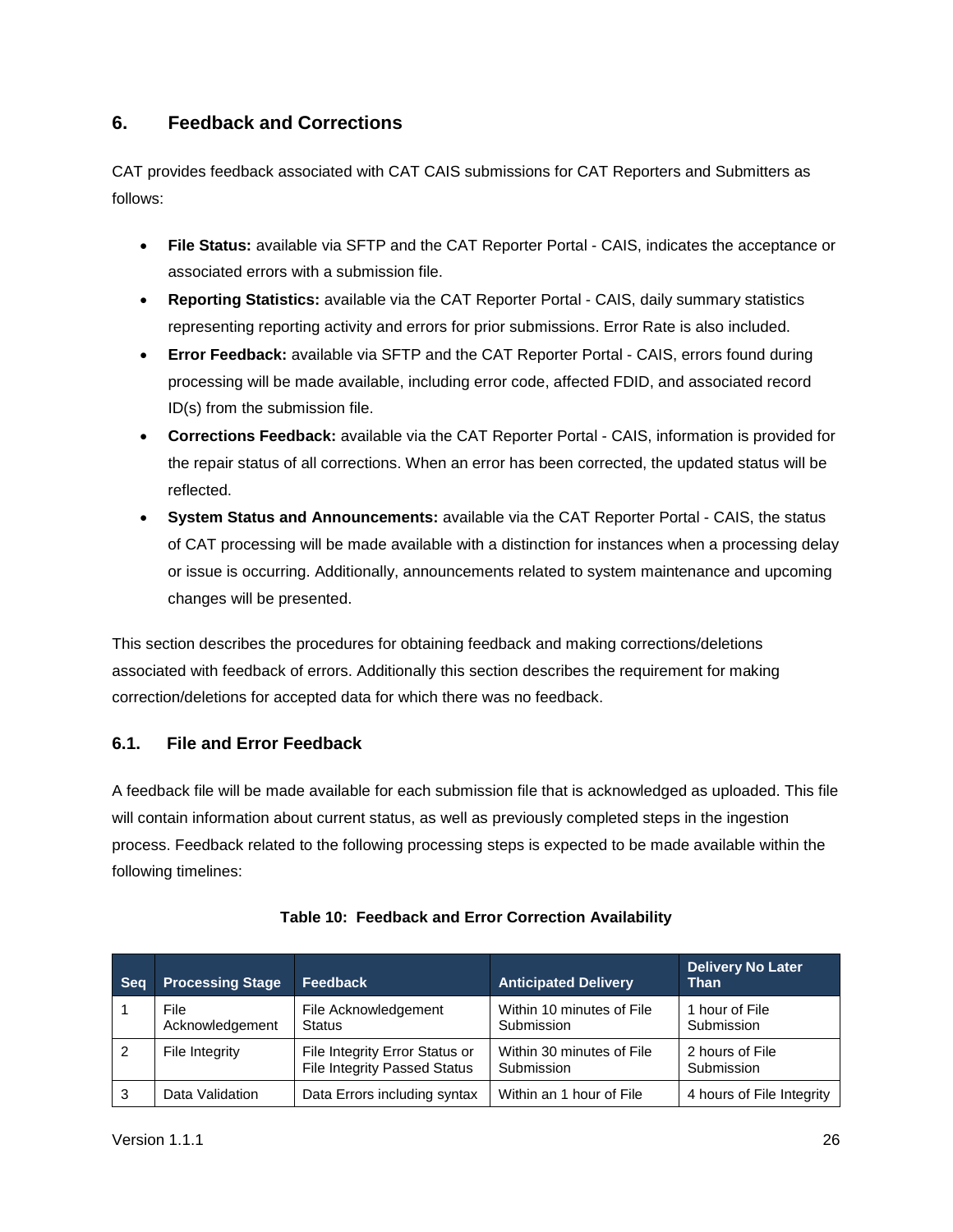| Seq Processing Stage Feedback |                     | <b>Anticipated Delivery</b> | <b>Delivery No Later</b><br><b>Than</b> |
|-------------------------------|---------------------|-----------------------------|-----------------------------------------|
|                               | and semantic errors | Integrity Feedback          | Feedback                                |

#### <span id="page-32-0"></span>**Feedback Generation**

Feedback associated with all processing stages will be made available via SFTP and/or the CAT Reporter Portal - CAIS as described in [Table 8: CAT Data and Feedback Interface](#page-27-1) Methods. A single feedback file will be generated for each file submission, and will be updated with status information as the file completes each stage of processing.

For Feedback files made available via SFTP, the following rules apply:

- 1. The format of feedback files will be JSON.
- 2. Feedback files will be accessible under the cat/cais/feedback directory in the Submitter's home directory on the Feedback SFTP server.
- 3. Feedback for data submitted by a CAT Submitter on behalf of a CAT Reporter will be accessible under the CAT Reporter's home directory on the Feedback SFTP server if the CAT Reporter has an SFTP account.
- 4. If a file is rejected for a file integrity error, it will not proceed to the next processing stage.
- 5. The minimum retention time for feedback files on the SFTP server is 10 calendar days. After that time, they may be removed from the server. Feedback will be available via the CAT Reporter Portal - CAIS for at least 90 days.

#### <span id="page-32-1"></span>**Feedback File Names and Format**

1. Feedback Files created by CAT CAIS will be named using the following format:

<original File Base Name>.<version>.feedback.<Format Extension>.<Compression type>

Example: SUBID\_MYID\_20200101\_CAIS\_000123.v1.feedback.json.bz2

2. The version will be applied as part of the file generation process to accommodate situations where a single Firm submits multiple files having the same original File Base Name, so that the feedback file for each version submitted can be retained.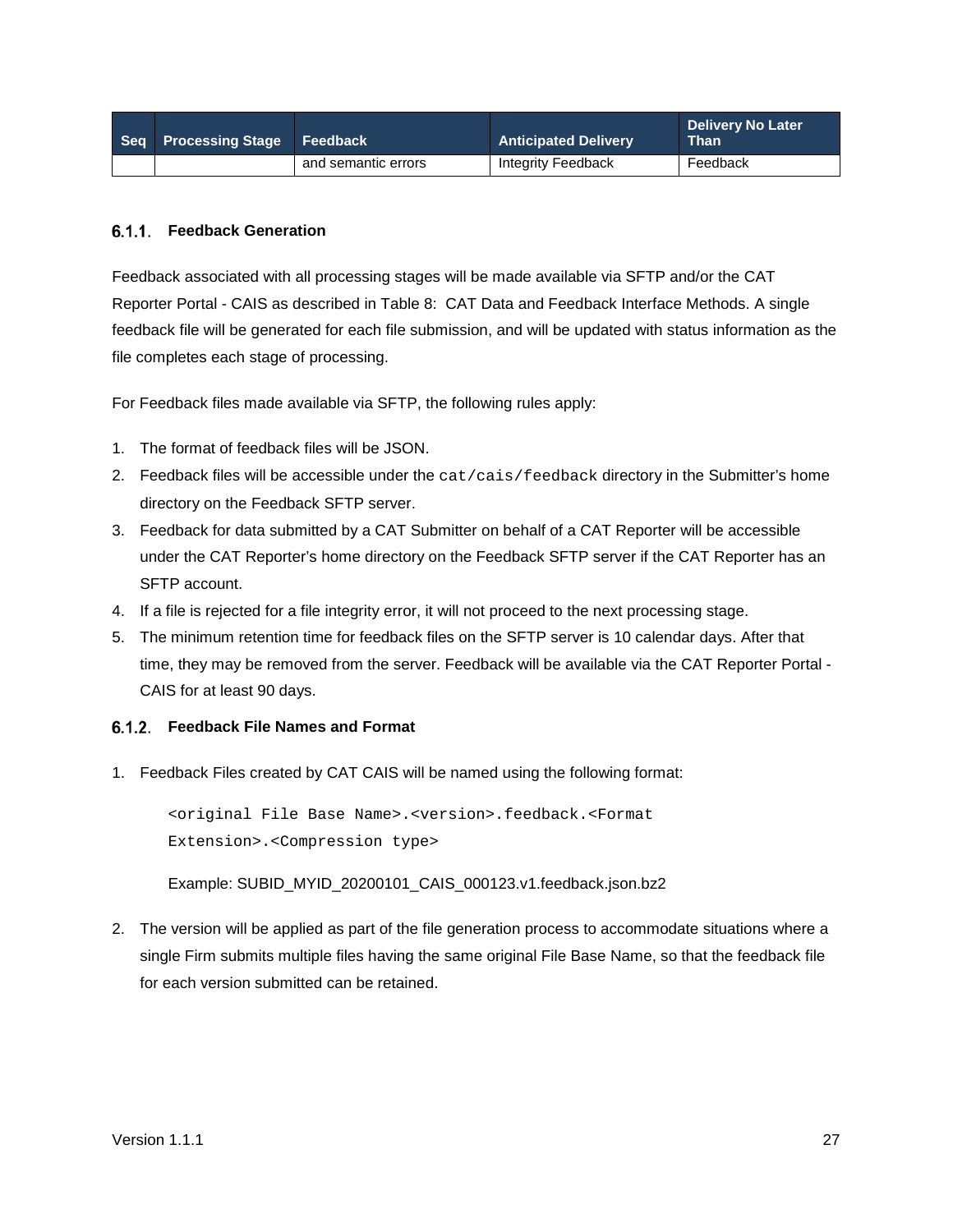# **Table 11: Elements of a Feedback file**

| <b>Field Name</b>  | Data Type | <b>JSON</b><br><b>Object</b> | <b>Include</b><br><b>Key</b> | <b>Description</b>                                                                                                                                                                                                                                                                                                                                                                                                                                                                                                                                                                                                                                                                                                                                                                                                                                                                                                                                                                                                                                                                                                                                                                                                                                                                                                                                                              |
|--------------------|-----------|------------------------------|------------------------------|---------------------------------------------------------------------------------------------------------------------------------------------------------------------------------------------------------------------------------------------------------------------------------------------------------------------------------------------------------------------------------------------------------------------------------------------------------------------------------------------------------------------------------------------------------------------------------------------------------------------------------------------------------------------------------------------------------------------------------------------------------------------------------------------------------------------------------------------------------------------------------------------------------------------------------------------------------------------------------------------------------------------------------------------------------------------------------------------------------------------------------------------------------------------------------------------------------------------------------------------------------------------------------------------------------------------------------------------------------------------------------|
| version            | Text(10)  | Main                         | $\mathsf{R}$                 | The schema version of the feedback file used for<br>providing the response.                                                                                                                                                                                                                                                                                                                                                                                                                                                                                                                                                                                                                                                                                                                                                                                                                                                                                                                                                                                                                                                                                                                                                                                                                                                                                                     |
| submissionID       | Unsigned  | Main                         | $\mathsf{R}$                 | The unique Submission ID assigned to the<br>submission file by the CAT CAIS system. Used to<br>identify the single submission activity. If the same<br>file name is submitted across multiple<br>submissions, each submission instance will have<br>a separate and unique Submission ID value.                                                                                                                                                                                                                                                                                                                                                                                                                                                                                                                                                                                                                                                                                                                                                                                                                                                                                                                                                                                                                                                                                  |
| catSubmitterID     | Unsigned  | Main                         | $\mathsf{R}$                 | The unique identifier assigned to the Submitter<br>firm by CAT.                                                                                                                                                                                                                                                                                                                                                                                                                                                                                                                                                                                                                                                                                                                                                                                                                                                                                                                                                                                                                                                                                                                                                                                                                                                                                                                 |
| catReporterCRD     | Unisgned  | Main                         | $\mathsf{R}$                 | The unique CRD identifier assigned to the CAT<br>Reporter to whom the data belongs.                                                                                                                                                                                                                                                                                                                                                                                                                                                                                                                                                                                                                                                                                                                                                                                                                                                                                                                                                                                                                                                                                                                                                                                                                                                                                             |
| submissionStatus   | Choice    | Main                         | $\mathsf{R}$                 | The current status of the submission file in the<br>processing flow.<br><b>VALUES:</b><br>FILE_ACKNOWLEDGED – indicates the<br>$\bullet$<br>file was acknowledged as having been<br>submitted, and has picked up for file<br>integrity checks.<br>FILE_INTEGRITY_PASSED - indicates<br>$\bullet$<br>the file passed file integrity checks, and<br>will now be processed through record<br>data validations.<br>RECORD_SCAN_COMPLETED -<br>$\bullet$<br>indicates the file has completed record<br>validations. If one or more records<br>passed record validation, they will now<br>be loaded to CAIS. Details about any<br>rejected records are now available within<br>the feedback file in the RejectionItems<br>section.<br>COMPLETED_WITHOUT_REJECTIONS<br>- indicates the file has completed loading<br>into the CAIS, and no data validation<br>errors were encountered. No further<br>updates will be made to the feedback file.<br>COMPLETED_WITH_REJECTIONS -<br>indicates the file has completed loading<br>into the CAIS, and one or more data<br>validation errors were encountered. No<br>further updates will be made to the<br>feedback file.<br>COMPLETED_INTEGRITY_ERROR -<br>$\bullet$<br>indicates the file failed file integrity<br>checks and can not be processed. No<br>further updates will be made to the<br>feedback file upon reaching this status. |
| integrityErrorCode | Choice    | Main                         | $\mathbf C$                  | Only populated if the submissionStatus is<br>COMPLETED_INTEGRITY_ERROR.<br>integrityErrorCode will be populated with the error                                                                                                                                                                                                                                                                                                                                                                                                                                                                                                                                                                                                                                                                                                                                                                                                                                                                                                                                                                                                                                                                                                                                                                                                                                                  |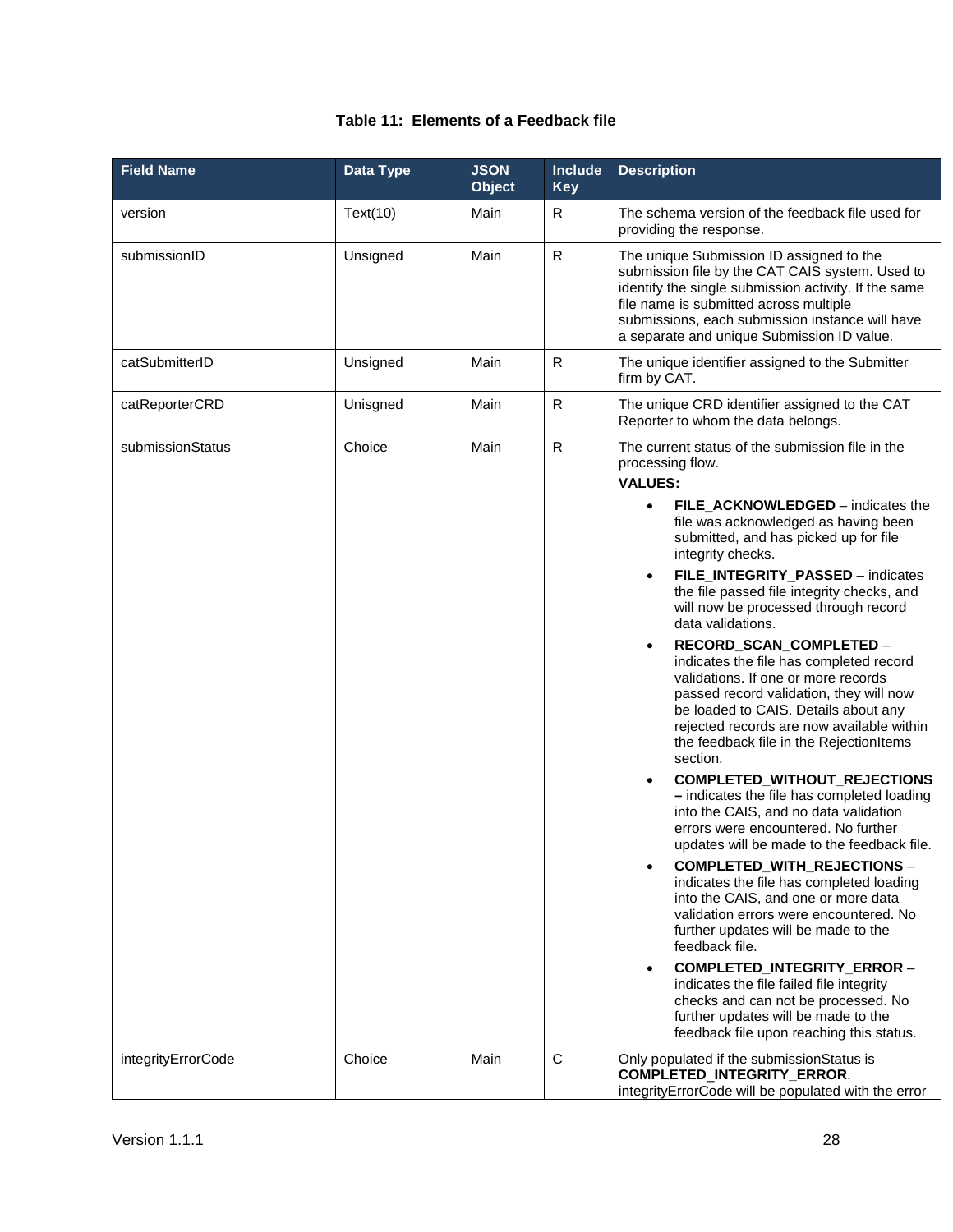| <b>Field Name</b>               | Data Type                      | <b>JSON</b><br>Object | <b>Include</b><br><b>Key</b> | <b>Description</b>                                                                                                                                                                                                                                                                   |
|---------------------------------|--------------------------------|-----------------------|------------------------------|--------------------------------------------------------------------------------------------------------------------------------------------------------------------------------------------------------------------------------------------------------------------------------------|
|                                 |                                |                       |                              | code from Appendix B that caused the error.                                                                                                                                                                                                                                          |
| receiptTimestamp                | Timestamp<br>(String)          | Main                  | R                            | The time at which the file was acknowledged to<br>have been submitted for processing.                                                                                                                                                                                                |
| completedTimestamp              | Timestamp<br>(String)          | Main                  | $\mathbf C$                  | The time at which the file completed processing,<br>reaching a completed status. Only populated after<br>the file has reached a final status.                                                                                                                                        |
| receivedFDIDRecordCount         | Unsigned                       | Main                  | $\mathbf C$                  | Total count of FDID Records present within the<br>file. Only populated when the file has reached the<br>interim status of RECORD_SCAN_COMPLETED<br>or a final status of<br><b>COMPLETED_WITHOUT_REJECTIONS or</b><br>COMPLETED_WITH_REJECTIONS.                                      |
| successfulFDIDRecordCount       | Unsigned                       | Main                  | C                            | Total count of FDID Records processed without<br>record validation errors. Only populated when the<br>file has reached the interim status of<br>RECORD_SCAN_COMPLETED or a final status<br>of COMPLETED_WITHOUT_REJECTIONS or<br>COMPLETED_WITH_REJECTIONS.                          |
| receivedCorrectionActionCount   | Unsigned                       | Main                  | $\mathbf C$                  | Total count of Correction Action records present<br>within the file. Only populated when the file has<br>reached the interim status of<br>RECORD_SCAN_COMPLETED or a final status<br>of COMPLETED_WITHOUT_REJECTIONS or<br><b>COMPLETED_WITH_REJECTIONS.</b>                         |
| successfulCorrectionActionCount | Unsigned                       | Main                  | $\mathbf C$                  | Total count of Correction Action records<br>processed without record validation warnings.<br>Only populated when the file has reached the<br>interim status of RECORD_SCAN_COMPLETED<br>or a final status of<br><b>COMPLETED_WITHOUT_REJECTIONS or</b><br>COMPLETED_WITH_REJECTIONS. |
| statusHistory                   | Name/Value Pair                | Main                  | R                            | Includes the list of events and corresponding<br>timestamps from file processing. Includes the<br>following Name attributes:<br>FILE_ACKNOWLEDGED<br>$\bullet$<br>FILE_INTEGRITY_PASSED<br>RECORD_SCAN_COMPLETED<br><b>COMPLETED</b>                                                 |
| rejectionItems                  | Multi-<br>Dimensional<br>Array | Main                  | $\mathbf C$                  | Includes the list of records having data validation<br>errors. Only present if at least one record had a<br>data validation error, and only when the file has<br>reached the interim status of<br>RECORD_SCAN_COMPLETED or the final<br>status of COMPLETED_WITH_REJECTIONS.         |
| rejectionID                     | Unsigned                       | Rejection<br>Record   | $\mathsf{R}$                 | The unique ID reference for the particular record<br>rejection reported on the FDID within the<br>Submission File.                                                                                                                                                                   |
| firmDesignatedID                | Alphanumeric(40)               | Rejection<br>Record   | $\mathbf C$                  | The FDID of the record having the data validation<br>error.                                                                                                                                                                                                                          |
| fdidRecordID                    | Unsigned                       | Rejection             | $\mathsf C$                  | A unique numeric reference to the FDID record                                                                                                                                                                                                                                        |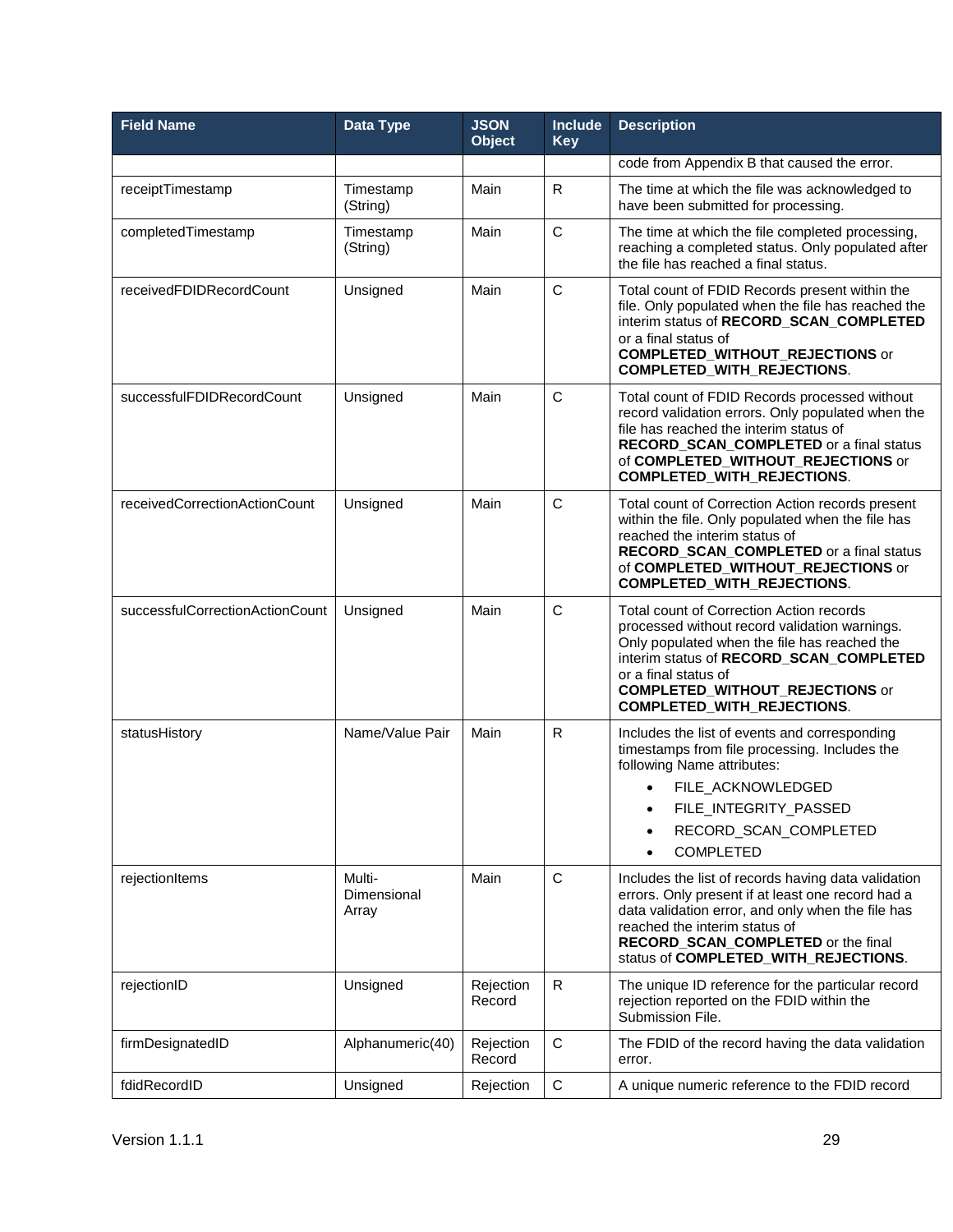| <b>Field Name</b>     | Data Type                      | <b>JSON</b><br><b>Object</b>   | <b>Include</b><br><b>Key</b> | <b>Description</b>                                                                                                                                                                                                                                                                                                                            |
|-----------------------|--------------------------------|--------------------------------|------------------------------|-----------------------------------------------------------------------------------------------------------------------------------------------------------------------------------------------------------------------------------------------------------------------------------------------------------------------------------------------|
|                       |                                | Record                         |                              | within the particular submission file.                                                                                                                                                                                                                                                                                                        |
| largeTraderRecordID   | Unsigned                       | Rejection<br>Record            | C                            | A unique numeric reference to the Large Trader<br>record in association to the FDID record within the<br>particular submission file. Only populated on<br>Large Trader rejections.                                                                                                                                                            |
| errorCode             | Unsigned                       | Rejection<br>Record            | $\mathsf{R}$                 | The error code of the data validation, noting which<br>attribute caused the rejection for the FDID record.                                                                                                                                                                                                                                    |
| rejectionTimestamp    | Timestamp                      | Rejection<br>Record            | $\mathsf{R}$                 | Indicates the time at which the validation error was<br>identified.                                                                                                                                                                                                                                                                           |
| failedCorrectionItems | Multi-<br>Dimensional<br>Array | Main                           | $\mathsf{C}$                 | Includes the list of Correction Action records<br>having data validation warnings. Only present if at<br>least one record had a data validation warning,<br>and only when the file has reached the interim<br>status of RECORD_SCAN_COMPLETED or a<br>final status of<br><b>COMPLETED_WITHOUT_REJECTIONS or</b><br>COMPLETED_WITH_REJECTIONS. |
| rejectionID           | Unsigned                       | Failed<br>Correction<br>Record | R                            | The unique ID reference reported in the<br>submission file for the Correction Action that was<br>not able to be processed.                                                                                                                                                                                                                    |
| warningCode           | Unsigned                       | Failed<br>Correction<br>Record | $\mathsf{R}$                 | The warning code of the data validation, noting<br>which attribute caused the Correction Action to not<br>be able to be processed.                                                                                                                                                                                                            |

# <span id="page-35-0"></span>**JSON Examples of Feeback File for file acknowledgement**

The following is an example of a the feedback file after the submission has been acknowledged and accepted for file integrity checks:

| Original File Submission File Name | 123 456 20200204 CAIS 000123.json.bz2                                                                                                                                                                                                                               |
|------------------------------------|---------------------------------------------------------------------------------------------------------------------------------------------------------------------------------------------------------------------------------------------------------------------|
| Feedback File Name                 | 123 456 20200204 CAIS 000123.v1.feedback.json.bz2                                                                                                                                                                                                                   |
| <b>Feedback File Contents</b>      | "version": " $1.0.0$ ",<br>"submissionID": 7,<br>"catSubmitterID": 123,<br>"catReporterCRD": 456,<br>"submissionStatus": "FILE ACKNOWLEDGED",<br>"receiptTimestamp": "20191123T152233.000045",<br>"statusHistory":<br>"FILE ACKNOWLEDGED": "20191123T152233.000045" |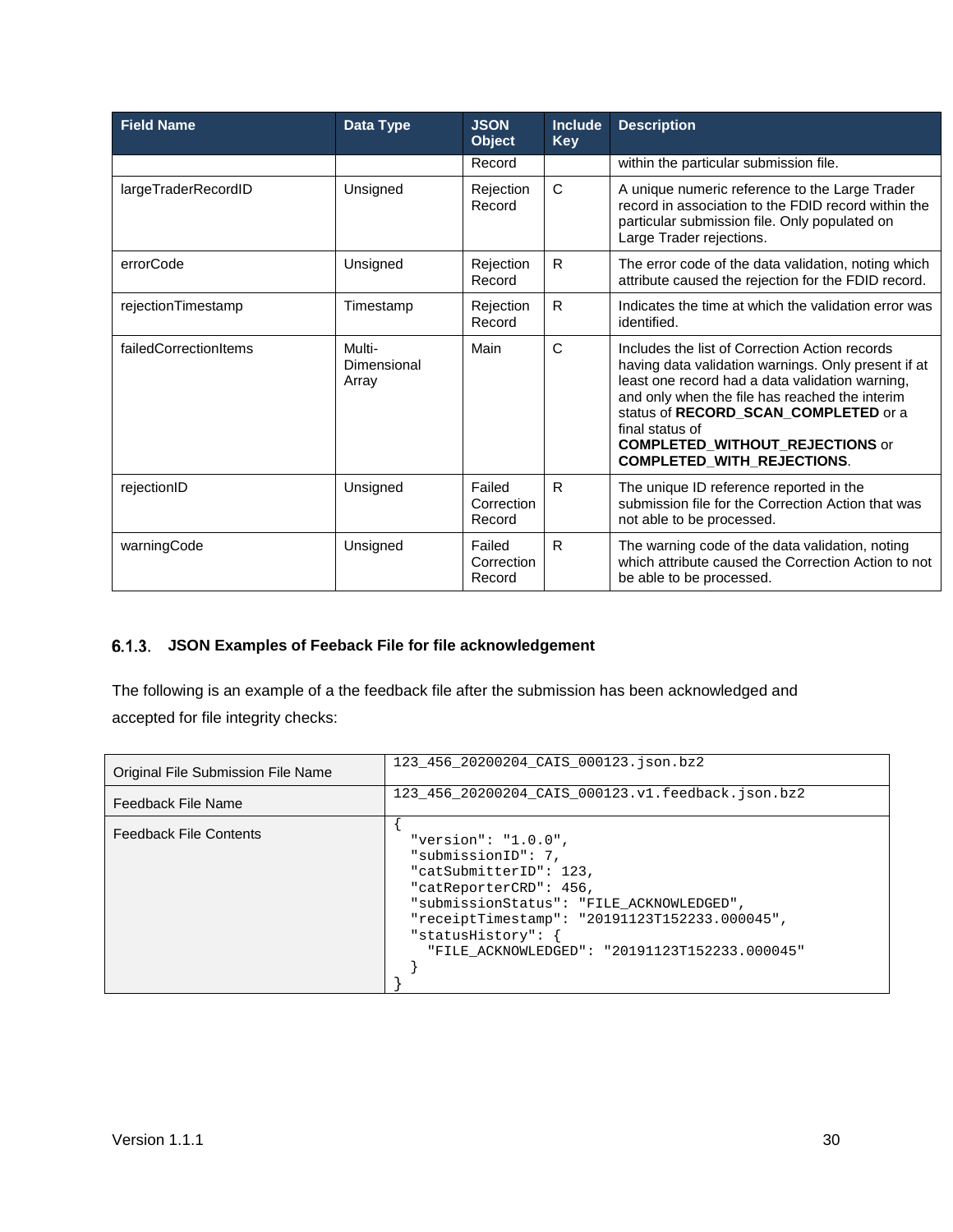# <span id="page-36-0"></span>**6.2. File Integrity**

During the File Integrity processing stage, the submission file contents are also validated to ensure they are readable and formatted as expected.

The following rules apply:

- 1. Data filenames which duplicate prior submissions accepted during File Integrity will reject, unless the original file had a file integrity error.
- 2. Data files which are not readable will reject.
- 3. Data files which include inaccurate counts of records will reject.
- 4. The CAT Submitter ID of the data file must be equal to the Submitter ID of the submitter that sent the files (as determined from SFTP or CAT Reporter Portal - CAIS username).
- 5. The CAT Reporter CRD within the filename must match the CAT Reporter CRD populated in the data file.
- 6. If the CAT Submitter is reporting on behalf of the CAT Reporter, a Reporting Relationship must be effective.

# <span id="page-36-1"></span>**JSON Examples for File Integrity Feedback**

File Submission Integrity Success:

| Original File Submission File Name | 123 456 20200204 CAIS 000123.json.bz2                                                                                                                                                                                                                                                                                         |
|------------------------------------|-------------------------------------------------------------------------------------------------------------------------------------------------------------------------------------------------------------------------------------------------------------------------------------------------------------------------------|
| Feedback File Name                 | 123_456_20200204_CAIS_000123.v1.feedback.json.bz2                                                                                                                                                                                                                                                                             |
| <b>Feedback File Contents</b>      | "version": " $1.0.0$ ",<br>"submissionID": 7,<br>"catSubmitterID": 123,<br>"catReporterCRD": 456,<br>"submissionStatus": "FILE_INTEGRITY_PASSED",<br>"receiptTimestamp": "20191123T152233.000045",<br>"statusHistory":<br>"FILE ACKNOWLEDGED": "20191123T152233.000045",<br>"FILE_INTEGRITY_PASSED": "20191123T152234.123245" |

#### File Submission Integrity Error:

| Original File Submission File Name | 123 456 20200204 CAIS 000123.json.bz2             |
|------------------------------------|---------------------------------------------------|
| Feedback File Name                 | 123 456 20200204 CAIS 000123.v1.feedback.json.bz2 |
| <b>Feedback File Contents</b>      | "version": " $1.0.0$ ",                           |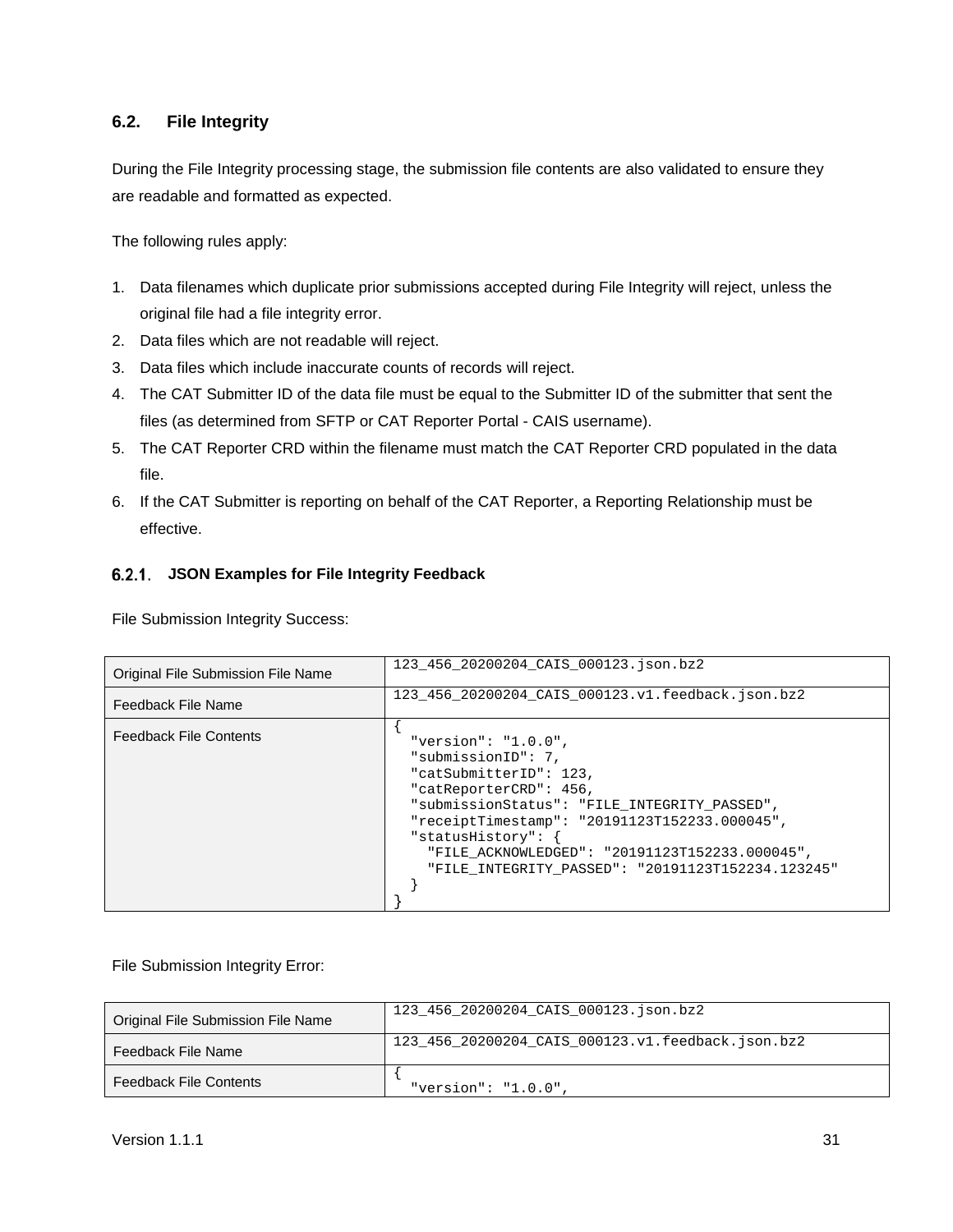| "submissionID": 7,                                    |
|-------------------------------------------------------|
| "catSubmitterID": 123,                                |
| "catReporterCRD": 456,                                |
| "submissionStatus": "COMPLETED_INTEGRITY_ERROR",      |
| "integrityErrorCode": 21007,                          |
| "receiptTimestamp": "20191123T152233.000045",         |
| "completedTimestamp": "20191123T152721.023423",       |
| "statusHistory":                                      |
| "FILE_ACKNOWLEDGED": "20191123T152233.000045",        |
| "COMPLETED INTEGRITY ERROR": "20191123T152721.023423" |
|                                                       |
|                                                       |

# <span id="page-37-0"></span>**6.3. Data Ingestion**

During Data Ingestion, records within the Data file are validated. Validations to ensure correct syntax and semantics associated with record length, field length, data type, non-null and reference data checks are performed. Validations are initiated by the record type of every record contained in the file. Ingestion feedback will be provided with reference to any and all records that have validation errors.

During the ingestion phase, each record will be checked for proper formatting (JSON field names and values) and data contents.

The following rules apply:

- 1. File Ingestion feedback will be generated for every submission file passing file integrity checks.
- 2. Any record within a Data File determined to be malformed or otherwise invalid will be individually rejected, and will not cause a rejection of the full file.
- 3. When a record is readable and can be parsed, Ingestion validations will occur for every field within the record.
- 4. One or more errors may be found within a record.
- 5. Each error identified against a single FDID record will be listed separately within the feedback file.
- 6. The original record reported to CAT CAIS will not be included in the feedback file. The feedback file will instead include the RecordID and FDID of the record having the error.
- 7. Records that are not rejected during Ingestion will be imported into the CAT CAIS.
- 8. If an FDID record passes validation, but contains one or more errors on associated LTIDs, the FDID record will be imported into the CAT CAIS. The associated LTID with the error will not be imported into the CAT CAIS.

#### <span id="page-37-1"></span>**JSON Examples for Data Ingestion Feedback**

Data File Submission Ingestion Success: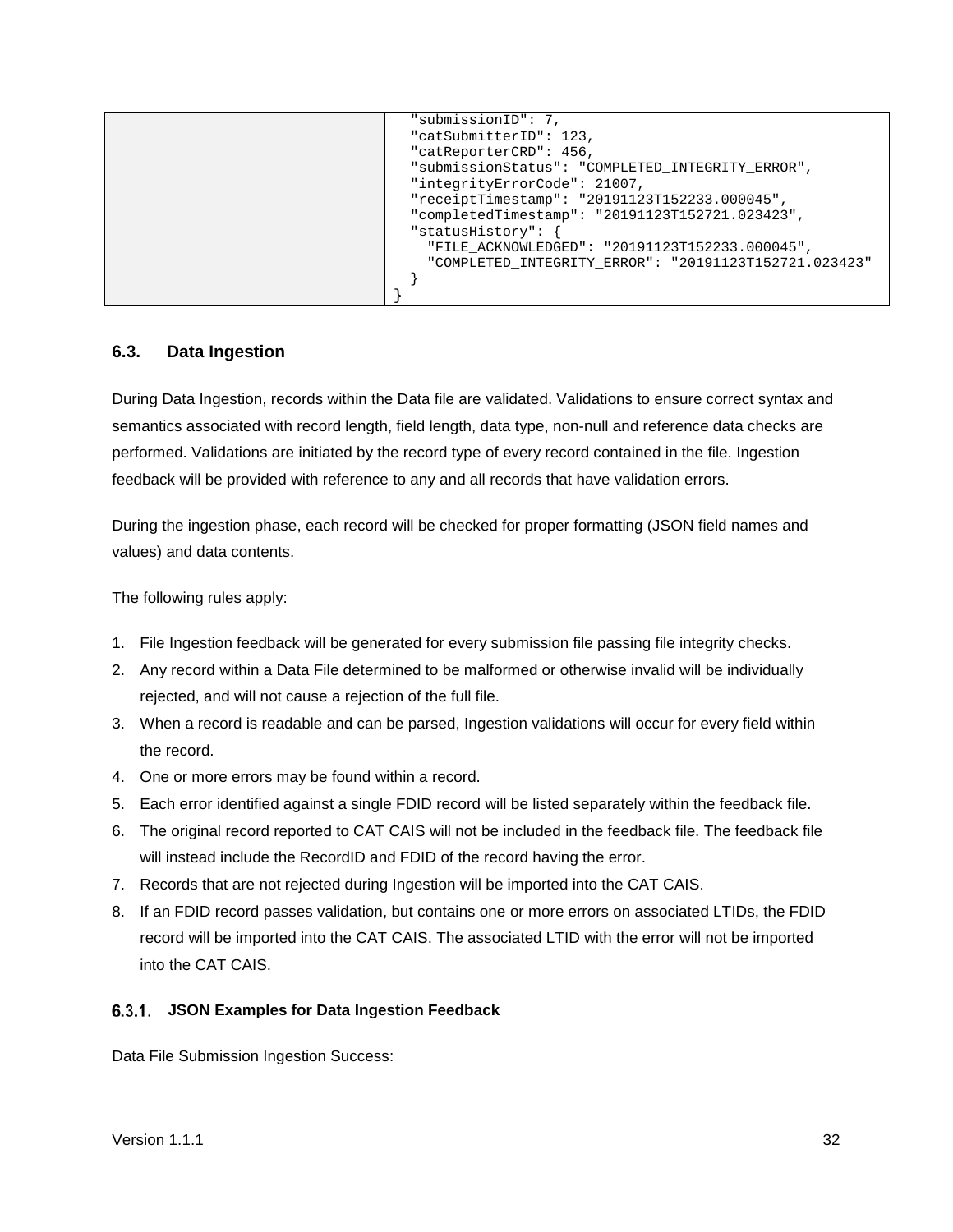| Original File Submission File Name | 123 456 20200204 CAIS 000123.json.bz2                                                                                                                                                                                                                                                                                                                                                                                                                                                                                                                                                                                                                                   |
|------------------------------------|-------------------------------------------------------------------------------------------------------------------------------------------------------------------------------------------------------------------------------------------------------------------------------------------------------------------------------------------------------------------------------------------------------------------------------------------------------------------------------------------------------------------------------------------------------------------------------------------------------------------------------------------------------------------------|
| Meta Feedback File Name            | 123 456 20200204 CAIS 000123.v1.feedback.json.bz2                                                                                                                                                                                                                                                                                                                                                                                                                                                                                                                                                                                                                       |
| <b>Feedback File Contents</b>      | "version": " $1.0.0$ ",<br>"submissionID": 7,<br>"catSubmitterID": 123,<br>"catReporterCRD": 456,<br>"submissionStatus": "COMPLETED_WITHOUT_REJECTIONS",<br>"receiptTimestamp": "20191123T152233.000045",<br>"completedTimestamp": "20191123T152721.023423",<br>"receivedFDIDRecordCount": 100,<br>"successfulFDIDRecordCount": 100,<br>"receivedCorrectionActionCount": 0,<br>"successfulCorrectionActionCount": 0,<br>"statusHistory": {<br>"FILE ACKNOWLEDGED": "20191123T152233.000045",<br>"FILE INTEGRITY PASSED": "20191123T152234.123245",<br>"RECORD_SCAN_COMPLETED": "20191123T152255.324392",<br>"COMPLETED_WITHOUT_REJECTIONS":<br>"20191123T152721.023423" |

Data File Submission Ingestion Error and Failed Correction:

|                                    | 123 456 20200204 CAIS 000123.json.bz2                                                                                                                                                                                                                                                                                                                                                                                                                                                                                                                                                                                                                                                                                                                                                                                                                                                                      |
|------------------------------------|------------------------------------------------------------------------------------------------------------------------------------------------------------------------------------------------------------------------------------------------------------------------------------------------------------------------------------------------------------------------------------------------------------------------------------------------------------------------------------------------------------------------------------------------------------------------------------------------------------------------------------------------------------------------------------------------------------------------------------------------------------------------------------------------------------------------------------------------------------------------------------------------------------|
| Original File Submission File Name |                                                                                                                                                                                                                                                                                                                                                                                                                                                                                                                                                                                                                                                                                                                                                                                                                                                                                                            |
| Meta Feedback File Name            | 123 456 20200204 CAIS 000123.v1.feedback.json.bz2                                                                                                                                                                                                                                                                                                                                                                                                                                                                                                                                                                                                                                                                                                                                                                                                                                                          |
| <b>Feedback File Contents</b>      | "version": " $1.0.0$ ",<br>"submissionID": 7,<br>"catSubmitterID": 123,<br>"catReporterCRD": 456,<br>"submissionStatus": "COMPLETED_WITH_REJECTIONS",<br>"receiptTimestamp": "20191123T152233.000045",<br>"completedTimestamp": "20191123T152721.023423",<br>"receivedFDIDRecordCount": 100,<br>"successfulFDIDRecordCount": 99,<br>"receivedCorrectionActionCount": 1,<br>"successfulCorrectionActionCount": 0,<br>"statusHistory": $\{$<br>"FILE_ACKNOWLEDGED": "20191123T152233.000045",<br>"FILE_INTEGRITY_PASSED": "20191123T152234.123245",<br>"RECORD SCAN COMPLETED": "20191123T152255.324392",<br>"COMPLETED WITH REJECTIONS": "20191123T152721.023423"<br>"rejectionItems": [<br>"rejectionID": 1127,<br>"firmDesignatedID": "ABC123",<br>"fdidRecordID": 4,<br>"largeTraderRecordID": 2,<br>"errorCode": 22012,<br>"rejectionTimestamp": "20191123T152221.023423"<br>"failedCorrectionItems": [ |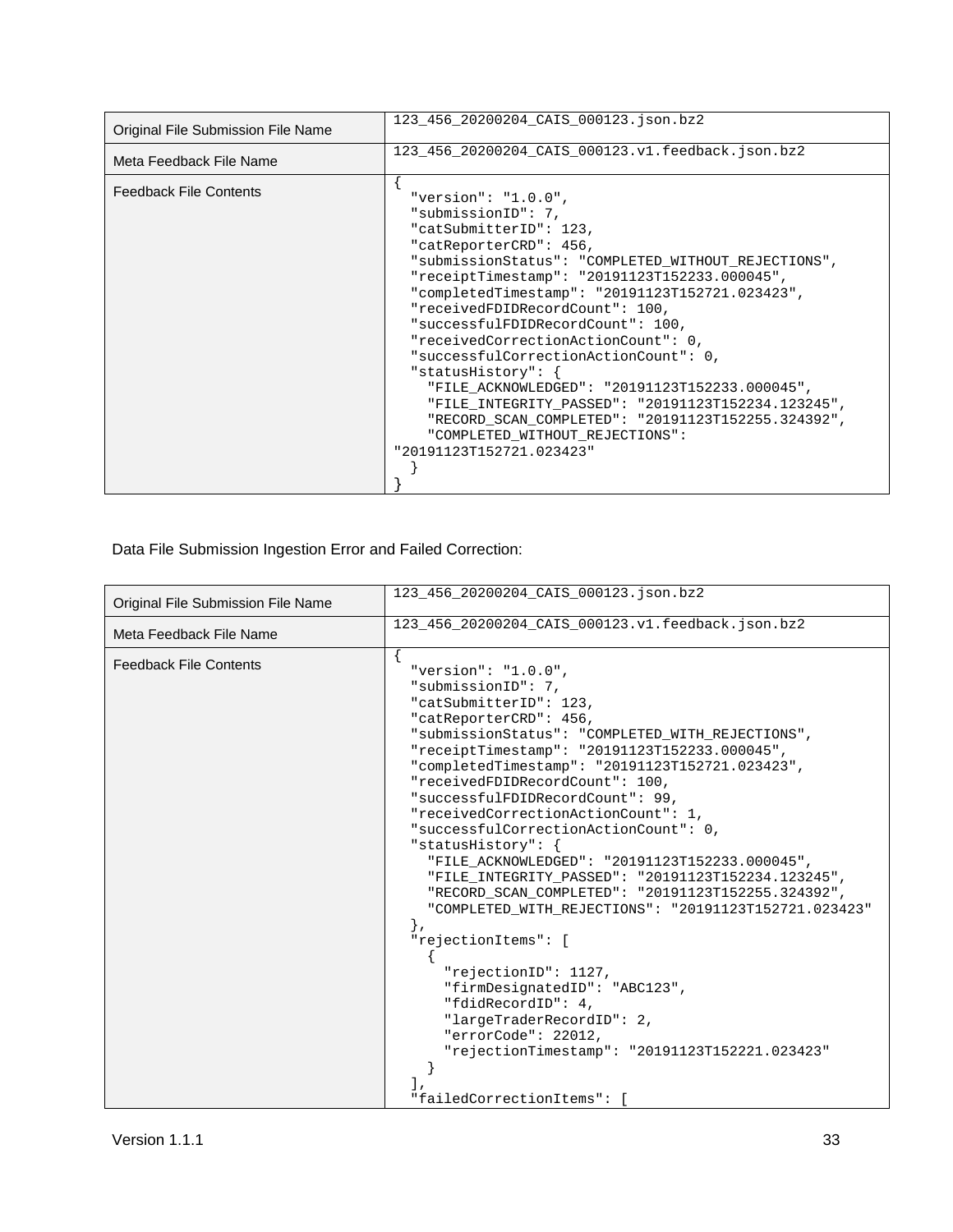| "rejectionID": 5000,<br>"warningCode": 24002 |
|----------------------------------------------|
|                                              |

# <span id="page-39-0"></span>**6.4. Corrections**

Errors found during CAT CAIS processing and found by CAT Reporters subsequent to transmission must be repaired. The reporting of Error Corrections is facilitated in CAT CAIS through submissions via SFTP and the CAT Reporter Portal - CAIS. Firm-initiated corrections of data that had been accepted in prior CAT CAIS submissions are acceptable at any time, and will be processed the same as any other update to the original record. The new data provided on the corrected record will update the currently stored record in CAT CAIS in place.

The following scenarios will be detailed below for how data can be corrected:

- Correction or Clearing of a CAT CAIS Submission File having a File Integrity Error
- Correction or Deletion of an FDID record failing FDID format validation
- Correction or Deletion of an LTID record failing LTID format validation
- Correction of an FDID record failing one or more Data Validation errors other than FDID format validation
- Correction of an LTID record failing one or more Data Validation errors other than LTID format validation

#### <span id="page-39-1"></span>**File Integrity Errors**

A File Integrity Error resulting in the inability to process a particular Submission File can be corrected by submission of a new file having the same Submission File Name, with corrected data that passes File Integrity checks.

If a file is received having the same Submission File Name as a prior submission that did not have a File Integrity Error, the new submission file will be rejected as a File Integrity Warning, alerting the firm that they have reused the same Submission File Name as a file that was previously accepted by CAT CAIS. The firm does not have to take further action to correct for this submission file, however please be advised that the data included in the submission file will not be processed through Data Validation nor accepted into CAT CAIS.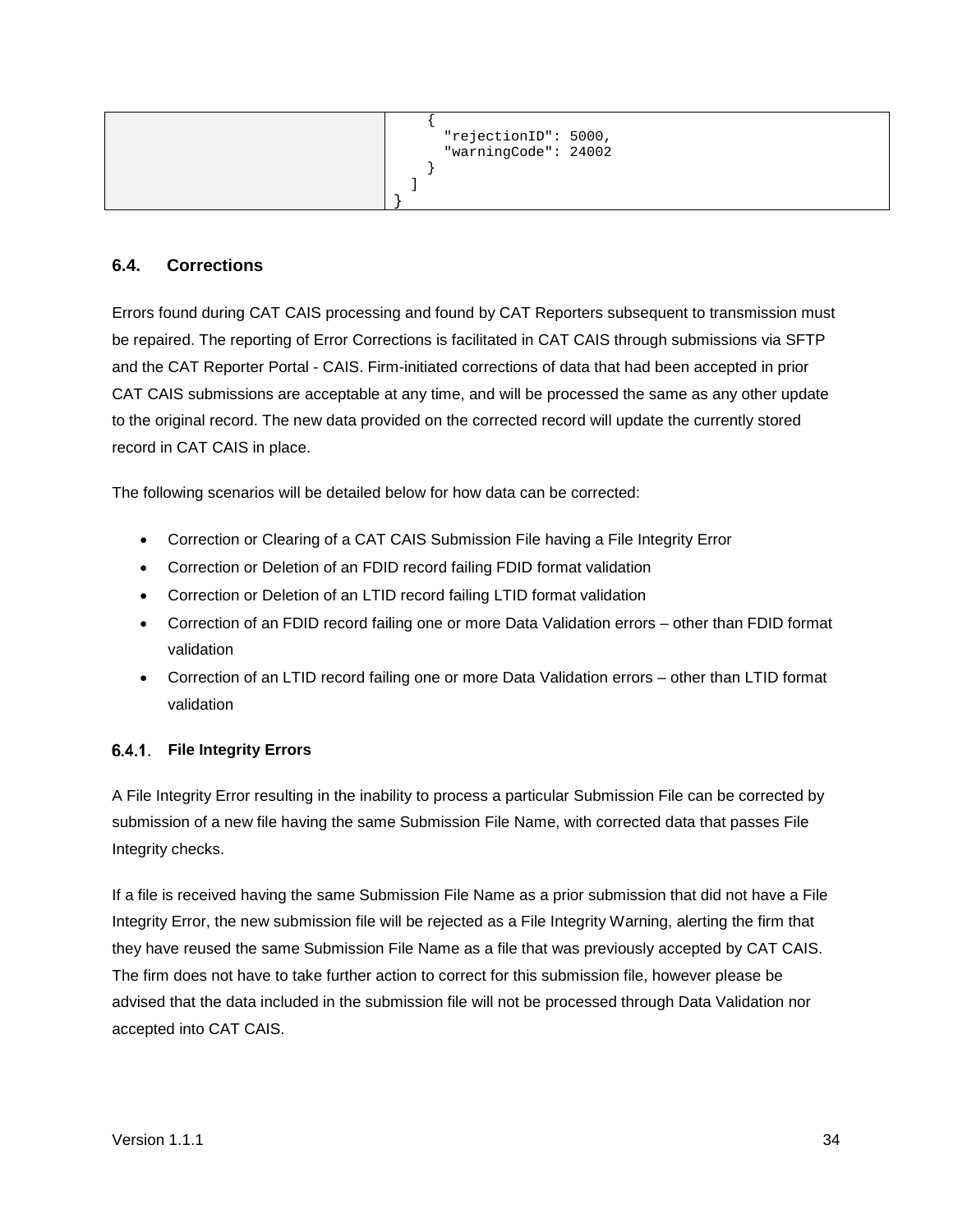#### <span id="page-40-0"></span>**Data Validation Errors**

#### **6.4.2.1. Missing or Invalid firmDesignatedID and largeTraderID Values**

In order to support historical correction tracking and lineage of replacements, records failing Data Validation for a Missing or Invalid FDID or LTID value may be corrected through either of the following methods:

- Submission of a CORRECTION action within the *correctionsList* section of the Submission File, having a reference to the FDID or LTID that corrects for the prior failed record; OR
- Submission of a DELETE action within the *correctionsList* section of the Submission File, indicating no record is required to be submitted in place of the prior record failing validation

In the CORRECTION scenario, the replacing record must be included within the current Submission File and pass all data validation checks, or the replacing record must have been accepted by CAT CAIS in a prior submission. If the correction action is for an LTID, the corresponding FDID and LTID having the correction must likewise be included in the current Submission File without a data validation error, or have been accepted by CAT CAIS in a prior submission.

If the referenced correction record fails Data Validation for the format of its FDID or LTID value, a separate rejection will be created against the replacement record, and the original rejection will remain open for correction. If the reference correction record passes Data Validation for format of the FDID or LTID, the original rejection will be closed as corrected, even if the FDID or LTID record fails a separate Data Validation; however a new rejection will be recorded and tracked against the timeline for correction of the original error.

#### **6.4.2.2. Data Validation Errors**

If a submission record fails Data Validation checks for any reasons other than the format of the FDID or LTID value, rejections can be corrected by submitting the same FDID, or FDID and LTID combination, with corrected data. If the new submission fails for the same data validation, the prior rejection for the record will be considered repaired, and a new rejection will be created; however the new rejection will be tracked against the timeline for correction of the original error. If the new submission fails validation against a separate attribute, the original rejection will be closed as corrected, and a new rejection will be created for the separate attribute validation failure; however the new rejection will be tracked against the timeline for correction of the original error.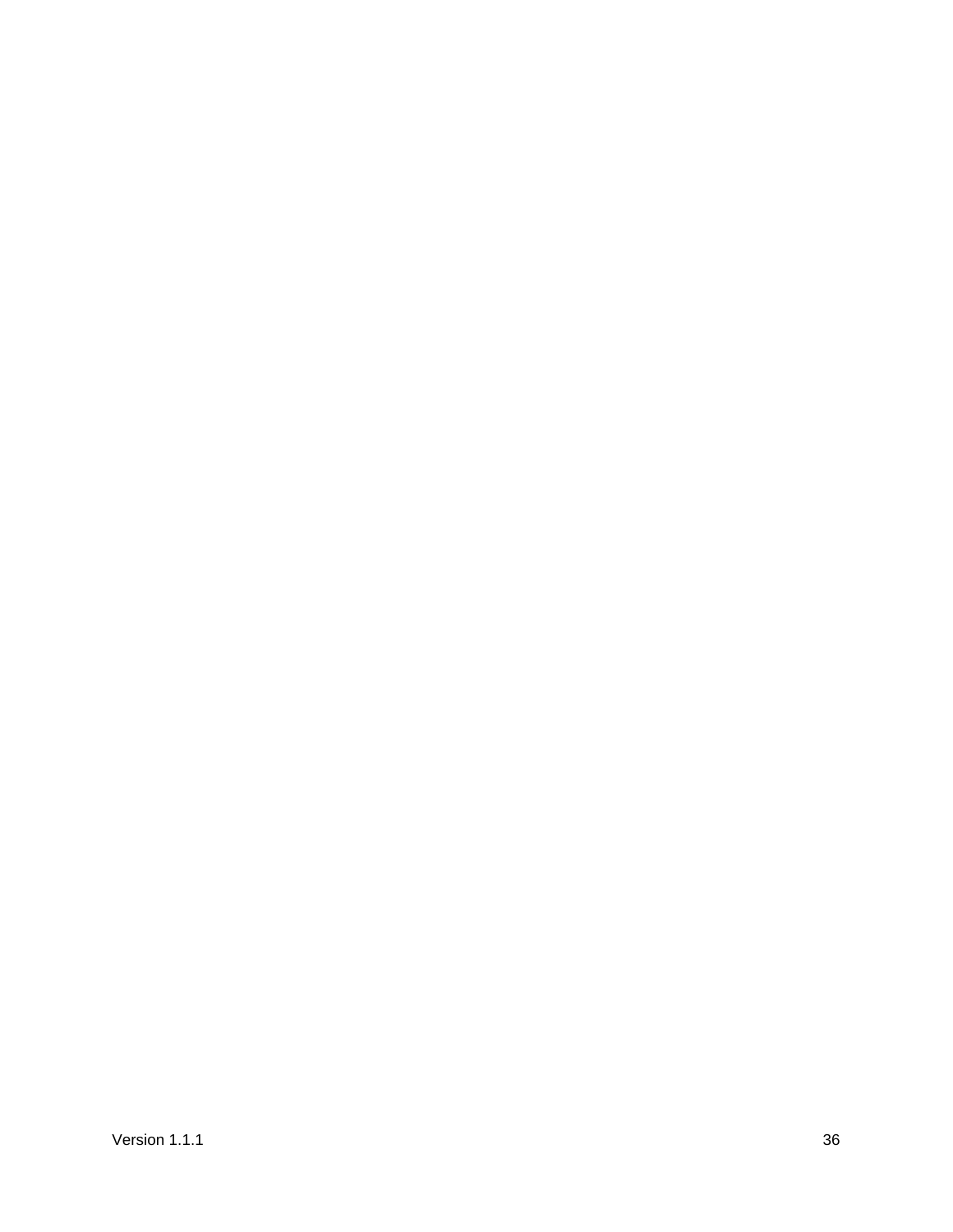# <span id="page-42-0"></span>**7. Testing**

CAT will provide an environment for testing that mirrors the current functionality of the CAT CAIS production environment, as well as functionality for the next release version of the CAT CAIS environment when available. The CAT CAIS testing environment will automatically determine which specification version Industry Members and CAT Reporting Agents are using for submissions. If error reporting formats change, Industry Members and CAT Reporting Agents will receive feedback in the current and new specification via SFTP, as well as have access to current/new CAT Reporter Portal - CAIS URLs for specification changes that impact the CAT Reporter Portal - CAIS. Current/new connectivity changes will also be supported concurrently.

Industry Members and CAT Reporting Agents must test their submissions using the testing environment before they begin submitting to the production environment.

The test environment is available 24 hours a day, 6 days a week. Refer to the CAT website for contact information and hours of operation for support.

Industry Members and CAT Reporting Agents connect to the test environment in the same manner they would connect to the production environment. However, for the connection to the test environment, one or more alternate IP addresses or URLs may be used.

Testing does not relieve an Industry Member of its responsibilities to submit production data to the CAT System.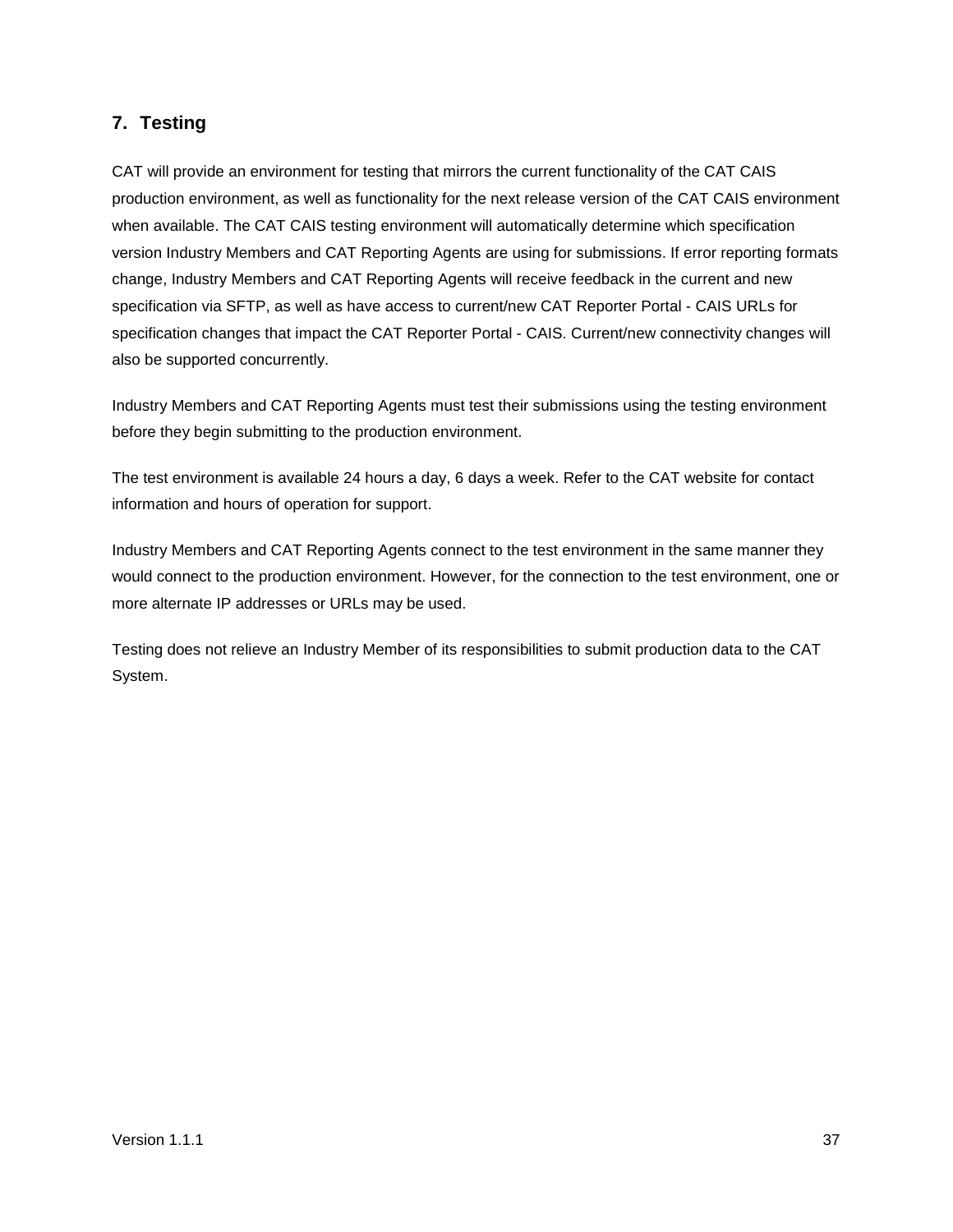# <span id="page-43-0"></span>**8. Additional Information**

# <span id="page-43-1"></span>**8.1. Public Website**

The CAT public website, [www.catnmsplan.com,](https://www.catnmsplan.com/) is available via the public internet, and is hosted outside the CAT secure network. The CAT public website provides information about CAT, including links to SEC Rule 613, Participant and Industry Member Technical Specifications, FAQs, training materials, and CAT Help Desk contact information.

Web announcements will be made available on the public website [\(www.catnmsplan.com\)](https://www.catnmsplan.com/). You can also subscribe to receive email notifications regarding changes to the website. These announcements are used to post information related to the operation of CAT.

Contact help@finracat.com for any questions and/or feedback regarding this document.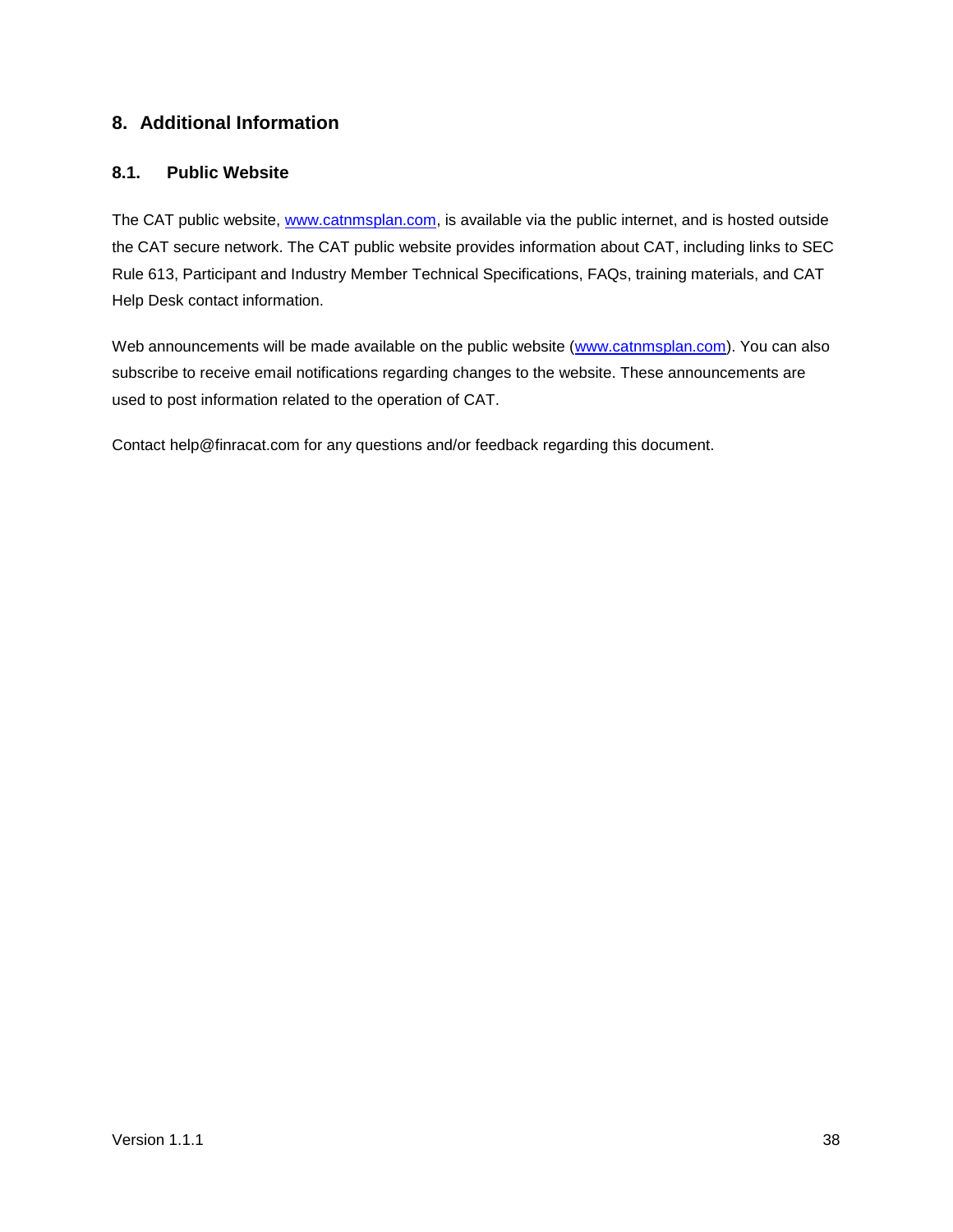# <span id="page-44-0"></span>**Appendices**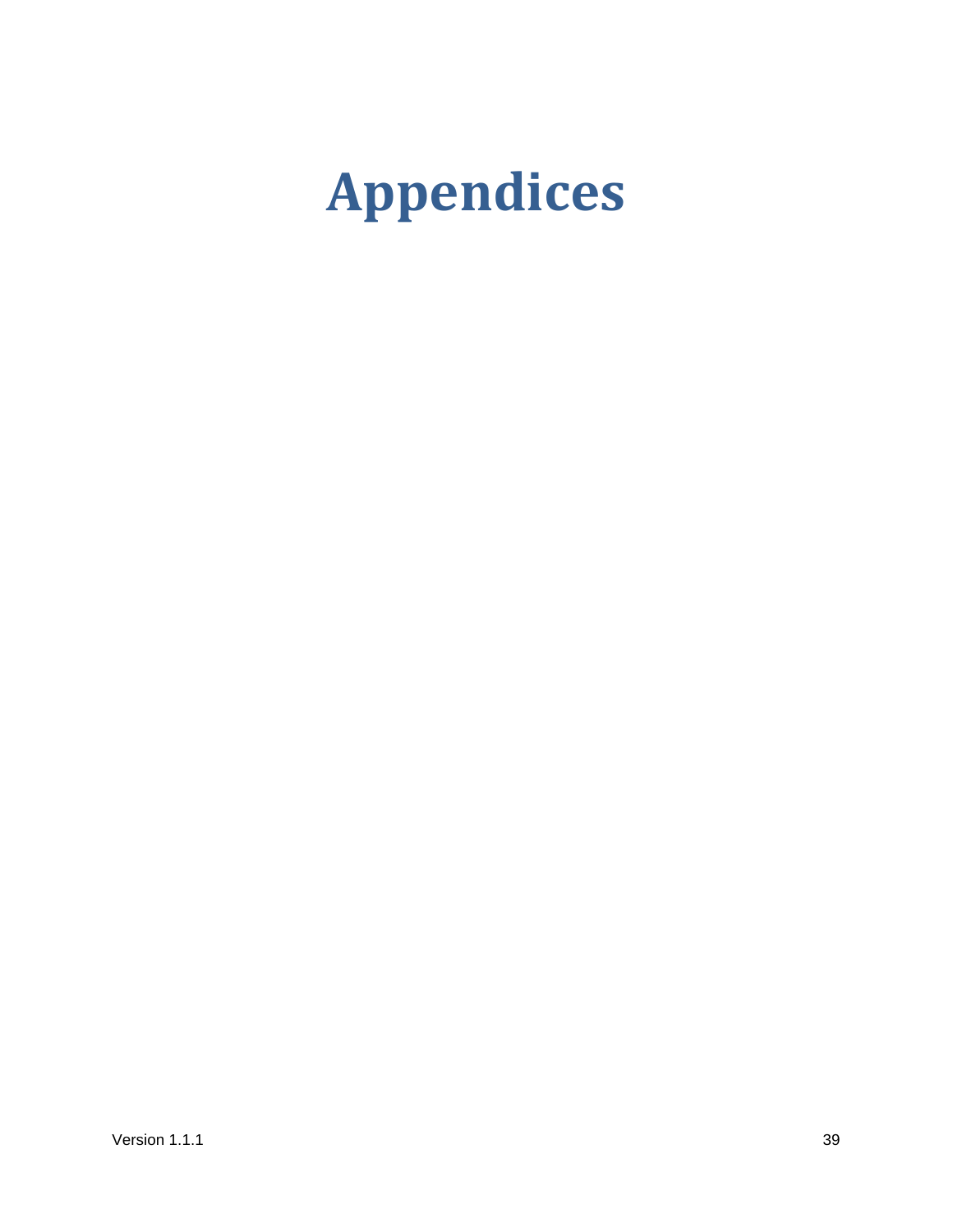# <span id="page-45-0"></span>**Appendix A: Change Release Management Process**

Following publication of version 1.0, changes to this Industry Member Technical Specification will be released as follows:

- All proposed amendments to the Technical Specifications will be made in accordance with the CAT NMS Plan, including being approved or deemed approved (as applicable) by the Consolidated Audit Trail, LLC Operating Committee.
- Prior to the go-live date for any system changes set forth in the Technical Specifications:
	- A new Technical Specifications will be posted to the CAT public website, [www.catnmsplan.com.](https://www.catnmsplan.com/)
	- A notice will be posted on the CAT NMS Plan public website with a summary of changes, the go-live date for the changes and links to relevant information.
	- One or more email alerts will be sent to the email address(es) on file for the CAT Reporters with a summary of changes set forth in the revised Technical Specifications, the go-live date for the changes and links to relevant information.
	- Industry Members will be permitted to perform testing of the revised Technical Specifications in advance of the go-live date for the changes. Information on such testing will be set forth in the notices and alerts described above.
	- As the go-live date approaches, Industry Members will be able to conduct testing and will receive support from the Plan Processor to prepare for production reporting using the revised Technical Specifications format. The revised Technical Specifications will include a summary list of changes as well as a table listing the specific areas of the document where the changes have been made.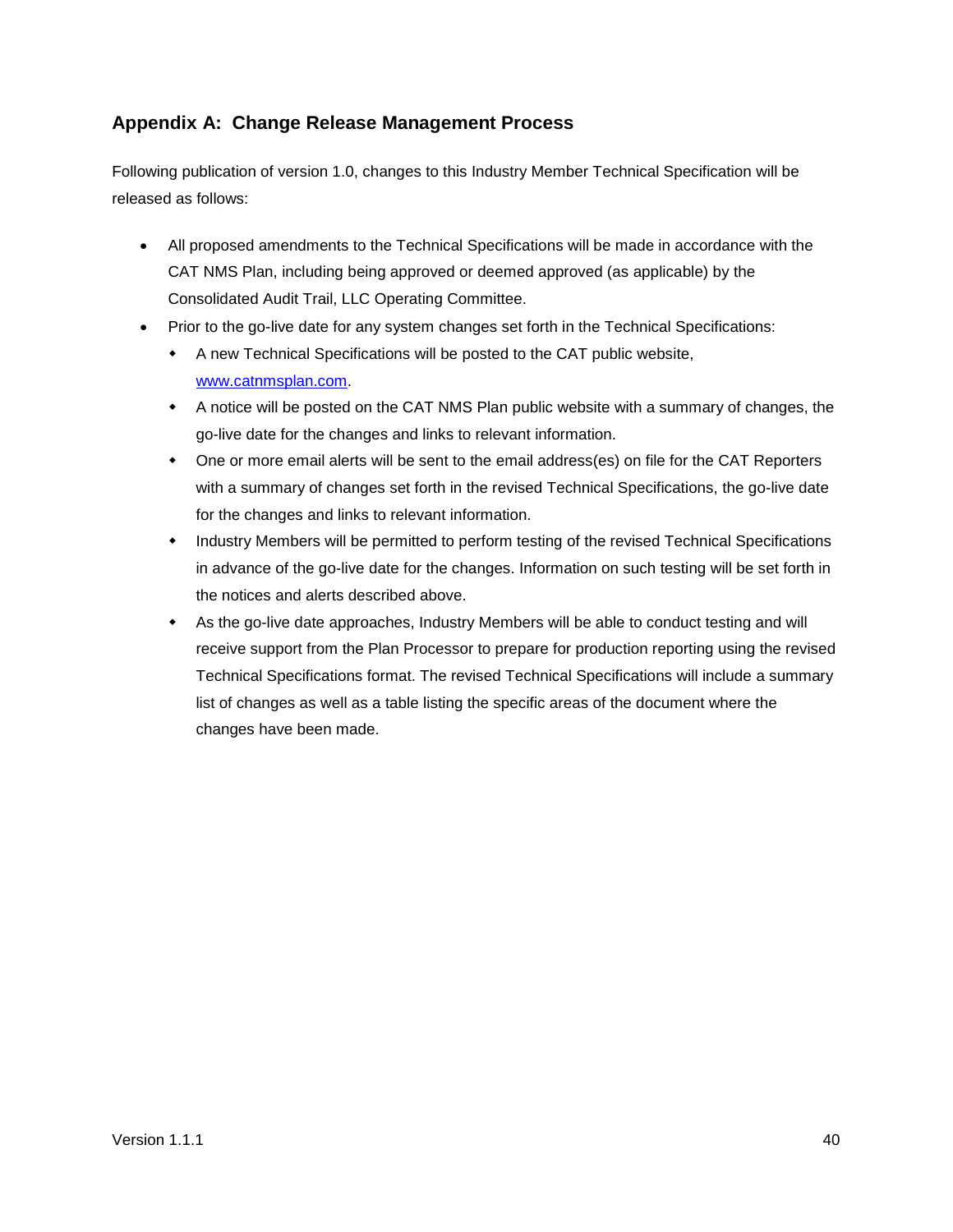# <span id="page-46-0"></span>**Appendix B: Error Codes**

This section defines the error and warning codes generated by CAT CAIS. Each code is defined to include the reason for the error or warning, including the associated fields. Warnings are not subject to further processing and firms are not required to take any action on them. Codes are assigned in ranges to represent similar types of errors within the same range, related by validation type and/or by linkage type. Codes are organized by the CAT Processing stages including:

- File Integrity
- Data Ingestion

# <span id="page-46-1"></span>**B.1 File Integrity Errors**

The table below contains error messages that are associated with file integrity. Errors are associated with files, filenames, and metadata within submission files such as record count.

| <b>Error Code</b> | <b>Error Code</b><br><b>Description</b>                   | <b>Explanation</b>                                                                                                                                                                             | Error/<br><b>Warning</b> |
|-------------------|-----------------------------------------------------------|------------------------------------------------------------------------------------------------------------------------------------------------------------------------------------------------|--------------------------|
| 21001             | <b>Duplicate File</b>                                     | A file with the same base name was previously<br>accepted by CAT.                                                                                                                              | Warning                  |
| 21002             | Missing or Invalid CAT<br>Submitter ID                    | CAT Submitter ID is missing or invalid.                                                                                                                                                        | Error                    |
| 21003             | Missing or Invalid CAT<br><b>Reporter CRD</b>             | CAT Reporter CRD is missing or is not a valid Market<br>Participant for the Generation Date.                                                                                                   | Error                    |
| 21004             | Missing or Invalid File<br><b>Generation Date</b>         | File Generation Date is missing or is not a valid date.                                                                                                                                        | Error                    |
| 21005             | File exceeds the<br>supported size limit                  | File size exceeds the maximum uncompressed size of<br>100 GB via SFTP and 1GB via the CAT Reporter<br>Portal - CAIS.                                                                           | Error                    |
| 21006             | Unauthorized CAT<br>Submitter ID                          | CAT Submitter ID has not been authorized to submit<br>for the CAT Reporter CRD. Verify that the CAT<br>Submitter ID and CAT Reporter CRD in the file name<br>have a transmitting relationship. | Error                    |
| 21007             | Missing or Invalid FDID<br>record count                   | The FDID record count in the submission file is missing<br>or is a negative number, does not match the count of<br>FDID records within the file, or is a non-zero number<br>for DEL file.      | Error                    |
| 21008             | Missing or Invalid File<br>Version                        | File Version in submission file is missing or invalid.                                                                                                                                         | Error                    |
| 21009             | File exceeds maximum<br>records allowed for<br>Web upload | A single data file uploaded via the Reporter Portal<br>must not contain more than 100,000 FDID records.                                                                                        | Error                    |

# **Table 12: File Integrity Errors**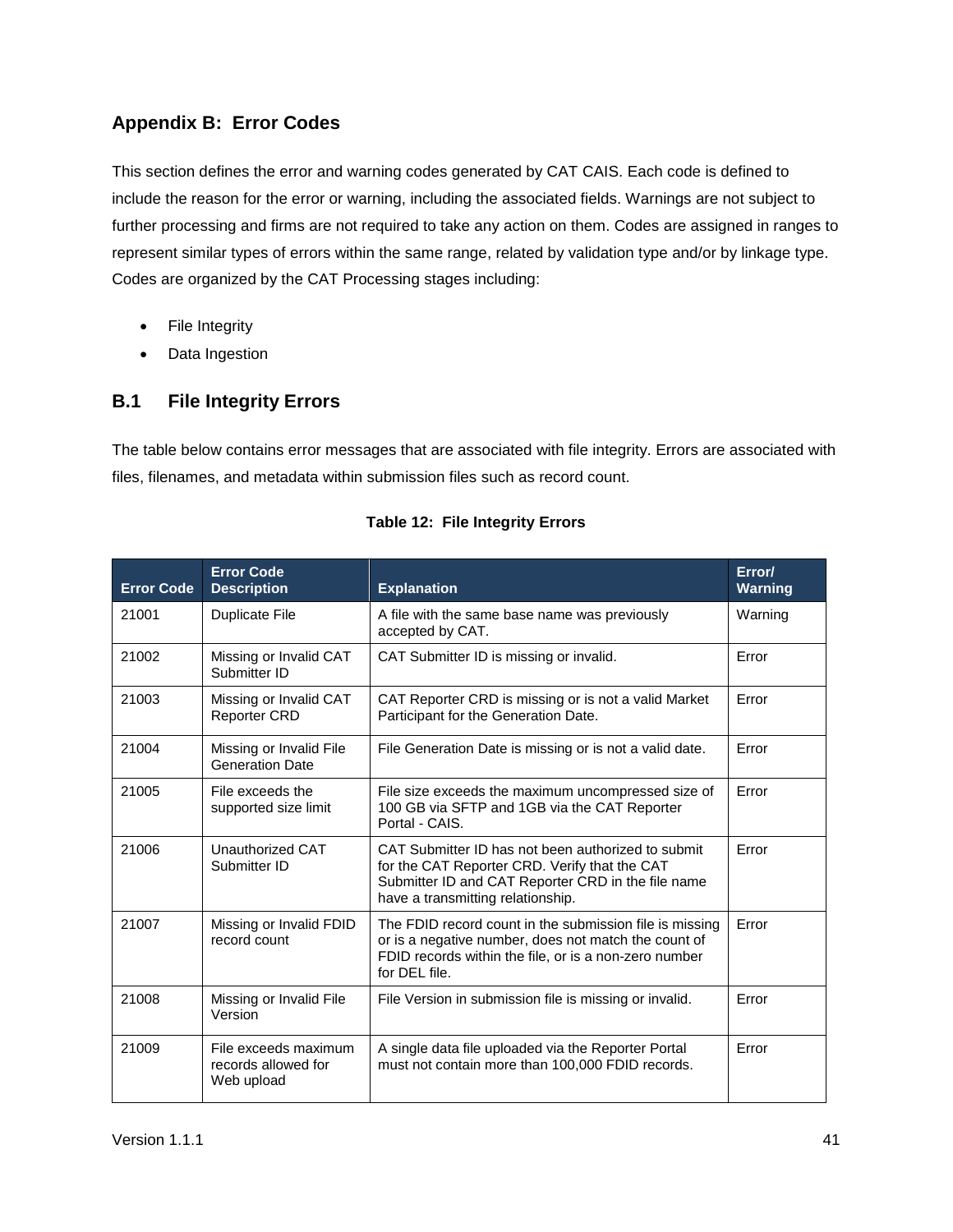| <b>Error Code</b> | <b>Error Code</b><br><b>Description</b> | <b>Explanation</b>                                                                                                        | Error/<br><b>Warning</b> |
|-------------------|-----------------------------------------|---------------------------------------------------------------------------------------------------------------------------|--------------------------|
| 21010             | Invalid CAIS File Name                  | CAIS submission file names must follow the defined<br>format.                                                             | Error                    |
| 21011             | CAIS file not Readable                  | CAIS submission file format is not readable as it is not<br>in a valid JSON format or contains an incorrect<br>delimiter. | Error                    |
| 21012             | Unknown Attribute<br>Name               | The file contains a file level attribute that is not known<br>under the reported specification version.                   | Error                    |
| 21013             | CAIS File cannot be<br>Uncompressed     | The CAIS submission file was not properly<br>compressed and can not be processed.                                         | Error                    |

# <span id="page-47-0"></span>**B.2 Data Validation Errors**

The table below contains error messages that are associated with Data Ingestion. Error codes are associated with specific fields within a submission record.

| <b>Error Code</b> | <b>Error Code Description</b>            | <b>Explanation</b>                                                                                                                                                 | Warning/<br>Error |
|-------------------|------------------------------------------|--------------------------------------------------------------------------------------------------------------------------------------------------------------------|-------------------|
| 22001             | Missing or Invalid<br>firmDesignatedID   | firmDesignatedID must be present and populated for<br>each account record within the file. Affected record<br>will not be processed for further validation checks. | Error             |
| 22002             | Duplicated<br>firmDesignatedID           | Each FirmDesignatedID must be present in the<br>submission file only once. Affected records will not be<br>processed for further validation checks.                | Error             |
| 22003             | Missing or Invalid<br>fdidRecordID       | fdidRecordID must be present and populated for each<br>account record within the file. Affected record will not<br>be processed for further validation checks.     | Error             |
| 22004             | Duplicated fdidRecordID                  | Each fdidRecordID must be present in the submission<br>file only once. Affected records will not be processed<br>for further validation checks.                    | Error             |
| 22005             | Missing or Invalid<br>fdidType           | fdidType must be present and populated with one of<br>the allowable values.                                                                                        | Error             |
| 22006             | Duplicated large TraderID                | Each large TraderID must be present only once for a<br>single FDID record.                                                                                         | Error             |
| 22007             | Missing or Invalid format<br>of fdidDate | fdidDate must be populated in the correct format.                                                                                                                  | Error             |
| 22008             | Missing or Invalid<br>fdidEndDate        | When populated, <i>fdidEndDate</i> must be in the correct<br>format. Must be populated if fdidEndReason is<br>populated.                                           | Error             |
| 22009             | fdidEndDate set prior to<br>fdidDate     | When populated, fdidEndDate must be equal to or<br>later than fdidDate.                                                                                            | Error             |
| 22010             | Missing or Invalid<br>fdidEndReason      | When populated, fdidEndReason must use one of the<br>allowable values. Must be populated if fdidEndDate is                                                         | Error             |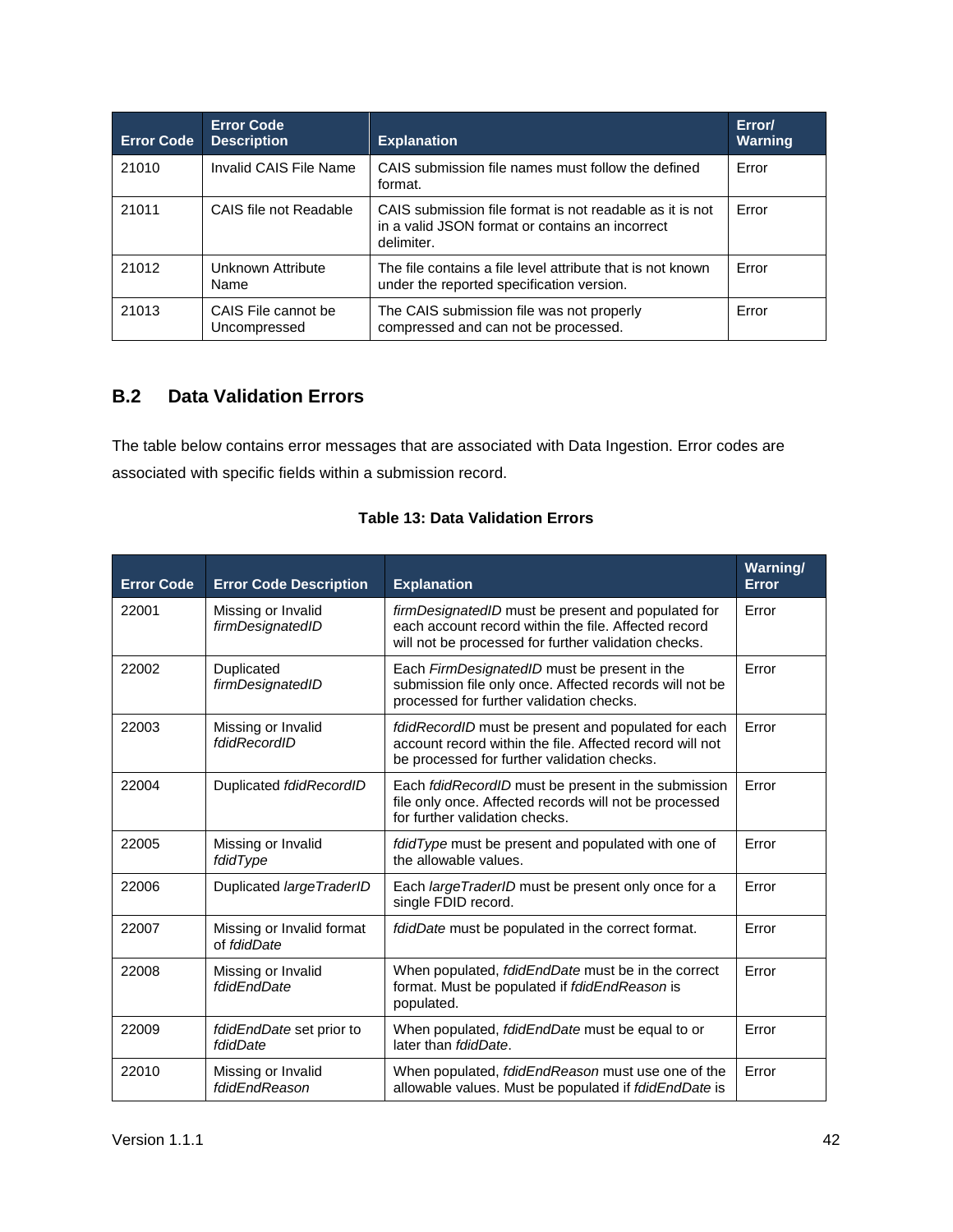| <b>Error Code</b> | <b>Error Code Description</b>                               | <b>Explanation</b>                                                                                                                                                                                    | Warning/<br><b>Error</b> |
|-------------------|-------------------------------------------------------------|-------------------------------------------------------------------------------------------------------------------------------------------------------------------------------------------------------|--------------------------|
|                   |                                                             | populated.                                                                                                                                                                                            |                          |
| 22011             | Missing or Invalid<br>replacedByFDID                        | When populated, replacedByFDID must be in the<br>correct format for an FDID. Must be populated if<br>fdidEndReason is set to REPLACED.                                                                | Error                    |
| 22012             | Missing or Invalid format<br>of largeTraderID               | When populated, largeTraderID must be in the<br>correct format for either a Large Trader ID or an<br>Unidentified Large Trader ID. Must be populated for<br>each Large Trader record.                 | Error                    |
| 22013             | Missing or Invalid<br>largeTraderRecordID                   | large Trader RecordID must be present and populated<br>for each Large Trader record within the file.                                                                                                  | Error                    |
| 22014             | Duplicated<br>largeTraderRecordID                           | Each largeTraderRecordID reported for a single FDID<br>record within the file must be present only once.                                                                                              | Error                    |
| 22015             | Missing or Invalid<br><b>ItidEffectiveDate</b>              | ItidEffectiveDate must be populated in the correct<br>format.                                                                                                                                         | Error                    |
| 22016             | Missing or Invalid<br><b>ItidEndDate</b>                    | When populated, ItidEndDate must be in the correct<br>format. Must be populated if ItidEndReason is<br>populated.                                                                                     | Error                    |
| 22017             | Missing or Invalid<br><b>ItidEndReason</b>                  | When populated, ItidEndReason must use one of the<br>allowable values. Must be populated if ItidEndDate is<br>populated.                                                                              | Error                    |
| 22018             | Unknown Attribute Name                                      | The record contains an attribute that is not known<br>under the reported specification version.                                                                                                       | Error                    |
| 22019             | Missing or Invalid<br>fdidEndDateNULL                       | When populated, fdidEndDateNULL must use one of<br>the allowable values. Must be set to true when<br>fdidEndReasonNULL is set to true. Must be set to<br>true when replacedByFDIDNull is set to true. | Error                    |
| 22020             | Missing or Invalid<br>fdidEndReasonNULL                     | When populated, fdidEndReasonNULL must use one<br>of the allowable values. Must be set to true when<br>fdidEndDateNULL is set to true. Must be set to true<br>when replacedByFDIDNull is set to true. | Error                    |
| 22021             | Missing or Invalid<br>replacedByFDIDNULL                    | When populated, replacedByFDIDNULL must use<br>one of the allowable values.                                                                                                                           | Error                    |
| 22022             | Missing or Invalid<br><i>ItidEndDateNULL</i>                | When populated, ItidEndDateNULL must use one of<br>the allowable values.                                                                                                                              | Error                    |
| 22023             | Missing or Invalid<br><b>ItidEndReasonNULL</b>              | When populated, <i>ItidEndReasonNULL</i> must use one<br>of the allowable values.                                                                                                                     | Error                    |
| 22024             | replacedByFDID must not<br>be equal to<br>firmDesignatedID  | When populated, replacedByFDID must be a different<br>value than the firmDesignatedID.                                                                                                                | Error                    |
| 22025             | ItidEffectiveDate set prior<br>to fdidDate                  | <i>ItidEffectiveDate</i> must not be set to a value prior to<br>the fdidDate value.                                                                                                                   | Error                    |
| 22026             | <i>ItidEffectiveDate</i> set later<br>than fdidEndDate      | <i>ItidEffectiveDate</i> must not be set to a value later than<br>fdidEndDate.                                                                                                                        | Error                    |
| 22027             | <i>ItidEndDate</i> set later than<br>fdidEndDate            | <i>ItidEndDate</i> must not be set to a value later than<br>fdidEndDate.                                                                                                                              | Error                    |
| 22028             | <i>ItidEndDate</i> set prior to<br><b>ItidEffectiveDate</b> | <i>ItidEndDate</i> must not be set to a value prior to the<br>ItidEffectiveDate.                                                                                                                      | Error                    |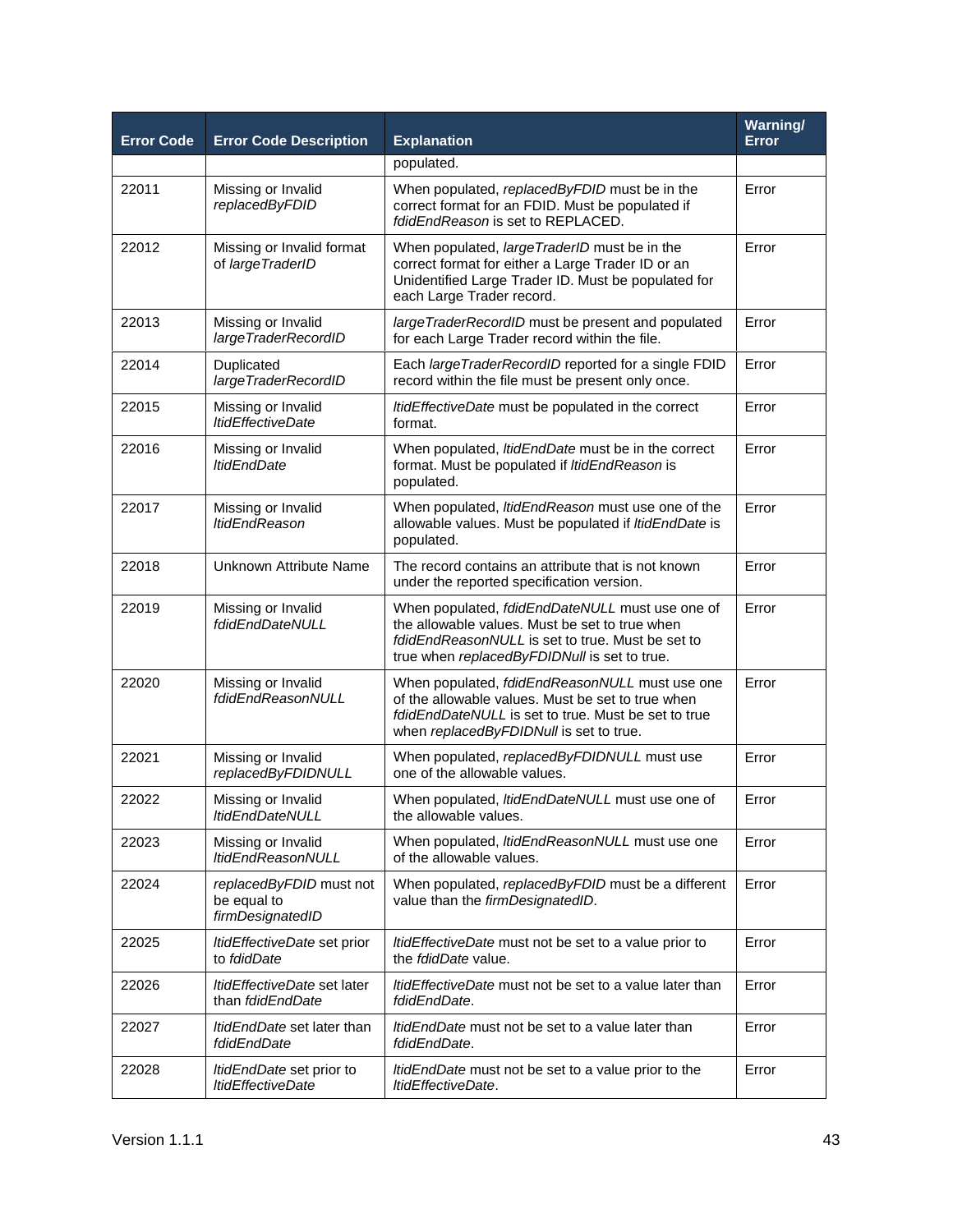| <b>Error Code</b> | <b>Error Code Description</b>                                        | <b>Explanation</b>                                                                            | Warning/<br>Error |
|-------------------|----------------------------------------------------------------------|-----------------------------------------------------------------------------------------------|-------------------|
| 22029             | <i>fdidFndDate</i> and<br>fdidEndDateNULL<br>disagreement            | fdidEndDate must not be populated when<br>fdidEndDateNULL is populated as true.               | Error             |
| 22030             | fdidEndReason and<br>fdidEndReasonNULL<br>disagreement               | fdidEndReason must not be populated when<br>fdidEndReasonNULL is populated as true.           | Error             |
| 22031             | replacedByFDID and<br>replacedByFDIDNULL<br>disagreement             | replacedByFDID must not be populated when<br>replacedByFDIDNULL is populated as true.         | Error             |
| 22032             | <i>ItidEndDate</i> and<br><b>ItidEndDateNULL</b><br>disagreement     | <i>ItidEndDate</i> must not be populated when<br>ItidEndDateNULL is populated as true.        | Error             |
| 22033             | <i>ItidEndReason</i> and<br><b>ItidEndReasonNULL</b><br>disagreement | <i>ItidEndReason</i> must not be populated when<br>ItidEndReasonNULL is populated as true.    | Error             |
| 22034             | Data type violation                                                  | Record contains one or more attribute values that<br>violate the data type for the attribute. | Error             |

# <span id="page-49-0"></span>**B.3 Data Layer Validation Error Codes**

The table below contains error messages that are associated when validating data contained in a submission record against data previously accepted into CAT CAIS for the same submission record. Error codes are associated with specific fields within a submission record.

| <b>Table 14: Data Layer Validation Errors</b> |  |
|-----------------------------------------------|--|
|-----------------------------------------------|--|

| <b>Error Code</b> | <b>Error Code Description</b>                                     | <b>Explanation</b>                                                                                                                                                                                                                            | <b>Warning/</b><br><b>Error</b> |
|-------------------|-------------------------------------------------------------------|-----------------------------------------------------------------------------------------------------------------------------------------------------------------------------------------------------------------------------------------------|---------------------------------|
| 23001             | fdidDate set later than<br>stored fdidEndDate                     | The <i>fdidDate</i> included in the submission file is set to a<br>date later than the stored fdidEndDate.                                                                                                                                    | Error                           |
| 23002             | <i>fdidDate</i> set later than<br>stored <i>ItidEffectiveDate</i> | The <i>fdidDate</i> included in the submission file is set to a<br>date later than the <i>ItidEffectiveDate</i> of one or more<br>stored LTID assocations, and the ItidEffectiveDate is<br>not set to a later date in the current submission. | Error                           |
| 23003             | fdidEndDate set prior to<br>stored <i>ItidEffectiveDate</i>       | The <i>fdidEndDate</i> included in the submission file is set<br>priot to the <i>ItidEffectiveDate</i> of one or more stored<br>LTID assocations, and the <i>ItidEffectiveDate</i> is not set<br>to a later date in the current submission.   | Error                           |
| 23004             | replacedByFDID set to an<br>unknown value                         | When populated, the replacedByFDID must reference<br>an FDID that is accepted without error in the current<br>submission, or an FDID that was previously accepted<br>by CAIS.                                                                 | Error                           |
| 23005             | fdidEndDate set prior to<br>fdidDate of replacing<br>record       | When fdidEndReason is set as REPLACED, the<br>fdidEndDate must not be set prior to the fdidDate of<br>the FDID set as the replacedByFDID.                                                                                                     | Error                           |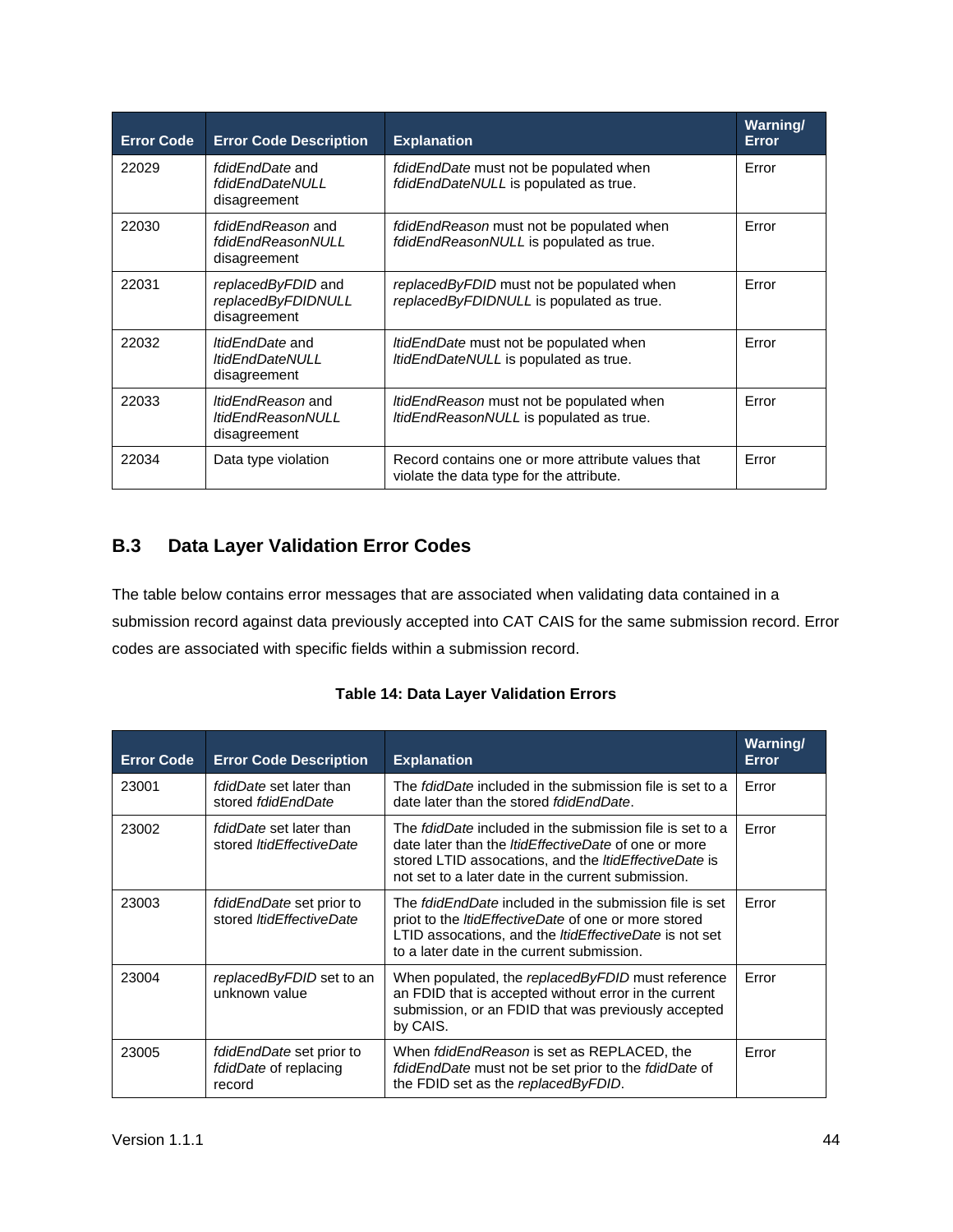| <b>Error Code</b> | <b>Error Code Description</b>                                                                         | <b>Explanation</b>                                                                                                                                                                                                      | <b>Warning/</b><br>Error |
|-------------------|-------------------------------------------------------------------------------------------------------|-------------------------------------------------------------------------------------------------------------------------------------------------------------------------------------------------------------------------|--------------------------|
| 23006             | replacedByFDIDNULL not<br>set to true when<br>fdidEndDateNULL and<br>fdidEndReasonNULL set<br>to true | When fdidEndDateNULL and fdidEndReasonNULL<br>are present and set to true for an FDID that was<br>previously ended for an fdidEndReason of<br>REPLACED, the replacedByFDIDNULL must also be<br>present and set to true. | Error                    |
| 23007             | <i>ItidEffectiveDate</i> set later<br>than stored <i>ItidEndDate</i>                                  | The <i>ItidEffectiveDate</i> in the submission file is set to a<br>date later than the stored <i>ItidEndDate</i> , and the<br><i>ItidEndDate</i> is not set to a later date in the current<br>submission.               | Error                    |

# <span id="page-50-0"></span>**B.4 Warning Error Codes**

The table below contains Warning messages that are associated with Data Ingestion and included in the Feedback file. Warning codes are associated with specific fields within a submission record. Warnings are not required to be repaired.

| <b>Error Code</b> | <b>Error Code Description</b>                        | <b>Explanation</b>                                                                                                                                                                                                                                     | <b>Warning/</b><br><b>Error</b> |
|-------------------|------------------------------------------------------|--------------------------------------------------------------------------------------------------------------------------------------------------------------------------------------------------------------------------------------------------------|---------------------------------|
| 24001             | Missing or Invalid<br>rejectionID                    | When populated, the rejectionID must be a known<br>rejectionID for the catReporterID whose data is<br>included in the submission file.                                                                                                                 | Warning                         |
| 24002             | Missing or Invalid<br>correctionAction               | When populated, <i>correctionAction</i> must use one of<br>the allowable values. Must be populated if rejectionID<br>is populated.                                                                                                                     | Warning                         |
| 24003             | Missing or Invalid<br>correctingFirmDesignated<br>ID | When populated, correcting Firm Designated ID must<br>reference a firmDesignatedID that is included in the<br>current submission file or was accepted by CAT CAIS<br>in a prior submission.                                                            | Warning                         |
| 24004             | Missing or Invalid<br>correctingLargeTraderID        | When populated, <i>correctingLargeTraderID</i> must<br>reference a largeTraderID that is included in the<br>current submission file for a firmDesignatedID<br>included in the current file, or that was accepted by<br>CAT CAIS in a prior submission. | Warning                         |
| 24005             | Improper correction<br>attempt                       | The rejectionID included in the correction attempt is<br>for an improper error code. It is only acceptable to<br>submit a correction against rejections for error codes<br>22001 and 22012.                                                            | Warning                         |

|  |  |  |  | <b>Table 15: CAT CAIS Validation Warnings</b> |  |
|--|--|--|--|-----------------------------------------------|--|
|--|--|--|--|-----------------------------------------------|--|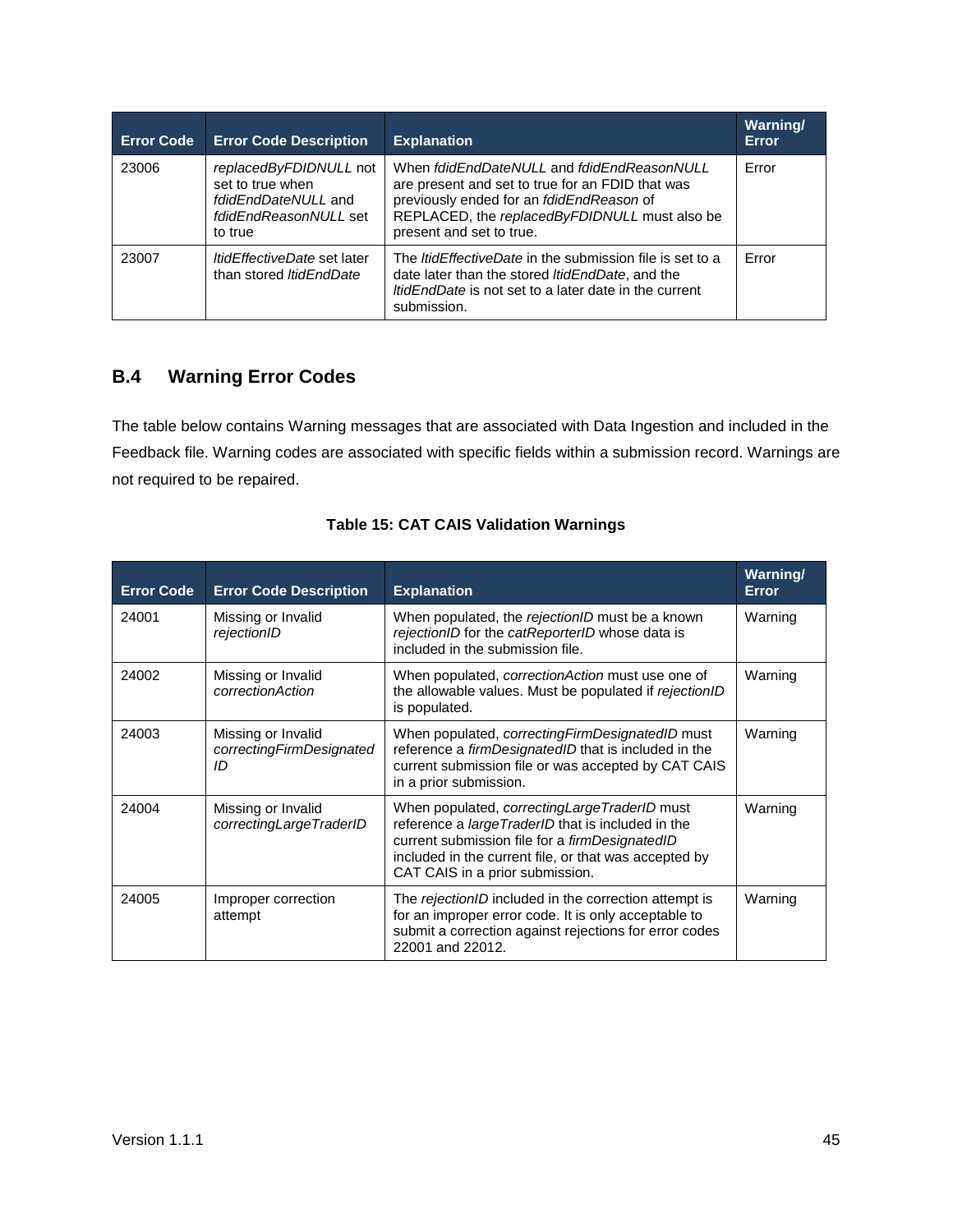# <span id="page-51-0"></span>**Appendix C: Glossary**

| <b>Term</b>                 | <b>Definition</b>                                                                                                                                                                                                                                                 |
|-----------------------------|-------------------------------------------------------------------------------------------------------------------------------------------------------------------------------------------------------------------------------------------------------------------|
| <b>CAT Reporter CRD</b>     | The CAT Reporter CRD is the Central Registration Depository identifier that an<br>Industry Member uses to report CAT account and customer data.                                                                                                                   |
| <b>CAT Submitter ID</b>     | The CAT Submitter ID is the identifier of the CAT Reporting Agent, the entity<br>authorized to submit the files to CAT on behalf of the Industry Member.                                                                                                          |
| <b>CAT Trading Day</b>      | CAT Trading Day for Industry Members is defined as beginning immediately after<br>4:15:00PM and no fractions of a second Eastern Time on one trade date and<br>ending at exactly 4:15:00PM and no fractions of a second Eastern Time on the<br>next trading date. |
|                             | Weekends or any day that all equities or options national securities exchanges are<br>closed are not considered a CAT Trading Day.                                                                                                                                |
|                             | Trading Days that close early end 15 minutes after the Market Close.                                                                                                                                                                                              |
| <b>FDID</b>                 | FDID is defined in Section 1.1 of the CAT NMS Plan as "a unique identifier for<br>each trading account designated by Industry Members for purposes of providing<br>data to the Central Repository."                                                               |
|                             | See CAT FAQ M2 for more information on the prohibition on use of actual account<br>numbers. Refer to the CAT Industry Presentation on FDID for additional<br>information.                                                                                         |
| <b>Account Opening Date</b> | Account Opening Date is defined in the CAT NMS Plan. For account data<br>submission, Account Opening Date is to be reported as <i>fdidDate</i> within the<br>submission file.                                                                                     |
| <b>Trade Date</b>           | Trade Date for Industry Member is defined as beginning immediately after<br>23:59:59.999999 ET on Trade Date T - 1 and up to 23:59:59.999999 ET of the<br>next Trade Date T.                                                                                      |
|                             | Weekends and holidays are not considered a Trade Date.                                                                                                                                                                                                            |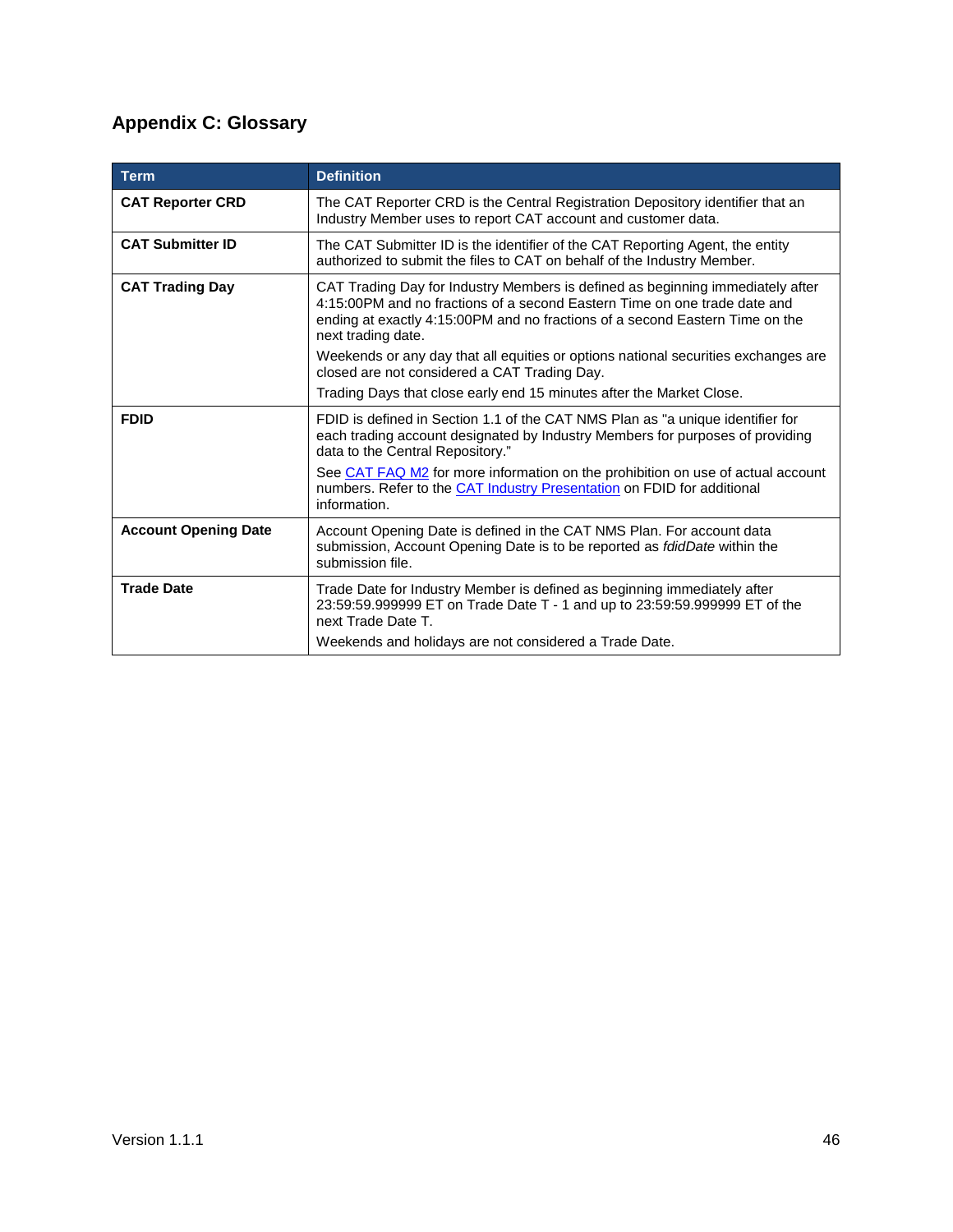# <span id="page-52-0"></span>**Appendix D: Data Dictionary**

| <b>Field Name</b>              | <b>Data Type</b>     | <b>JSON</b><br><b>Object</b> | Include<br><b>Key</b> | <b>Occurrences</b>                                | <b>Description</b>                                                                                                                                                                                                                                                                                                                                                                                                                        | Format/<br><b>Accepted Values</b>                         |
|--------------------------------|----------------------|------------------------------|-----------------------|---------------------------------------------------|-------------------------------------------------------------------------------------------------------------------------------------------------------------------------------------------------------------------------------------------------------------------------------------------------------------------------------------------------------------------------------------------------------------------------------------------|-----------------------------------------------------------|
| catReporterCRD                 | Unsigned             | Main                         | R                     | <b>Exactly One</b><br>per<br>submission<br>file   | The CRD number<br>assigned to the<br>firm to which the<br>data within the file<br>belongs.                                                                                                                                                                                                                                                                                                                                                |                                                           |
| catSubmitterID                 | Unsigned             | Main                         | $\mathsf{R}$          | <b>Exactly One</b><br>per<br>submission<br>file   | The ID of the CAT<br><b>Reporting Agent</b><br>that submitted the<br>file to CAT. In the<br>case the CAT<br>Reporter is<br>submitting data for<br>themselves, they<br>must still populate<br>the CAT Submitter<br>ID field.                                                                                                                                                                                                               |                                                           |
| correctingFirmDesign<br>atedID | Alphanumeric<br>(40) | Correction<br>Record         | $\mathsf{C}$          | Zero or One<br>per<br>Correction<br>Record        | The<br>firmDesignatedID<br>within the<br>submission file<br>that is correcting<br>for the prior<br>rejected FDID.<br>Required if the<br>correctionAction is<br>CORRECTION.                                                                                                                                                                                                                                                                |                                                           |
| correctingLargeTrade<br>rID    | Text (13)            | Correction<br>Record         | $\mathsf{C}$          | Zero or More<br>per FDID<br>Record                | The LTID or<br>ULTID that is<br>correcting for the<br>prior rejected<br>LTID/ULTID<br>record. The<br>correctingLargeTr<br>aderID must be<br>present in the<br>submission file, or<br>have been<br>accepted in a prior<br><b>CAT CAIS</b><br>submission for the<br>corresponding<br>FDID. Required if<br>the<br>correctionAction is<br><b>CORRECTION</b><br>and the prior error<br>being corrected<br>was against an<br>LTID for the FDID. | For LTID-<br>99999999-9999<br>For ULTID-<br>ULT99999-9999 |
| correctionAction               | Choice               | Correction<br>Record         | R                     | <b>Exactly One</b><br>per<br>Correction<br>Record | The particular<br>action that is<br>being taken to<br>correct for the<br>prior rejection.<br>Values:                                                                                                                                                                                                                                                                                                                                      | "CORRECTION"<br>"DELETE"                                  |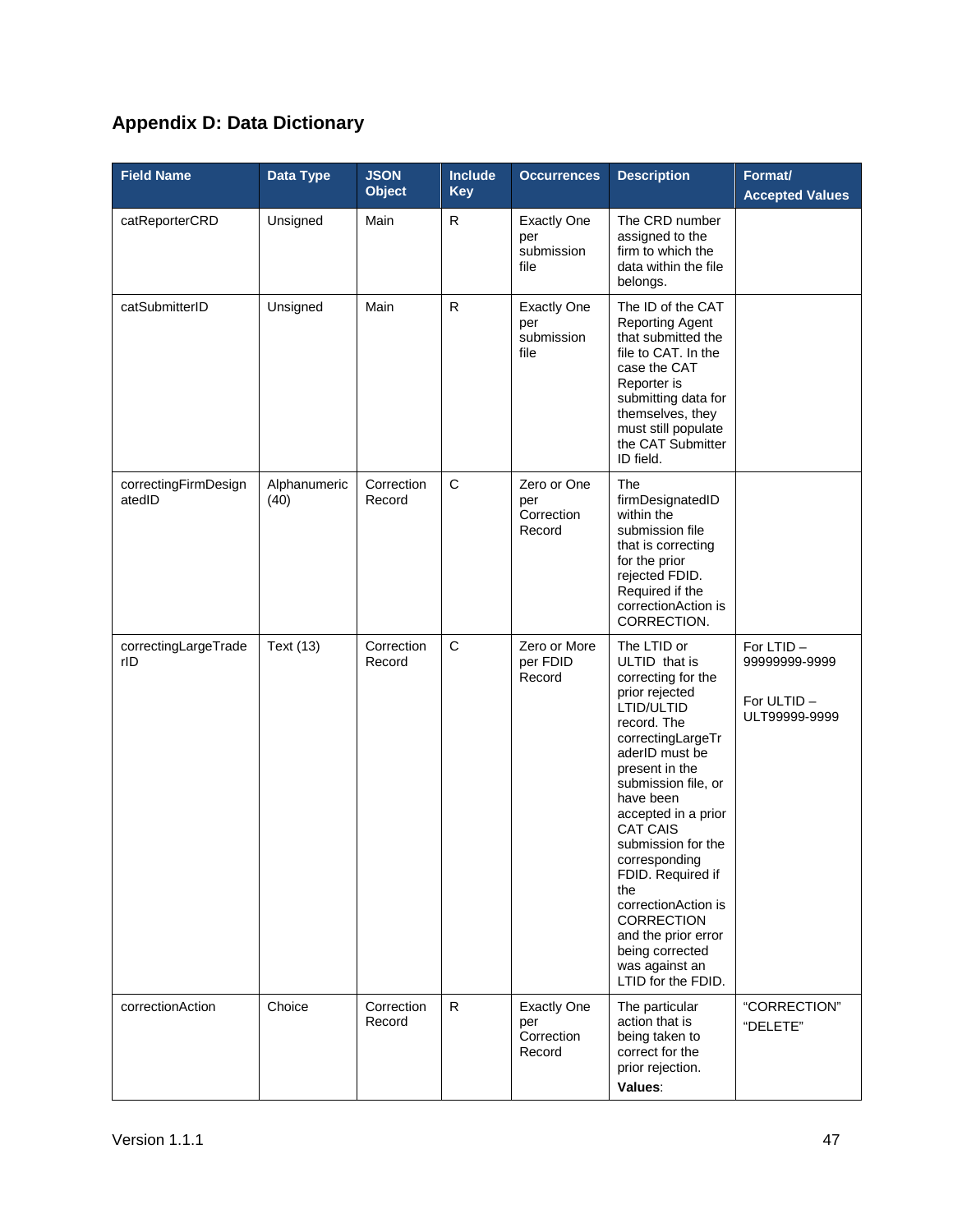| <b>Field Name</b> | <b>Data Type</b>               | <b>JSON</b><br><b>Object</b> | <b>Include</b><br><b>Key</b> | <b>Occurrences</b>                              | <b>Description</b>                                                                                                                                                                                                                                                                            | Format/<br><b>Accepted Values</b> |
|-------------------|--------------------------------|------------------------------|------------------------------|-------------------------------------------------|-----------------------------------------------------------------------------------------------------------------------------------------------------------------------------------------------------------------------------------------------------------------------------------------------|-----------------------------------|
|                   |                                |                              |                              |                                                 | CORRECTION-<br>A new entry is<br>included in the<br>submission file to<br>correct for the<br>prior rejected<br>record using a<br>new<br>firmDesignatedID<br>or new<br>largeTraderID.<br>DELETE - The<br>prior rejection<br>needs to be<br>cleared without a<br>new record being<br>submitted. |                                   |
| correctionList    | Multi-<br>Dimensional<br>Array | Main                         | C                            | <b>Exactly One</b><br>per<br>Submission<br>File | Structure for the<br>array of<br>Correction records<br>within the file.<br>Required if the<br>submission file<br>contains one or<br>more Correction<br>records.                                                                                                                               |                                   |
| fdidDate          | Date<br>(Number) (8)           | <b>FDID</b><br>Record        | $\mathsf{R}$                 | <b>Exactly One</b><br>per FDID<br>Record        | Date on which the<br>FDID account<br>opened, as<br>defined in Section<br>2.2.3 of this<br>specification, in<br>YYYYMMDD<br>format.                                                                                                                                                            | YYYYMMDD                          |
| fdidEndDate       | Date<br>(Number) (8)           | <b>FDID</b><br>Record        | $\mathbf C$                  | Zero or One<br>per FDID<br>Record               | Date on which the<br>Account was<br>closed or the<br>Relationship was<br>ended, in<br>YYYYMMDD<br>format. Must be<br>provided if the<br>fdidEndReason<br>field is populated.<br>Must not be<br>provided if<br>fdidEndDateNULL<br>is populated as<br>true.                                     | YYYYMMDD                          |
| fdidEndDateNULL   | Boolean                        | <b>FDID</b><br>Record        | O                            | Zero or One<br>per FDID<br>Record               | Indicates any<br>fdidEndDate<br>currently stored in<br>CAT CAIS should<br>be cleared. Must<br>be provided as<br>true if<br>fdidEndReasonN<br>ULL is populated<br>as true. Must not                                                                                                            | true<br>false                     |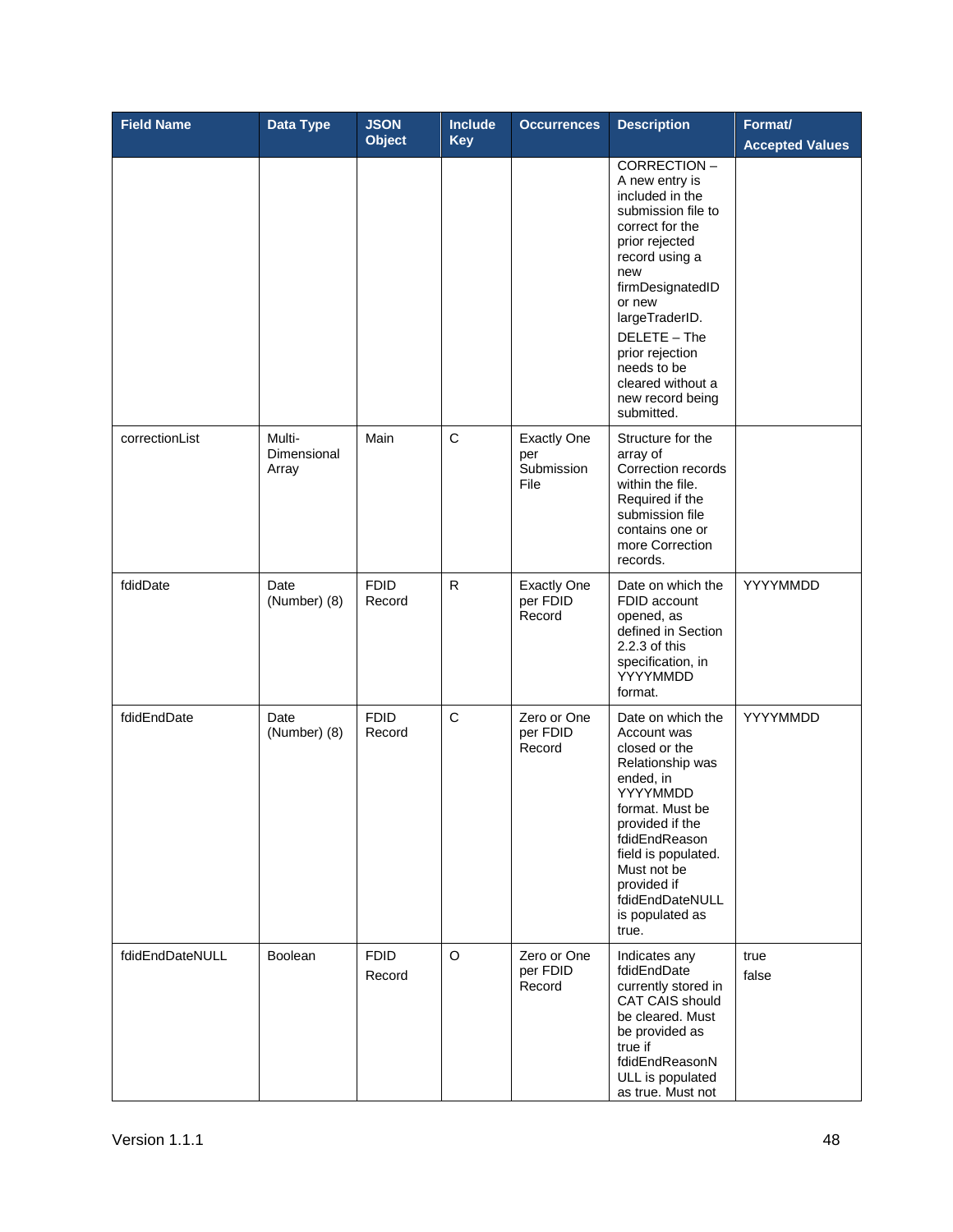| <b>Field Name</b> | <b>Data Type</b> | <b>JSON</b><br><b>Object</b> | Include<br><b>Key</b> | <b>Occurrences</b>                              | <b>Description</b>                                                                                                                                                                                                                                                                                                                                                                                                                                    | Format/<br><b>Accepted Values</b>                |
|-------------------|------------------|------------------------------|-----------------------|-------------------------------------------------|-------------------------------------------------------------------------------------------------------------------------------------------------------------------------------------------------------------------------------------------------------------------------------------------------------------------------------------------------------------------------------------------------------------------------------------------------------|--------------------------------------------------|
|                   |                  |                              |                       |                                                 | be provided as<br>true if<br>fdidEndDate is<br>populated.                                                                                                                                                                                                                                                                                                                                                                                             |                                                  |
| fdidEndReason     | Choice           | <b>FDID</b><br>Record        | $\mathbf C$           | Zero or One<br>per FDID<br>Record               | Reason why the<br>Account was<br>closed or the<br>Relationship was<br>ended. Must be<br>provided if the<br>fdidEndDate field<br>is populated. Must<br>not be provided if<br>fdidEndReasonN<br>ULL is populated<br>as true.<br>Values:<br>CORRECTION-<br>FDID was<br>erroneously<br>reported<br>ENDED - FDID<br>was ended<br>REPLACED-<br>FDID replaced by<br>another FDID<br>within the CAT<br>Reporter Firm.<br>OTHER - Other<br>unlisted reason for | "CORRECTION"<br>"ENDED"<br>"REPLACED"<br>"OTHER" |
| fdidEndReasonNULL | Boolean          | <b>FDID</b><br>Record        | $\circ$               | Zero or One<br>per FDID<br>Record               | ending the FDID<br>Indicates any<br>fdidEndReason<br>currently stored in<br>CAT CAIS should<br>be cleared. Must<br>be provided as<br>true if<br>fdidEndDateNULL<br>is populated as<br>true. Must not be<br>provided as true if<br>fdidEndReason is<br>populated.                                                                                                                                                                                      | true<br>false                                    |
| fdidRecordCount   | Unsigned         | Main                         | R.                    | <b>Exactly One</b><br>per<br>submission<br>file | The count of<br>firmDesignatedID<br>attribute<br>occurrences<br>within the file.<br>Used to validate<br>the count of FDID<br>records intended<br>to be submitted<br>within the file<br>matches the count<br>of records present<br>in the file.                                                                                                                                                                                                        |                                                  |
| fdidRecordID      | Unsigned         | <b>FDID</b>                  | ${\sf R}$             | <b>Exactly One</b>                              | A unique                                                                                                                                                                                                                                                                                                                                                                                                                                              |                                                  |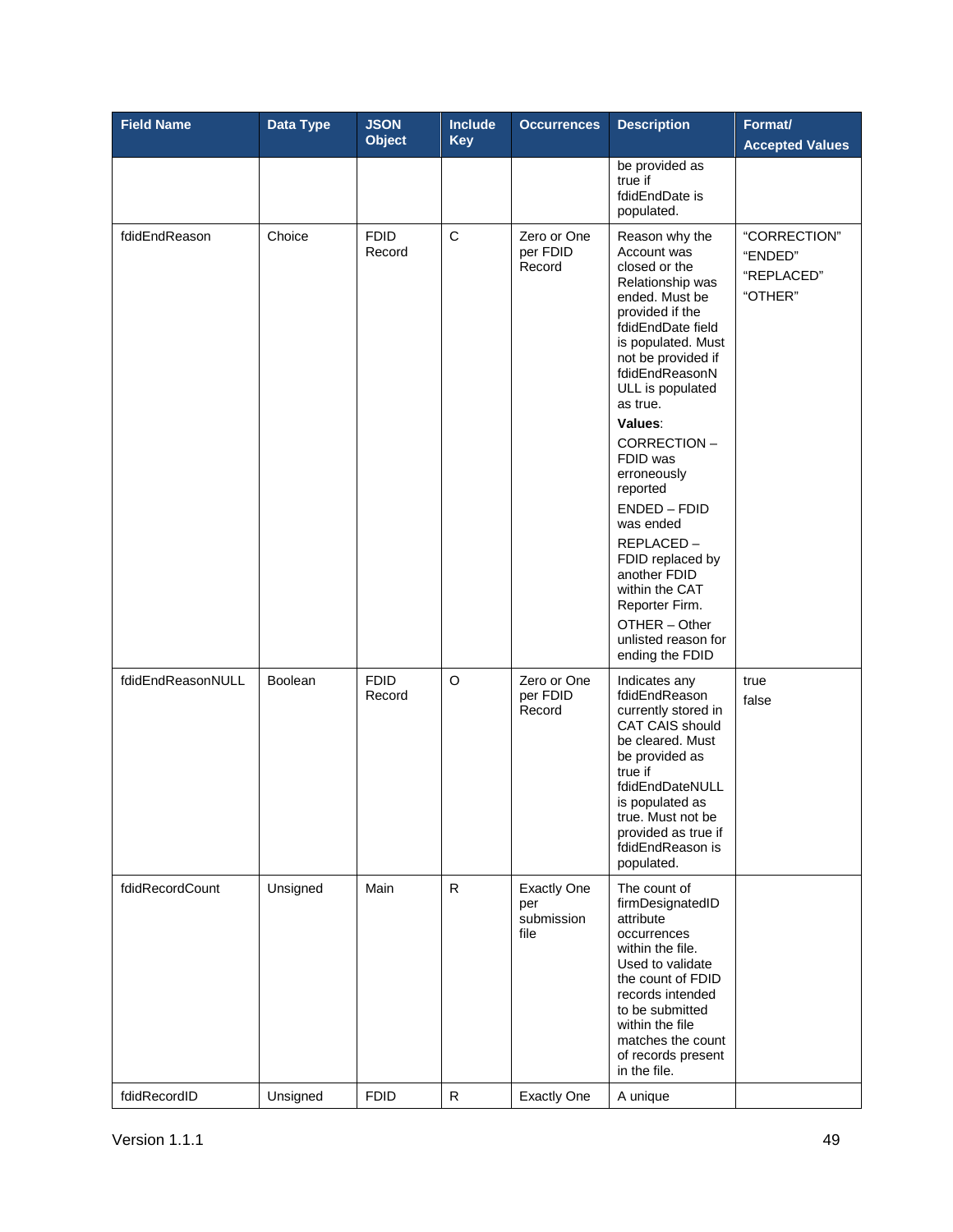| <b>Field Name</b> | <b>Data Type</b>               | <b>JSON</b><br><b>Object</b> | <b>Include</b><br><b>Key</b> | <b>Occurrences</b>                                  | <b>Description</b>                                                                                                                                                                                                                                         | Format/<br><b>Accepted Values</b>                          |
|-------------------|--------------------------------|------------------------------|------------------------------|-----------------------------------------------------|------------------------------------------------------------------------------------------------------------------------------------------------------------------------------------------------------------------------------------------------------------|------------------------------------------------------------|
|                   |                                | Record                       |                              | per FDID<br>Record                                  | reference to a<br>single FDID for a<br>single submission<br>file.                                                                                                                                                                                          |                                                            |
| fdidRecordList    | Multi-<br>Dimensional<br>Array | Main                         | $\mathsf{C}$                 | Zero or One<br>per<br>submission<br>file            | Structure for the<br>array of FDID<br>Records that are<br>included in the<br>file. Required if<br>the submission file<br>contains one or<br>more FDID<br>records; not<br>required if no<br>FDID records are<br>included in the<br>file.                    |                                                            |
| fdidType          | Choice                         | <b>FDID</b><br>Record        | ${\sf R}$                    | <b>Exactly One</b><br>per FDID<br>Record            | Representation of<br>the type of record<br>of the reported<br>FDID.<br>Values:<br>ACCOUNT-<br>Account type<br>record<br>RELATIONSHIP-<br>Relationship type<br>record<br><b>ENTITYID - Entity</b><br>Identifier type<br>record                              | "ACCOUNT"<br>"RELATIONSHIP"<br>"ENTITYID"                  |
| firmDesignatedID  | Alphanumeric<br>(40)           | <b>FDID</b><br>Record        | R                            | <b>Exactly One</b><br>per FDID<br>Record            | The Firm<br>Designated ID of<br>the Account or<br>Relationship being<br>reported by the<br><b>CAT Reporting</b><br>firm.                                                                                                                                   |                                                            |
| largeTraderID     | Text (13)                      | Large<br>Trader<br>Record    | R                            | <b>Exactly One</b><br>per Large<br>Trader<br>Record | The LTID or<br>ULTID associated<br>to the FDID in the<br><b>CAT Reporter's</b><br>system.                                                                                                                                                                  | For LTID-<br>99999999-9999<br>For ULTID -<br>ULT99999-9999 |
| largeTraderList   | Multi-<br>Dimensional<br>Array | <b>FDID</b><br>Record        | $\mathsf C$                  | Zero or One<br>per FDID<br>Record                   | Structure for the<br>array of LTID or<br>ULTID records<br>that are<br>associated to the<br>FDID record<br>within the file.<br>Required if the<br>submission file<br>contains one or<br>more LTID/ULTID<br>records<br>associated to the<br>FDID record; not |                                                            |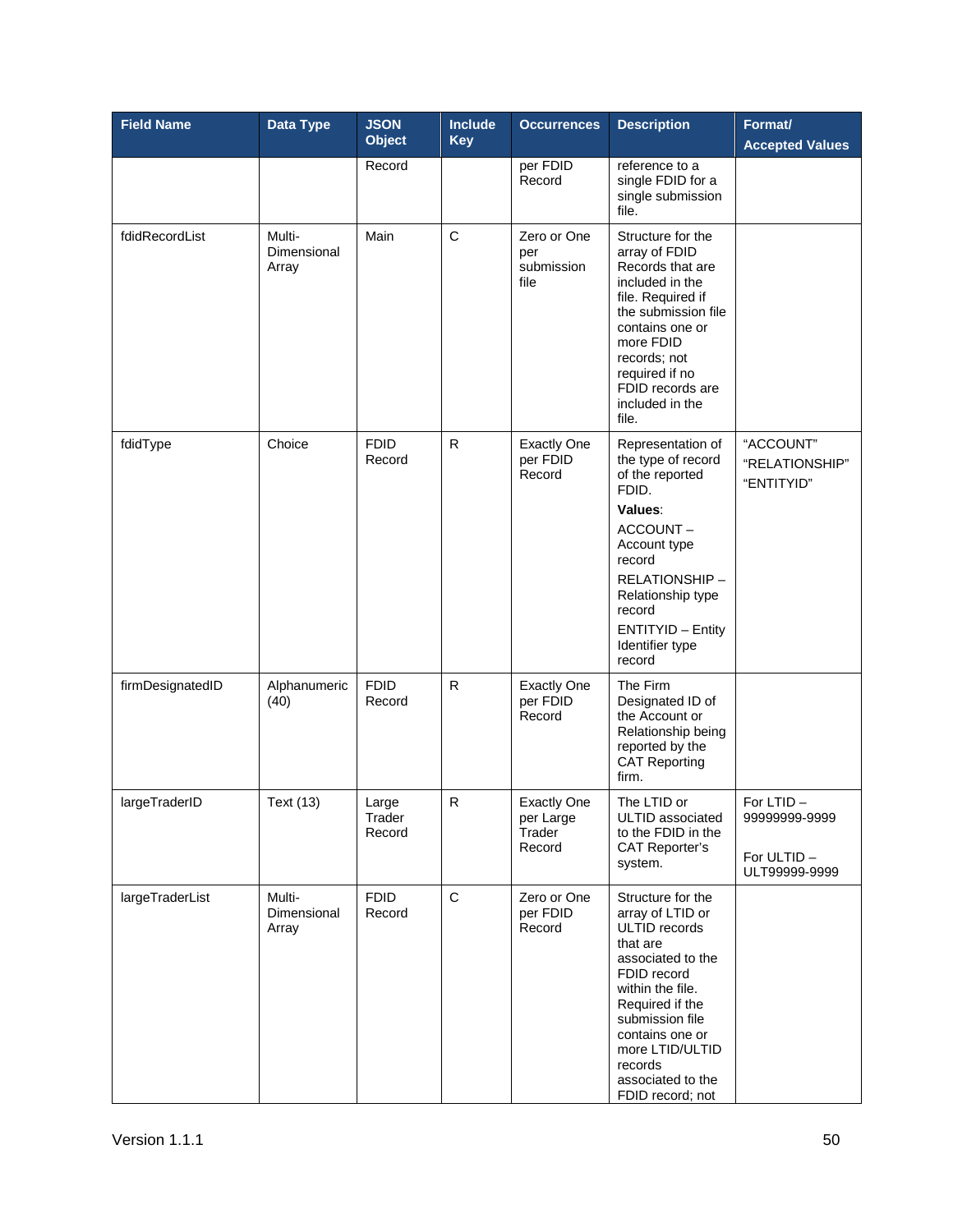| <b>Field Name</b>        | <b>Data Type</b>     | <b>JSON</b><br><b>Object</b> | <b>Include</b><br><b>Key</b> | <b>Occurrences</b>                                  | <b>Description</b>                                                                                                                                                                                                                                                                                        | Format/<br><b>Accepted Values</b>                |
|--------------------------|----------------------|------------------------------|------------------------------|-----------------------------------------------------|-----------------------------------------------------------------------------------------------------------------------------------------------------------------------------------------------------------------------------------------------------------------------------------------------------------|--------------------------------------------------|
|                          |                      |                              |                              |                                                     | required if no<br>LTID/ULTID<br>records are<br>included in the file<br>in association to<br>the reported<br>FDID.                                                                                                                                                                                         |                                                  |
| largeTraderRecordID      | Unsigned             | Large<br>Trader<br>Record    | R                            | <b>Exactly One</b><br>per Large<br>Trader<br>Record | A unique<br>reference to a<br>single LTID or<br>ULTID in<br>reference to a<br>single FDID for a<br>single submission<br>file.                                                                                                                                                                             |                                                  |
| <b>ItidEffectiveDate</b> | Date<br>(Number) (8) | Large<br>Trader<br>Record    | R                            | <b>Exactly One</b><br>per Large<br>Trader<br>Record | Date on which the<br>LTID or ULTID<br>became<br>associated to the<br>FDID within the<br><b>CAT Reporter's</b><br>system, in<br>YYYYMMDD<br>format.                                                                                                                                                        | YYYYMMDD                                         |
| <b>ItidEndDate</b>       | Date<br>(Number) (8) | Large<br>Trader<br>Record    | C                            | Zero or One<br>per Large<br>Trader<br>Record        | Date on which the<br>LTID or ULTID<br>was no longer<br>associated to the<br>FDID within the<br><b>CAT Reporter's</b><br>system, in<br>YYYYMMDD<br>format. Must be<br>provided if the<br>ltidEndReason<br>field is populated.<br>Must not be<br>provided if<br>ltidEndDateNULL<br>is populated as<br>true. | YYYYMMDD                                         |
| ItidEndDateNULL          | Boolean              | Large<br>Trader<br>Record    | C                            | Zero or One<br>per Large<br>Trader<br>Record        | Indicates any<br><b>ItidEndDate</b><br>currently stored in<br>CAT CAIS should<br>be cleared. Must<br>be provided as<br>true if<br>ltidEndReasonNU<br>LL is populated as<br>true. Must not be<br>provided as true if<br>ItidEndDate is<br>populated.                                                       | true<br>false                                    |
| ltidEndReason            | Choice               | Large<br>Trader<br>Record    | $\mathsf C$                  | Zero or One<br>per Large<br>Trader<br>Record        | Reason why the<br>LTID or ULTID<br>was no longer<br>associated to the<br>FDID. Must be                                                                                                                                                                                                                    | "CORRECTION"<br>"ENDED"<br>"REPLACED"<br>"OTHER" |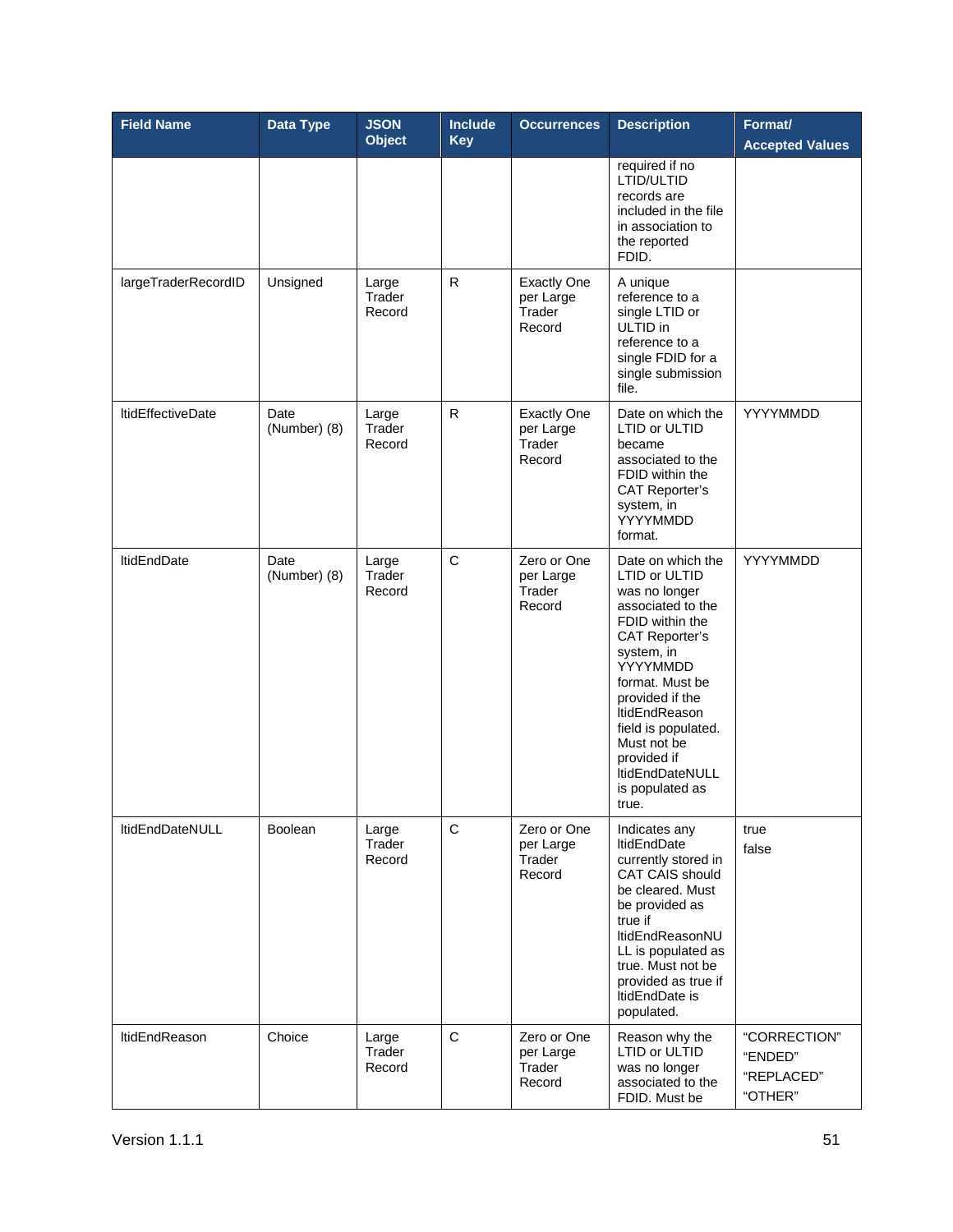| <b>Field Name</b> | Data Type            | <b>JSON</b><br><b>Object</b> | <b>Include</b><br><b>Key</b> | <b>Occurrences</b>                                | <b>Description</b>                                                                                                                                                                                                                                   | Format/<br><b>Accepted Values</b> |
|-------------------|----------------------|------------------------------|------------------------------|---------------------------------------------------|------------------------------------------------------------------------------------------------------------------------------------------------------------------------------------------------------------------------------------------------------|-----------------------------------|
|                   |                      |                              |                              |                                                   | populated in order<br>to end date an<br>LTID-to-FDID<br>association in the<br>system. Must be<br>provided if the<br>ItidEndDate field<br>is populated. Must<br>not be provided if<br>ItidEndReasonNU<br>LL is populated as<br>true.                  |                                   |
|                   |                      |                              |                              |                                                   | Values:<br>CORRECTION-<br>LTID was<br>erroneously<br>reported                                                                                                                                                                                        |                                   |
|                   |                      |                              |                              |                                                   | ENDED - LTID-<br>to-FDID<br>association was<br>ended                                                                                                                                                                                                 |                                   |
|                   |                      |                              |                              |                                                   | REPLACED-<br>LTID was<br>replaced by a<br>different LTID                                                                                                                                                                                             |                                   |
|                   |                      |                              |                              |                                                   | OTHER - Other<br>unlisted reason for<br>ending the LTID-<br>to-FDID<br>association                                                                                                                                                                   |                                   |
| ltidEndReasonNULL | Boolean              | Large<br>Trader<br>Record    | $\mathsf{C}$                 | Zero or One<br>per Large<br>Trader<br>Record      | Indicates any<br>ItidEndReason<br>currently stored in<br><b>CAT CAIS should</b><br>be cleared. Must<br>be provided as<br>true if<br>ItidEndDateNULL<br>is populated as<br>true. Must not be<br>provided as true if<br>ItidEndReason is<br>populated. | true<br>false                     |
| rejectionID       | Unsigned             | Correction<br>Record         | R                            | <b>Exactly One</b><br>per<br>Correction<br>Record | The rejectionID<br>from a prior<br>submission that<br>was created for<br>the particular Data<br>Ingestion error<br>being corrected.                                                                                                                  |                                   |
| replacedByFDID    | Alphanumeric<br>(40) | <b>FDID</b><br>Record        | $\mathbf C$                  | Zero or One<br>per FDID<br>Record                 | The new FDID<br>replacing the<br>currently reported<br>FDID, used to<br>provide historical<br>linkage across<br>replaced records<br>over time. Must be<br>provided if the                                                                            |                                   |